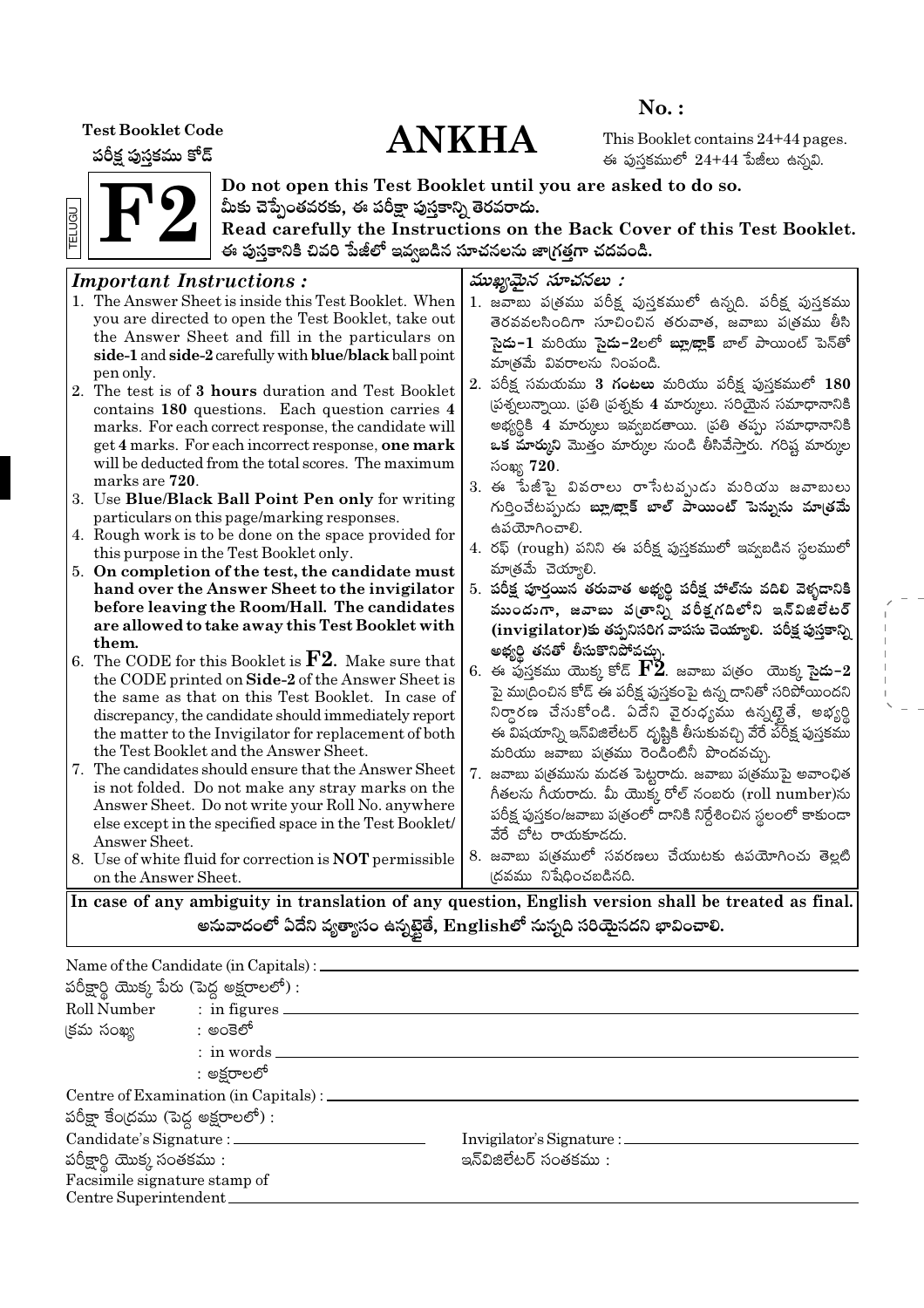అనులేఖన సమయంలో DNA కుండలిని తెరచుటకు ఏ  $\mathbf{1}$ . ఎంజైమ్ సహాయపడుతుంది ?

 $\boldsymbol{2}$ 

5.

6.

 $\overline{7}$ .

 $(d)$ 

- $DNA$  పాలీమరేజ్  $(1)$
- $RNA$  పాలీమరేజ్  $(2)$
- DNA లైగేజ్  $(3)$
- DNA హెలికేజ్  $(4)$
- ఈ (కింది వానిలో ఏది మూ(తానుకూలనాన్ని (డైయురెసిస్)ను  $2.$ .<br>నిరోధించడంలో తోద్పడుతుంది ?
	- కర్ణికా నా(బీయురెటిక్ కారకం రక్తనాళ సంకోచనాన్ని  $(1)$ (వేసోకన్|స్టిక్షన్)ను కలిగిస్తుంది
	- $JG$  కణాలచే రెనిన్ (సావములో తగ్గుదల  $(2)$
	- $ADH$  తక్కువ (సావమువలన ఎక్కువ నీటి  $(3)$ ఫున:శోషణము
	- ఆల్తోస్టిరాన్ వలన వృక్క నాళికలనుండి  $\mathrm{Na}^+$  మరియు  $(4)$ నీటి పున:శోషణ
- ద్వితీయ అండమాతృకణ యొక్క క్షయకరణ విభజన పూర్తి 3. అయ్యే సమయం :
	- సంయుక్త బీజము ఏర్పడిన తరువాత  $(1)$
	- శు(కకణము అండముతో అతుక్కుంటున్నప్పుడు  $(2)$ (అతికేటప్పుడు)
	- అందోత్సర్గానికి ముందు  $(3)$

 $(4)$ 

 $(iv)$ 

- లైంగిక సంపర్క సమయలో  $(4)$
- మొక్కల సంబంధిత అవసరమైన ముఖ్య మూలకాలు మరియు  $4.$ వాటి సంబంధిత విధుల గురించి ఇవ్వబడిన వాటిని జతపరచుము :
	- ఐరన్ కాంతిజల విచ్చేధన  $(a)$  $(i)$ (Photolysis) పరాగ రేణువుల అంకురోత్పత్తి  $(ii)$  $(b)$ జింకు బోరాన్ పుత్రహరిత జీవసంశ్లేషణ  $\left( \mathrm{c}\right)$  $(iii)$ మాంగనీస్  $(d)$  $(iv)$ IAA జీవసంశ్లేషణ  $30$ యేన సమాధానం ఎంపిక చేయుము:  $(d)$  $(a)$  $(b)$  $\left( \mathrm{c}\right)$  $(1)$  $(iii)$  $(iv)$  $(ii)$  $(i)$  $(2)$  $(iv)$  $(i)$  $(ii)$  $(iii)$  $(3)$  $(ii)$  $(i)$  $(iv)$  $(iii)$

 $(ii)$ 

 $(iii)$ 

 $(i)$ 

| చెందినది ?                                                                                                       | దిగువ ఇవ్వబడిన జతలలో (pairs)ఏ జత ఏకకణ శైవలాలకు                                        |       | TELUGU                                                       |  |  |  |  |  |  |  |
|------------------------------------------------------------------------------------------------------------------|---------------------------------------------------------------------------------------|-------|--------------------------------------------------------------|--|--|--|--|--|--|--|
| (1)                                                                                                              | <i>అనాబినా</i> మరియు <i>వాలువాక్స్</i>                                                |       |                                                              |  |  |  |  |  |  |  |
| (2)                                                                                                              | <i>క్లోరెల్లా</i> మరియు <i>స్పిరులినా</i>                                             |       |                                                              |  |  |  |  |  |  |  |
| (3)                                                                                                              | <i>లామినేరియా</i> మరియు <i>సర్తాసం</i>                                                |       |                                                              |  |  |  |  |  |  |  |
| (4)                                                                                                              | <i>జెలిడియం</i> మరియు <i>గ్రాసిలేరియా</i>                                             |       |                                                              |  |  |  |  |  |  |  |
| కాంతి శ్వాస(కియలోని రూబిస్కో (RuBisCo) ఎంజైము చే<br>జరుపబడు ఆక్సీజనీకరణ (oxygenation) చర్యలో ఇవి<br>ఏర్పదుతాయి : |                                                                                       |       |                                                              |  |  |  |  |  |  |  |
| 6-C యౌగికం (compound) యొక్క ఒక అణువు<br>(1)                                                                      |                                                                                       |       |                                                              |  |  |  |  |  |  |  |
| (2)                                                                                                              | 4-C యౌగికం (compound) యొక్క ఒక అణువు<br>మరియు 2-C యౌగికం (compound) యొక్క ఒక<br>అణువు |       |                                                              |  |  |  |  |  |  |  |
| (3)                                                                                                              |                                                                                       |       | 3-C యౌగికం (compound) యొక్క రెండు అణువులు                    |  |  |  |  |  |  |  |
| (4)                                                                                                              | 3-C యౌగికం (compound) యొక్క ఒక అణువు                                                  |       |                                                              |  |  |  |  |  |  |  |
| గుర్తింపుము.                                                                                                     |                                                                                       |       | ఈ క్రింది వరుసలలోని వానిని జతపరిచి <b>సరియైన</b> ఐచ్చికాన్ని |  |  |  |  |  |  |  |
|                                                                                                                  | వరుస - I                                                                              |       | వరుస - II                                                    |  |  |  |  |  |  |  |
| (a)                                                                                                              | ఇసనోఫిల్స్                                                                            | (i)   | ఇమ్యూన్ (పతిచర్య                                             |  |  |  |  |  |  |  |
| (b)                                                                                                              | బేసోఫిల్స్                                                                            | (ii)  | (కిమిభక్షణము                                                 |  |  |  |  |  |  |  |
| $\left( \mathrm{c} \right)$                                                                                      | న్యూటోఫిల్స్                                                                          | (iii) | హిస్టమినేజ్,<br>వినాశకారి<br>ఎంజైముల విడుదల                  |  |  |  |  |  |  |  |

హిస్టమిన్ ఉన్న కణికల  $(iv)$ విడుదల

|     | (a)   | (b)      | $\left( \mathrm{c}\right)$ | (d)   |
|-----|-------|----------|----------------------------|-------|
| (1) | (i)   | (ii)     | (iv)                       | (iii) |
| (2) | (ii)  | (i)      | (iii)                      | (iv)  |
| (3) | (iii) | (iv)     | (ii)                       | (i)   |
| (4) | (iv)  | $_{(1)}$ | (ii)                       | (n)   |

సెట్

ഹെഷ്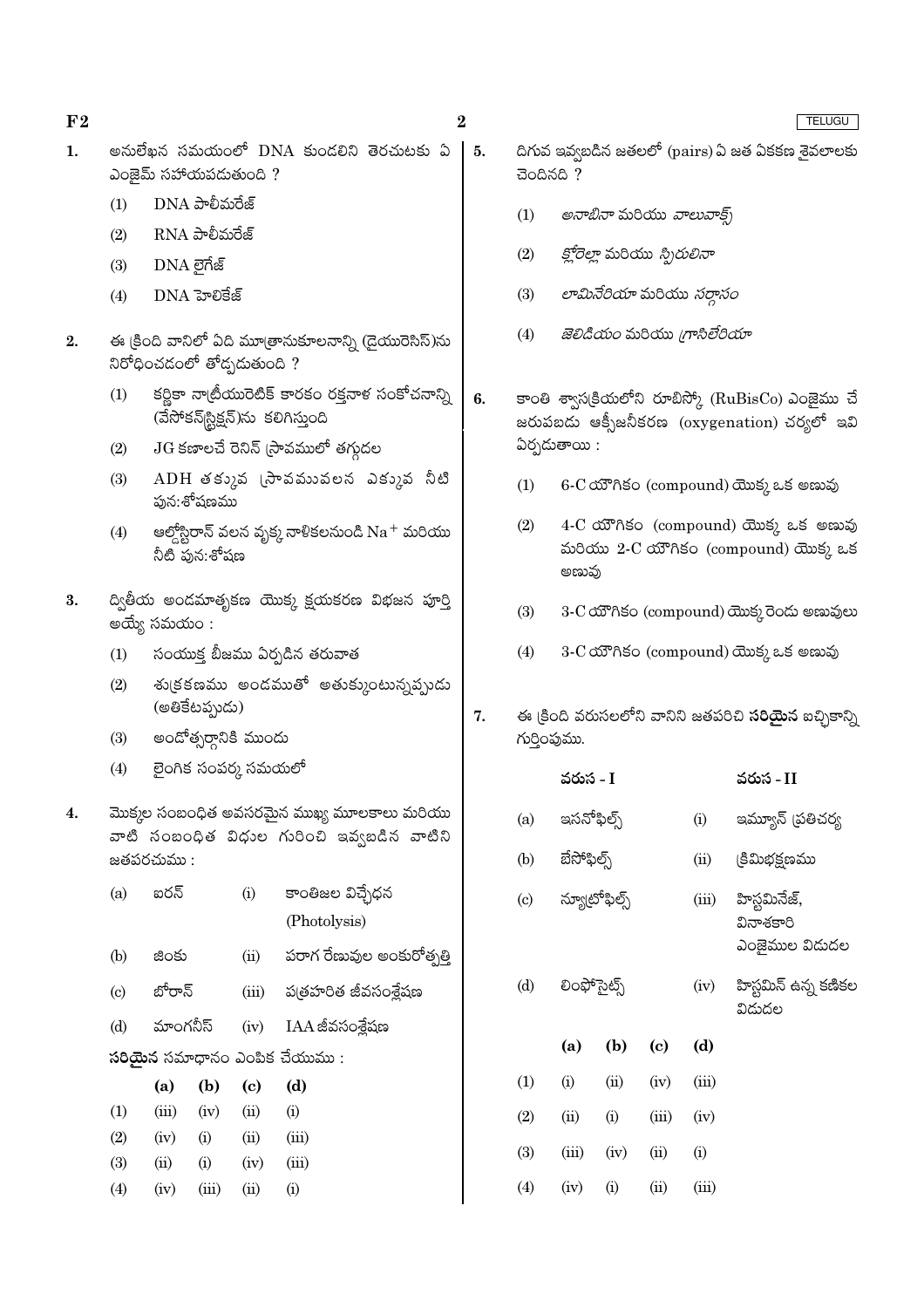8.

9.

| ఈ క్రింది వరుసలలోని దానిని జతపరిచి <b>సరియైన</b> ఐచ్చికాన్ని<br>గుర్తింపుము. |         |                       |                            |       |                                           |  |  |  |  |  |  |  |
|------------------------------------------------------------------------------|---------|-----------------------|----------------------------|-------|-------------------------------------------|--|--|--|--|--|--|--|
|                                                                              |         | వరుస - I<br>వరుస - II |                            |       |                                           |  |  |  |  |  |  |  |
| (a)                                                                          | జరాయువు |                       |                            | (i)   | అం[దోజెన్ను                               |  |  |  |  |  |  |  |
| (b)                                                                          |         | జోనా పెల్లుసిదా       |                            | (ii)  | మానవ కోరియానిక్<br>గోనాడో(టాపిన్<br>(hCG) |  |  |  |  |  |  |  |
| $\left( \mathrm{c} \right)$                                                  | ౹గంథులు | బల్బో–యురె(తల్        |                            | (iii) | అండత్వచము                                 |  |  |  |  |  |  |  |
| (d)                                                                          |         | లేడిగ్ కణాలు          |                            | (iv)  | మేహనం జారేటట్టు<br>చేయుట                  |  |  |  |  |  |  |  |
|                                                                              | (a)     | (b)                   | $\left( \mathrm{e}\right)$ | (d)   |                                           |  |  |  |  |  |  |  |
| (1)                                                                          | (iii)   | (ii)                  | (iv)                       | (i)   |                                           |  |  |  |  |  |  |  |
| (2)                                                                          | (ii)    | (iii)                 | (iv)                       | (i)   |                                           |  |  |  |  |  |  |  |
| (3)                                                                          | (iv)    | (iii)                 | (i)                        | (ii)  |                                           |  |  |  |  |  |  |  |
| (4)                                                                          | (i)     | (iv)                  | (ii)                       | (iii) |                                           |  |  |  |  |  |  |  |
| ఒక మొక్క భాగాలలో రెందు తరాలు ఉంటాయి - ఒకటి మరొక<br>దానిలో :                  |         |                       |                            |       |                                           |  |  |  |  |  |  |  |

- పరాగకోశంలోని పరాగ రేణువులు  $(a)$
- అంకురోత్పత్తి చెందుతున్న పరాగ రేణువు లోపల  $(b)$ ఉన్న రెండు పురుష సంయోగ బీజాలు
- ఫలములోని విత్తనం  $(c)$
- అండంలోని పిండకోశము  $(d)$
- $(c)$  మరియు $(d)$  $(1)$
- $(2)$  $(a)$  మరియు $(d)$
- (a) మా(తమే  $(3)$
- $(a)$ ,  $(b)$  మరియు $(c)$  $(4)$
- దిగువ ఇవ్వబడిన అంతర్వేశ దేహాల (inclusion bodies) 10. సంబంధిత వ్యాఖ్యలలో ఏది సరియైనది <mark>కాదు</mark> ?
	- కణ(దవ్యంలో స్వేచ్చగా ఉండటం  $(1)$
	- కణ(దవ్యంలో నిల్వ పదార్థాలుగా ఉండటం  $(2)$
	- ఇవి ఏ రకమైన త్వచాల చే పరిమితం కాకపోవడం  $(3)$
	- ఇవి ఆహార పదార్థ రేణువులను లోపలకి తీసుకోవడం  $(4)$ (ingestion)
- |స్టాబిలి (Strobili) లేదా శంకు (cone) కల్లి ఉన్నది ఏది ? 11.
	- $(1)$ మార్ఖాన్టియ
	- $(2)$ ఈక్విజిటము
	- $(3)$ సాల్వినియ
	- $(4)$ టెరిస్
- $1987$  లో మాం(టియాల్ (పోటోకాల్ దీని నియం(తణకు సంతకాలు చేసారు :
- $(1)$ గ్రీన్ హౌజు గ్యాసెస్ను ఎక్కువగా వెలువరించడం
- ఇ–వేస్తులను తొలగించడం  $(2)$
- $(3)$ జస్యు మార్చిడికి లోనైన జీవులను ఒక దేశంనుండి వేరే దేశాలకు తదలించడం
- $(4)$ ఓజోను పొరకు హాని చేసే ఉదాౖరాలు

#### కింది వ్యాఖ్యలలో ఏది **వాస్తవ**మైనది ? 13.

- $3$  H-బాండ్స్ (బంధాల) ద్వారా అడినిన్, థైమిన్తో  $(1)$ జత కడుతుంది
- అడినిన్, థైమిన్తో జత కట్టదు  $(2)$
- రెండు H-బాండ్స్ (బంధాల) ద్వారా అడినిన్, థైమిన్**తో**  $(3)$ జత కడుతుంది
- ఒక H-బాండ్ (బంధం) ద్వారా అడినిన్, థైమిన్**తో**  $(4)$ జత కడుతుంది

#### ఏ (వదేశం/స్థానములో అండము యొక్క దేహము, 14. అండవృంతము (funicle) తో కలిసి ఉంటుంది :

- $(1)$ මංයාඡ: ජඝෂාපං (Nucellus)
- $(2)$ ජලක (Chalaza)
- $(3)$ విత్తుదార (Hilum)
- అండద్వారం (Micropyle)  $(4)$
- ఒక వాహకానికి సంబంధించిన విషయంలో, ఏ రకమైన 15. (క్రమకం DNA బంధిత కాపీ సంఖ్యను నిర్దేశిస్తుంది. అది **ఏది?** 
	- $(1)$ పాలిం(డోమిక్ (కమకం (Palindromic sequence)
	- $(2)$ రికగ్నిషన్ సైటు (Recognition site)
	- సెలెక్టెబుల్ మార్కర్ (Selectable marker)  $(3)$
	- ఓరి సైట్ (Ori site)  $(4)$
- 16. రె|స్టిక్షన్ ఎంజైములకు సంబంధించిన **సరిగాలేని** వ్యాఖ్యను గురింపుము.
	- జన్యు ఇంజనీరింగ్లో అవి ఉపయోగపడతాయి.  $(1)$
	- $DNA$  లైగేజ్లను ఉపయోగించి జిగురుకొనలను  $(2)$ అతికించవచ్చు.
	- $(3)$ (పతి రె|స్టిక్షన్ ఎంజైము DNA వరుస(కమం యొక్క పొడవును గమనించి పని చేస్తుంది.
	- అవి DNA పోగుని పాలిం(డోమిక్ స్థానాలలో ఛేదన  $(4)$ (కట్) చేస్తాయి.

 $F<sub>2</sub>$ 

12.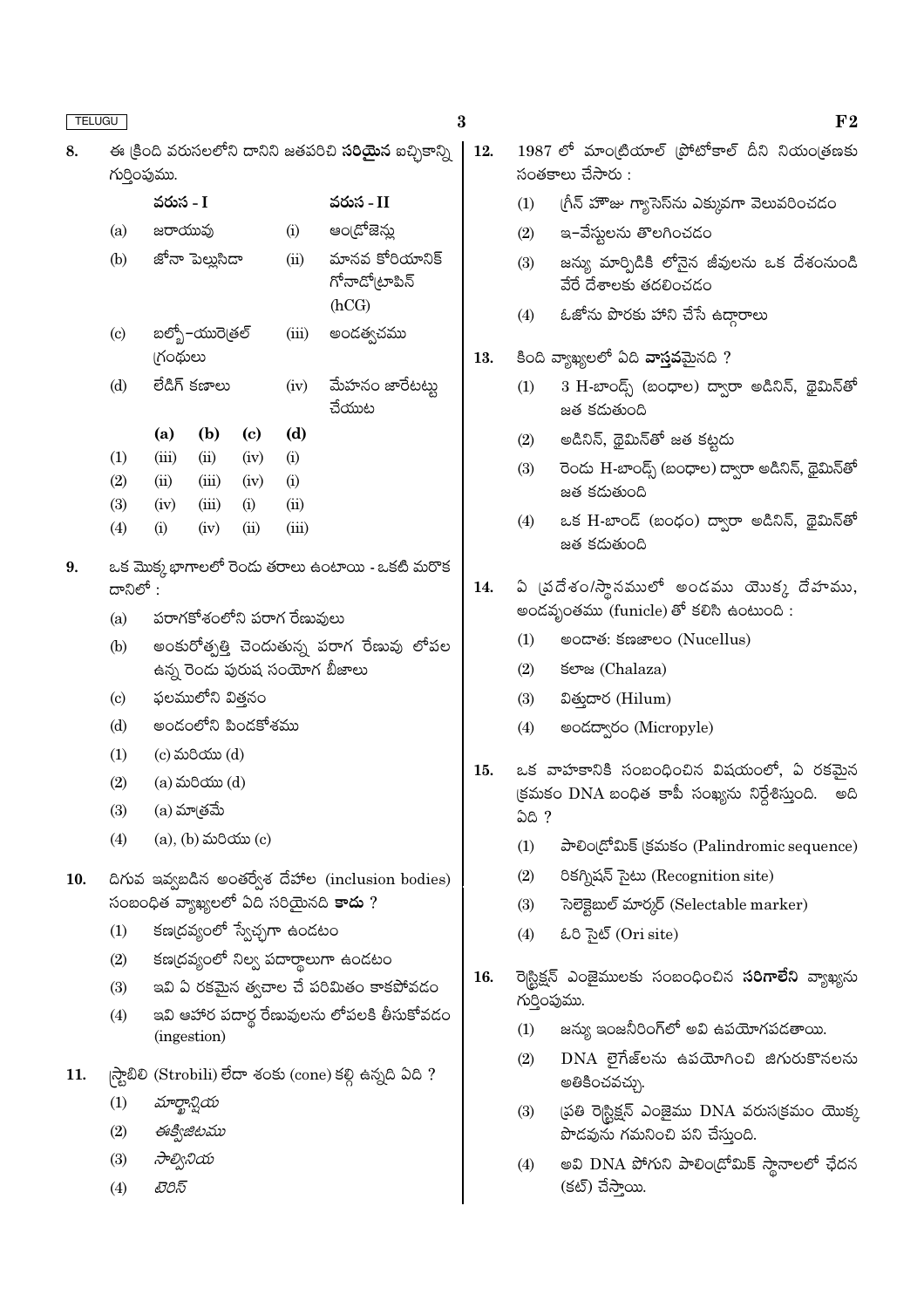- లెగ్యుమినస్ కుటుంబములోని వేరు బొడిపలలో న్రైటోజినేజు  $17.$ జరుపు ఉత్పేరక చర్యచే (catalyzed) ఏర్పడిన ఉత్పన్నం  $(e^{i\delta})$ న్నాలు):
	- అమ్మోనియా మరియు ఆమ్లజని  $(1)$
	- అమ్మోనియా మరియు ఉదజని  $(2)$
	- అమ్మోనియా మాత్రమ<mark>ే</mark>  $(3)$
	- నైటేట్ మాతమే  $(4)$
- కాంతి చర్యలో, ప్లాస్టోక్వినోన్ ఎల్కక్టానులలో బదిలీలను 18. కల్గించడానికి వీలు కల్పిస్తుంది.
	- PS-I నుండి NADP<sup>+</sup>  $(1)$
	- PS-I నుండి ATP సిందేజు  $(2)$
	- PS-II నుండి Cytb<sub>6</sub>f కాంప్లెక్స్ (complex)  $(3)$
	- $\mathrm{Cymb}_6\mathrm{f}$  కాంప్లెక్స్ నుండి PS-I  $(4)$
- ఈ క్రింది వానిలో ఏ హార్మోన్ స్థాయిలు అందోత్సర్గాన్ని (అందం 19.  $25$ డుదల) గ్రాఫియన్ పుటికలనుండి కలిగిస్తాయి?
	- $LH$  యొక్క తక్కువ గాఢత  $(1)$
	- $(2)$  $FSH$  యొక్క తక్కువ గాఢత
	- ఇస్త్రోజన్ అధిక గాఢత  $(3)$
	- (పోజెస్టెరాన్ అధిక గాఢత  $(4)$
- అనువాదంలోని మొదటి దశ :  $20^{\circ}$ 
	- $tRNA$  యొక్క అమైనోఅసైలేషన్  $(1)$
	- ఒక ఆంటి కోడాన్ను గుర్తించడము  $(2)$
	- $\vec{p}$ හි් කිරීමක m $\text{RNA}$  හංදිංජනයි. තිබ  $(3)$
	- $(4)$  $DNA$  అణువును గుర్తించడము
- కాండం యొక్క పీఠభాగం నుండి ఉదృవించు వేర్లను 21.  $2500$ టారు?
	- ఊడ వేరు  $(1)$
	- పార్శ్వ వేర్డు  $(2)$
	- తంతుయుత వేర్తు  $(3)$
	- ।పాథమిక వేర్తు  $(4)$
- 22. ఆక్సిజన్ రవాణాకు సంబంధించిన **సరిగాలేని** వ్యాఖ్యను గుర్తింపుము.
	- వాయుకోశ గోణులలోని అధిక $H^+$  గాడత  $(1)$ ఆక్సీహీమోగ్లోబిన్ ఏర్పదునట్లు సహాయపడతాయి.
	- వాయుకోశ గోణులలో తక్కువ  $\mathrm{pCO}_2$ ఆక్సీహీమోగ్లోబిన్  $(2)$ ఏర్పడటానికి అనుకూలంగా ఉంటాయి.
	- హీమోగ్శోబిన్తో ఆక్సిజను బంధనం ముఖ్యంగా  $\mathrm{O}_2$  $(3)$ పాక్షిక పీడనానికి సంబంధించినది.
	- $\mathrm{CO}_2$  పాక్షిక పీడనం ఆక్సిజన్ను హీమోగ్లోబిన్తో  $(4)$ బంధింపబడటానిని ఆటంకపరుస్తుంది.
- జెల్ ఎల<sub>(</sub>క్టోఫోరెసిస్ పద్దతిలో దిగువ ఇవ్వబడిన వాటిలో 23.  $\alpha$ కదానిని ఉపయోగించి విభేదించబడిన DNA పోగులను  $\kappa$ రించవచ్చు. అది ఏది ?
	- యు.వి. రేడియేషన్లో ఎసిటోకారమిన్  $(1)$
	- ఇన్(ఫ్రారెడ్ రేడియేషన్లో ఎథీడియం (బోమైడ్  $(2)$
	- స్రకాశవంతమైన నీలి కాంతిలో ఎసిటోకారమిన్  $(3)$
	- యు.వి. రేడియేషన్లో ఎథీడియం (బోమైడ్  $(4)$
- ఎంటెరోకైనేజ్ ఎంజైమ్ దీనిని మార్చు చేయడంలో 24. సహాయపడుతుంది :
	- కాసినోజెన్ను కాసిన్గా  $(1)$
	- పెప్పినోజెన్ను పెప్పిన్గా  $(2)$
	- (పోటీనును పాలీపెప్త్టెడులుగా  $(3)$
	- (టిప్పినోజెన్ను (టిప్పిన్గా  $(4)$
- (కోమోజోముల ద్వారా వంశపారంపృత అనే సిద్ధాంతాన్ని 25. (పయోగాత్మకంగా నిరూపించిన శాస్త్రవేత్త ఎవరు ?
	- బవేరి  $(1)$
	- $(2)$ మోర్గాన్
	- $(3)$ మెండెల్
	- $(4)$ సట్టన్
- 26. రాబర్ట్ మే (పకారంగా (పపంచంలోని (పజాతుల వైవిధ్యం దాదాపు :
	- $(1)$  $50$  మిలియన్లు
	- $(2)$ 7 మిలియన్న
	- $(3)$  $1.5$  మిలియను
	- $(4)$  $20$  మిలియన్లు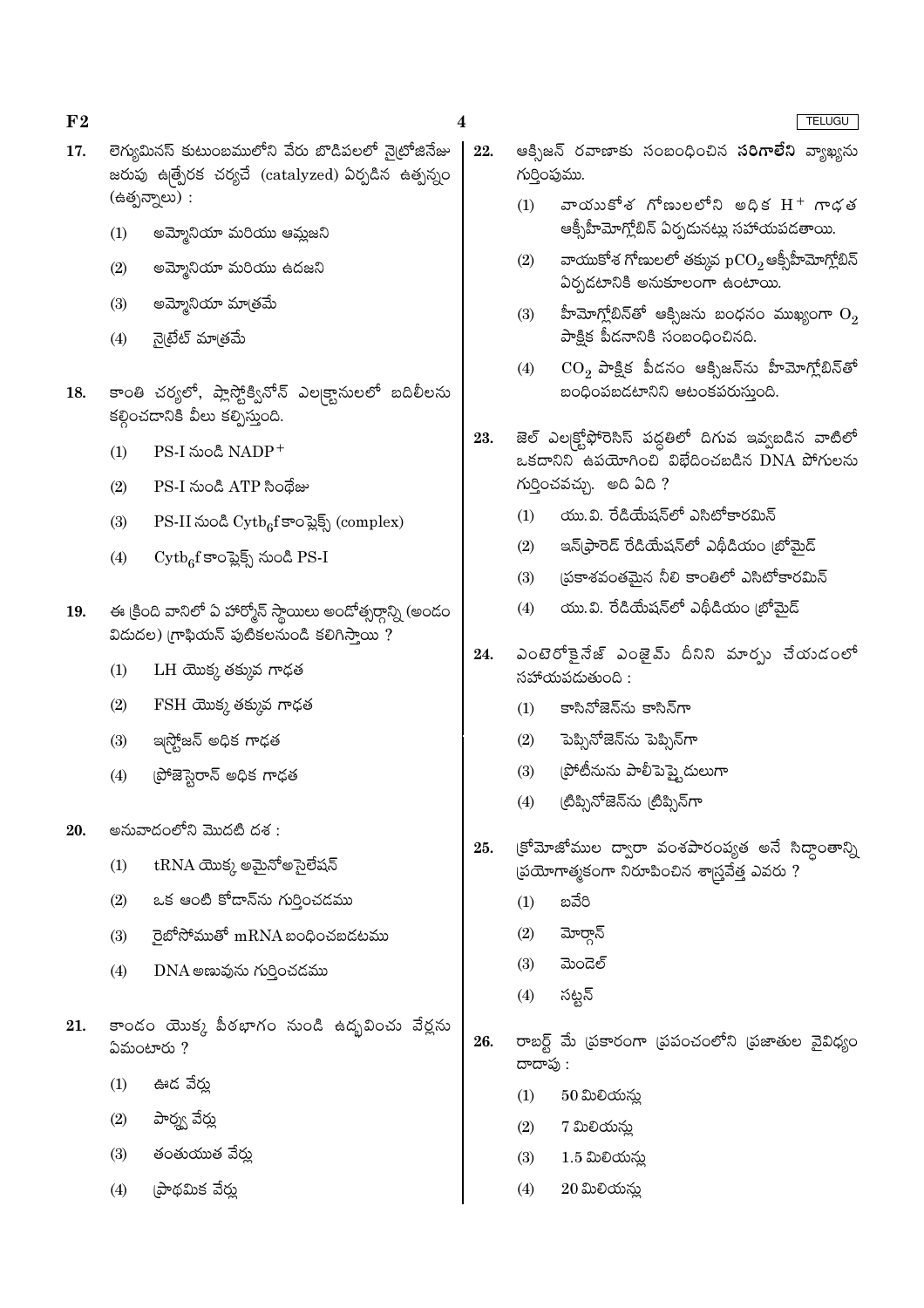| ×<br>×<br>w<br>۰. |
|-------------------|
|-------------------|

 $(d)$ 

కింది జీవులను జీవ సాంకేతిక ఆధారంగా జతపరుచుము. 27.

| (a)                       | బాసిల్లస్         | (i)        | క్లోనింగ్ వెక్టార్ |
|---------------------------|-------------------|------------|--------------------|
|                           | థూరింజియెన్సిస్   |            |                    |
| (b)                       | థర్మస్ ఎక్వాటికస్ | $\rm (ii)$ | మొదటి rDNA         |
|                           |                   |            | అణువును నిర్మించుట |
| $\left( \text{c} \right)$ | ఆగోబాక్టీరియం     | (iii)      | డి.ఎన్.ఎ.          |

ట్యుమిఫేసియన్స్ పాలిమరేజు  $Cry$  (పోటీన్ను సాల్మనెల్లా  $(iv)$ 

రైఫిమ్యరియం  $\delta$ రియెన సమాధానం ఇవ్వండి:

| <u>. </u>         |       |       | പ        |            |
|-------------------|-------|-------|----------|------------|
|                   | (a)   | (b)   | (c)      | (d         |
| $\left(1\right)$  | (iii) | (ii)  | (iv)     | (i)        |
| (2)               | (iii) | (iv)  | (i)      | (ii)       |
| (3)               | (ii)  | (iv)  | (iii)    | (i)        |
| $\left( 4\right)$ | (iv)  | (iii) | $\rm(i)$ | $\rm (ii)$ |

- అంతరదశలో  $G_1$  దశకు సంబంధించిన **సరియైన** వ్యాఖ్యను 28. గుర్తింపుము.
	- కణం జీవ(కియాత్మకంగా చురుకుగా ఉండి,  $(1)$ పెరుగుతుంది కాని  $\overline{DNA}$  ప్రతికృతి చేసుకోదు.
	- $\overline{5}$ o(దక విభజన జరుగుతుంది.  $(2)$
	- $DNA$  సంశ్లేషణ లేక (పతికృతి జరుగుతుంది.  $(3)$
	- కణాంగాలన్నీ పునర్య్యవస్థీకరించబడతాయి.  $(4)$
- వైరాయిద్స్ కు సంబంధించి దిగువ వాటిలో ఏది సరియైనది ? 29.
	- $\mathring{\mathring{E}}$ టిలో (పోటీసు తొడుగు కల్గిన డి.ఎన్.ఎ. (DNA)  $(1)$ ఉందుట.
	- వీటిలో (పోటీను తొడుగు లేని స్వేచ్చా డి.ఎన్.ఎ.  $(2)$ (DNA) සංයාහ.
	- వీటిలో (పోటీను తొడుగు కల్గిన ఆర్.ఎన్.ఎ. $\rm (RNA)$  $(3)$ ఉందుట.
	- వీటిలో (పోటీను తొడుగు లేని స్వేచ్చా ఆర్.ఎన్.ఎ.  $(4)$  $(RNA)$  ఉండుట.
- మొక్క యొక్క అడ్డు కోతలో దిగువ ఇవ్వబడిన అంతర్నిర్మాణ 30. లక్షణాలు కన్పిస్తాయి :
	- ఎక్కువ సంఖ్యలో వెదజల్లబడిన పుంజసహిత తొడుగు  $(a)$ కల్గిన నాళికా పుంజాలు.
	- నంధాయక కణజాలము (వన్పుటంగా అధిక  $(b)$ మృదుకణజాలము ఉందుట.
	- సంయుక్త మరియు సంవృత నాళికాపుంజాలు ఉందుట  $(c)$
	- పోషక కణజాల మృదుకణజాలం లేక పోవడం  $(d)$
	- మొక్క రకాన్ని మరియు మొక్క భాగాన్ని గుర్తింపుము.
	- ద్విదళ బీజ కాండం  $(1)$
	- ద్విదళ బీజ వేరు  $(2)$
	- ఏకదళ బీజ కాండం  $(3)$
	- ఏకదళ బీజ వేరు  $(4)$
- ఎస్.ఎల్. మిల్లర్ జరిపిన (పయోగాలలో, దిగువ ఇవ్వబడిన 31. వాటిలో (గూపు/సముదాయాన్ని కలపడం చే అమైనో ఆమ్లాలను ఒక మూసి వేయబడిన ఫ్లాస్కులో సృష్టించాడు :
	- $\rm CH_4$ ,  $\rm H_2$ ,  $\rm NH_3$  మరియు నీటి ఆవిరి  $600^{\circ}\rm C$  వద్ద  $(1)$
	- $CH_3$ ,  $H_2$ ,  $NH_3$  మరియు నీటి ఆవిరి  $600^{\circ}$ C వద్ద  $(2)$
	- $CH_4$ ,  $H_2$ ,  $NH_3$  మరియు నీటి ఆవిరి  $800^{\circ}$ C వద్ద  $(3)$
	- $(4)$  $CH_3$ ,  $H_2$ ,  $NH_4$  మరియు నీటి ఆవిరి –  $800^{\circ}$ C వద్ద
- ఈ క్రిందివానిలో క్షార అమైనో ఆమ్లాన్ని గుర్తింపుము. 32.
	- లెసిన్  $(1)$
	- $(2)$ వాలిన్
	- ్టైరోసిన్  $(3)$
	- గ్లుటామిక్ ఆమ్లం  $(4)$
- అంటార్కిటికాలోని మంచు అంధత్వంకు కారణం : 33.
	- మంచునుండి కాంతి అధిక పరావర్తనం  $(1)$
	- ఇన్(ఫ్రారెడ్ కిరణాలచే కళ్ళలోని రెటినా పాడవటం  $(2)$
	- తక్కువ ఉష్ణో(గతలచే కళ్ళలోని (దవాలు గడ్డ కట్టడం  $(3)$
	- అధిక డోసులలో UV-B రేడియేషన్ కారణంగా  $(4)$ కార్నియాలో వాపు
- కణచ(కంలో విభజన చెందే కొన్ని కణాలు నిస్మమిస్తాయి ( $\mathrm{exit}$ ). 34. ఇవి (కియాశూన్యత కల్గిన శాకీయ కణాల్లోకి (పవేశిస్తాయి. దీనిని శాంత (quiescent -  $\mathrm{G}_0$ ) దశ అంటారు. దిగువ ఇవ్వబడిన వాటిల్లో ఏ ప్రక్రియలో ఇది చివరిగా జరుగుతుంది ?
	- $(1)$  $S<sub>0</sub>$ దశ
	- $(2)$  $G_2$ దశ
	- $(3)$  $M$ దశ
	- $(4)$  $G_1$ దశ
- (ప్రపంచములోని ఏ (ప్రదేశంలో అధిక (పజాతుల వైవిధ్యం 35.  $600?$ 
	- $(1)$ హిమాలయాస్
	- అమెజాన్ ఫారెస్తు  $(2)$
	- వెస్టర్న్ ఘాట్స్ ఆఫ్ ఇండియా  $(3)$
	- మెదగాస్మర్  $(4)$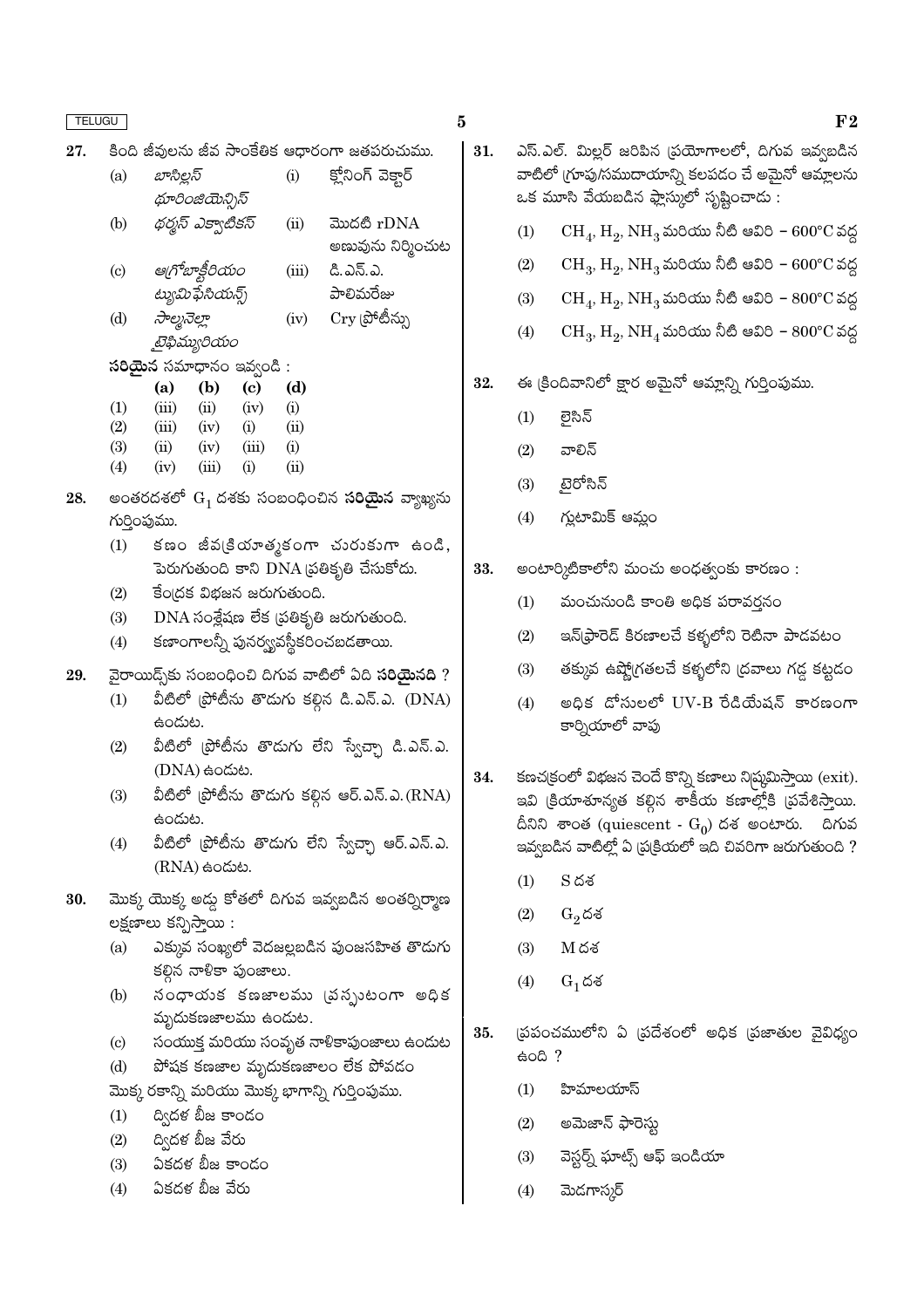- దిగువ ఇవ్వబడిన వాటిలో ఏ వివరణ సరియైనది <mark>కాదు</mark> ? 36.
	- రసదారువు తేలికైన రంగును కల్గి ద్వితీయ దారువు  $(1)$ లోపల ఉంటుంది.
	- టానిన్అు, రెసిన్లు, నూనేలు మొదలగునవి పేరుకొని  $(2)$ ఉండటంచే అంతర్ధారువు ముదురు గోధుమ (dark) రంగును కల్గి ఉండును.
	- అంతర్ధారువు నీటి (పసరణను జరుపదు కాని యాంట్రిక  $(3)$ బలాన్ని ఇస్తుంది.
	- రసదారువు నీరు మరియు ఖనిజలవణాలను వేరునుండి  $(4)$ ప్రతాలకు అంద చేయును.
- 37. ఫ్లోరిడియను పిండి పదార్థ నిర్మాణం దేనిని పోలి (similar) ఉందును ?
	- మానిటాల్ మరియు అల్జిన్  $(1)$
	- $(2)$ లామినారిన్ మరియు సెల్యులోజు
	- పిండి పదార్థం మరియు సెల్యులోజు  $(3)$
	- అమైలోపెక్టిన్ మరియు గ్లైకోజెన్  $(4)$
- దిగువ ఇవ్వబడిన వాటిలో ఒకటి జనాభకు సంబంధించినది 38. కాదు.
	- మరణ సంఖ్య  $(1)$
	- జాతుల మధ్య జరిగే (ప్రక్రియ  $(2)$
	- లింగ నిష్పత్తి  $(3)$
	- జనన సంఖ్య (Natality)  $(4)$
- ఒక సారి (one turn) జరుగు సిట్రికామ్లం వలయంలోని 39. అథస్థపదార్థస్థాయి ఫాస్ఫారిలేషనుల యొక్క సంఖ్య ఎంత ?
	- $(1)$ రెండు
	- $(2)$ మూడు
	- $(3)$ సున్నా
	- $(4)$ ఒకటి
- 40. మానవ జీర్ణ వ్యవస్థకు సంబంధించిన **సరియైన** వ్యాఖ్యను గుర్తింపుము.
	- $(1)$ శేషాంత్రికం ఎక్కువగా మెలికలు తిరిగిన భాగం.
	- క్రిమిరూప ఉందూకం ఆంత్రమూలంనుండి వచ్చినది  $(2)$ (ఉద్భవించినది).
	- శేషాంత్రికం చిన్నపేగులోకి తెరుచుకుంటుంది.  $(3)$
	- ఆహారనాళంలో సీరోజా అన్నిటికన్నా లోపలి పొర.  $(4)$
- ఈ క్రింది పద్ధతులలో దేనివలన గర్భధారణ చేయలేని స్రీలలో 41. .<br>పిండాలను బదిలీ చేసారు ?
	- $(1)$ **ICSI** మరియు ZIFT
	- $(2)$ GIFT మరియు ICSI
	- $(3)$ **ZIFT మరియు IUT**
	- $(4)$ GIFT మరియు ZIFT
- ఆవరణ వ్యవస్థలో మొత్తం (పాథమిక ఉత్పాదన మరియు నికర 42. ్రసాథమిక ఉత్పాదనల సంబంధిత విషయాలలో ది<mark>గు</mark>వ ఇవ్వబడిన వ్యాఖ్యలలో ఏది **సమంజసమైనది** ?
	- స్థూల (పాథమిక ఉత్పాదన, నికర (పాథమిక  $(1)$ ఉత్పాదనలు ఒకలాగే ఉంటాయి.
	- స్థూల (పాథమిక ఉత్పాదనకు, నికర (పాథమిక  $(2)$ ఉత్పాదనకు ఎలాంటి సంబంధం లేదు.
	- స్థూల (పాథమిక ఉత్పాదన, నికర (పాథమిక ఉత్పాదన  $(3)$ కంటె ఎప్పుడూ తక్కువే.
	- స్థూల (పాథమిక ఉత్పాదన, నికర (పాథమిక ఉత్పాదన  $(4)$ కంటె ఎప్పుడూ ఎక్కువే.
- దిగువ ఇవ్వబడిన వృద్ధికారకాన్ని చెఱకు మొక్కల పంట పైన 43. పిచికారి చేయడంచే మొక్కల కాండము పొడవు పెరగడమే కాకుండా, పంట దిగుబడి పెరుగుతుంది ఆ వృద్ధి కారకము ఏది ?
	- ఎదిలీన్  $(1)$
	- అబ్సిసిక్ ఆమ్లం  $(2)$
	- సైటాఖైనిన్  $(3)$
	- జిబ్బరిల్లిన్  $(4)$
- ద్వితీయ జీవ(కియ ఉత్పన్నాలు ఉదాహరణకి నికోటిన్, 44. |స్టికినిన్ మరియు కఫిన్లను మొక్కలు ఉత్పత్తి చేస్తాయి –  $\sim$ ందుకొరకు:
	- $(1)$ రక్షణ చర్య
	- $(2)$ (పత్యుత్పత్తి పై (పభావం
	- $(3)$ పోపక విలువ
	- పెరుగుదల (పతిస్పందన  $(4)$
- సరిగా జతపరిచిన ఐచ్చికాన్ని గుర్తింపుము. 45.
	- కొడవలి కణ రక్త హీనత -ఆటోసోమల్ రెసెసివ్  $(1)$ (టెయిట్,  $|S^6$ మోసోమ్ $-11$
	- థలస్సీమియా  $(2)$  $X \times \mathcal{S}$  సహలగ్న
	- $Y$  సహలగృ హీమోఫిలియా  $(3)$
	- ఫినైల్5ీటోన్యూరియా ఆటోసోమల్  $(4)$ డామినెంట్ (టెయిట్

TELUGU

6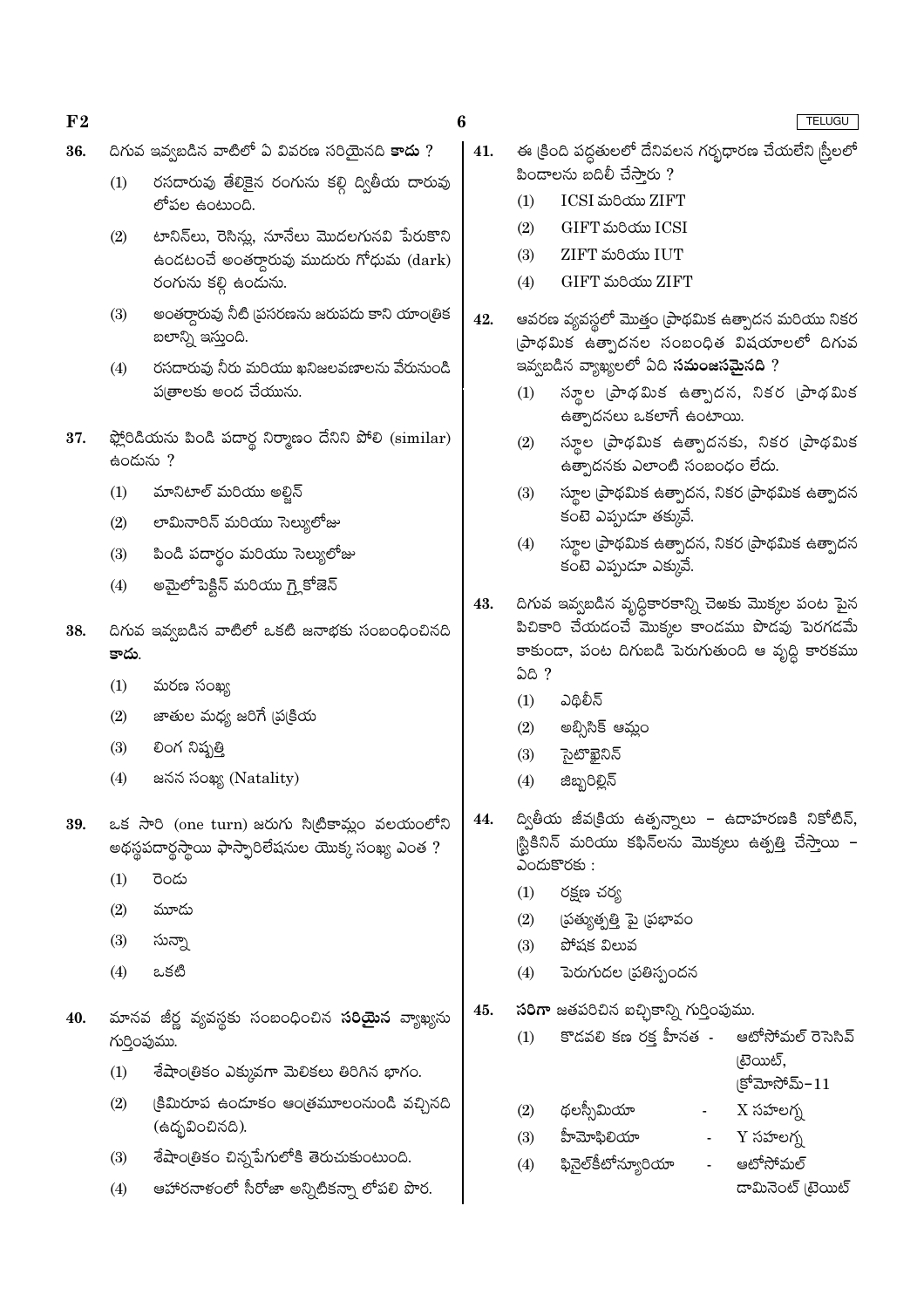- 46. సరియైన వ్యాఖ్యను గుర్తింపుము.
	- క్లో మకణాలు మరియు ఎడిపోసైట్లపై ఇన్సులిన్ పని  $(1)$ చేస్తుంది.
	- ఇన్సులిన్, హైపర్గ్లోసీమియాతో సంబంధం కలిగి  $(2)$ ఉంటుంది.
	- గ్లూకోకార్టికాయిడ్లు గ్లూకోనియోజెనెసిస్ను (పేరేపిస్తాయి.  $(3)$
	- గ్లూకగాన్ అనునది హైపోగ్కైసీమియాతో సంబంధం  $(4)$ కలిగి ఉంటుంది.
- మానవ చర్యల వలన కలిగిన వాతావరణంలో మార్చుల వలన 47. వరిణామం చెందిన జీవులకు నంబంధించి **సరియైున** ఉదాహరణ(ల)ను గుర్తింపుము.
	- గాలపెగొస్ ద్వీపాలలోని డార్విన్ ఫించ్లు.  $(a)$
	- గుల్మనాశక రోగనిరోధక కలుపు మొక్కలు.  $(b)$
	- మందులకు తట్టుకొను నిజ కేంద్రక జీవులు.  $(c)$
	- మానవునిచే సృష్టించబడిన కుక్కలవంటి పెంపుడు  $(d)$ జంతువుల జాతులు.
	- (b), (c) మరియు (d)  $(1)$
	- (d) మాత్రమే  $(2)$
	- $(3)$ (a) మా@తమే
	- $(a)$  మరియు $(c)$  $(4)$
- దిగువనీయబడిన వాటిలో సరియైన జతను గుర్తింపుము. 48.
	- న్యూక్లియేజెస్ రెండు DNA పోగులను వేరు  $(1)$ చేయడం
	- ఎక్సోన్యూక్లియేజెస్ -DNA యొక్క (పత్యేక  $(2)$ ,<br>స్థానాలలో విభాజ్యము చేయడం
	- రెండు DNA అణువులను  $(3)$ లైగాజులు కలుపుట
	- పాలిమెరేజెస్  $DNA \approx$  పోగులగా విరుపుట  $(4)$  $\sim$
- పరిణామంకు పిండోత్పత్తి ఆధారం అనునది సరియైనది కాదని 49. వాదించిన శాగ్రువేత్త :
	- $(1)$ చార్లెస్ డార్విన్
	- ఒపారిన్  $(2)$
	- $(3)$ కార్ల్ ఎర్న్స్ట్లు వాన్ బేర్
	- ఆల్(ఫెడ్ వాల్లెస్  $(4)$
- ఆహారనాళంలోని గోబ్లైట్ కణాలు దీనినుండి మార్చు 50.  $300000$ :
	- కాం[డోసైట్లు  $(1)$
	- $(2)$ సంయుక్త ఉపకళా కణాలు
	- శల్మల ఉపకళా కణాలు  $(3)$
	- స్తంభాకార ఉపకళా కణాలు  $(4)$
- *బాసిల్లస్ థూరింజియెన్సిస్* (Bt) యొక్క హానికారక జన్యువును  $51.$ (పవేశపెట్టి అభివృద్ధి చేసిన Bt పత్తి వంగడం (రకం) దీనికి రోగనిరోధకత (దాధినుండి తట్టుకునే సామర్థ్యం) కలిగి ఉంటుంది.
	- వృక్ష నిమటోడ్లు  $(1)$
	- $(2)$ కీటక పరభక్షులు
	- కీటకాల చీడపురుగులు  $(3)$
	- $(4)$ శిలీం(ధ వ్యాధులు
- కార్డేటా వర్తానికి సంబంధించిన ఈ క్రింది వానిలో ఏ వ్యాఖ్యలు 52.  $\delta$ විශුධි කි
	- యూరోకార్డేటాలో పృష్ఠవంశం తలనుండి తోక వరకు  $(a)$ ఉండి జీవిత పర్యంతము ఉంటుంది.
	- వర్టిటేటాలో పృష్ణవంశము పిండాభివృద్ధి దశలో మాత్రమే  $(b)$ ఉంటుంది.
	- కేంద్ర నాడీ వ్యవస్థ పృష్ణ భాగాన ఉండి బోలుగా  $(c)$ ఉంటుంది.
	- $\overline{\mathfrak{s}}$ ేలా 3 ఉవవర్తాలుగా విభజించబడింది :  $(d)$ హెమికార్డేటా, ట్యూనికేటా మరియు సెఫాలోకార్డేటా
	- (a) మరియు (b)  $(1)$
	- (b) మరియు (c)  $(2)$
	- $(3)$ (d) మరియు (c)
	- $(c)$  మరియు $(a)$  $(4)$
- మురుగు (ప్రక్షాళనలో ఈ క్రింది వానిలో దేనిని అవాయు స్లడ్ 53. డైజెస్టర్**లో వేస్తారు** ?
	- (పాథమిక చికిత్స తరువాతి వ్యర్థాలు  $(1)$
	- $(2)$ సక్రియమైన బురద
	- (పాథమిక స్లడ్జ్ (బురద)  $(3)$
	- $(4)$ తేలియాదే చెత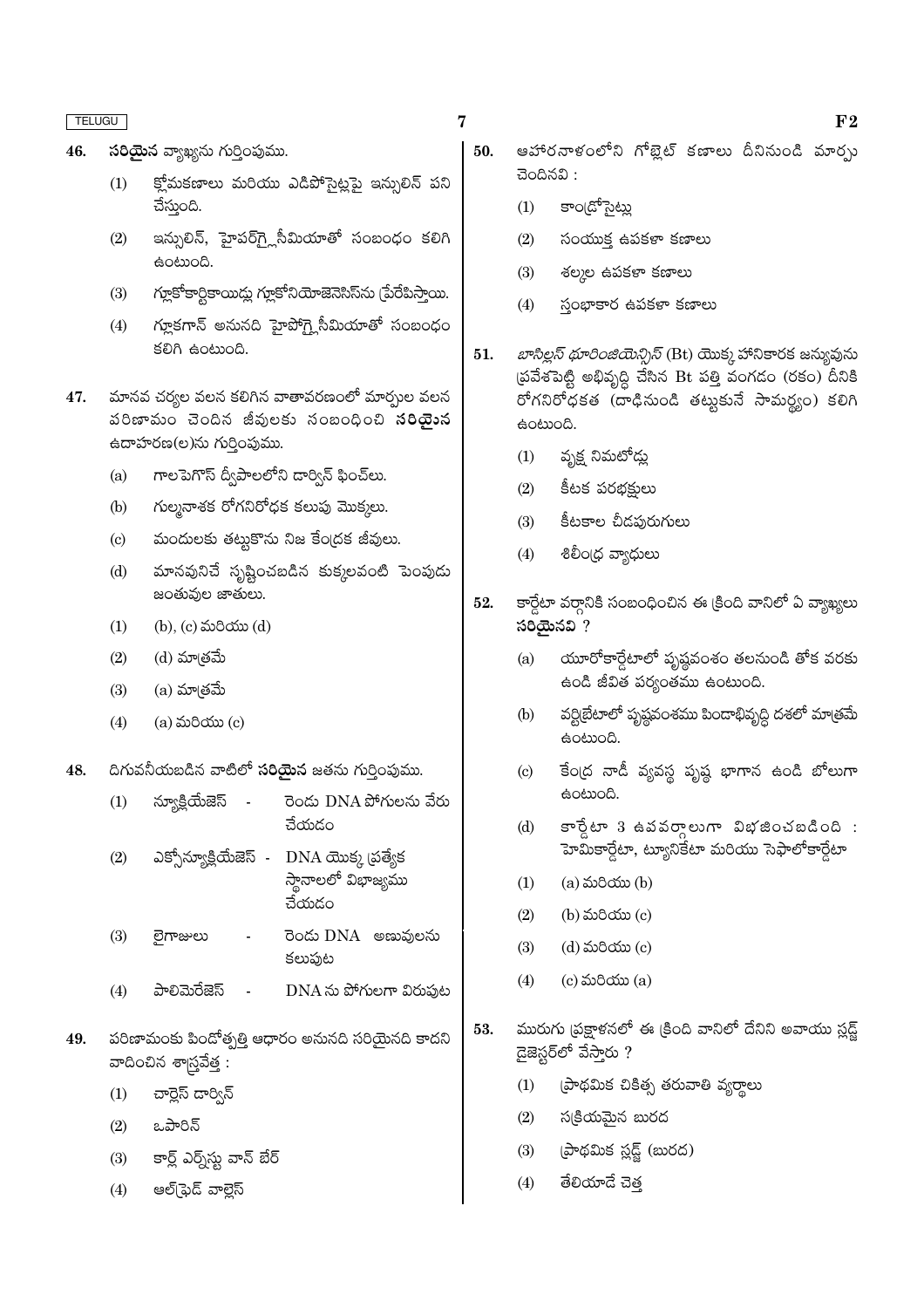|     |                                              | aoගෙන (peptide bonds) සංහං ?                                 |                      |       |       | గ్లై కొసైడిక్ బంధము (glycosidic bond) మరియు పెప్టైదు |     |                 | అభివృద్ధి చెసిన కొత్త జాళి<br>సంకరణానికి ఉదాహరణ        |                    |              |
|-----|----------------------------------------------|--------------------------------------------------------------|----------------------|-------|-------|------------------------------------------------------|-----|-----------------|--------------------------------------------------------|--------------------|--------------|
|     | (1)                                          |                                                              | సెల్యులోజు, లెసిథిన్ |       |       |                                                      |     | (1)             |                                                        | పర (పజననం          |              |
|     | (2)                                          |                                                              |                      |       |       |                                                      |     | (2)             |                                                        | అంతః[పజననం         |              |
|     | ఇన్యులిను, ఇన్సులిన్<br>ఖైటిన్, కొలెస్టెరాల్ |                                                              |                      |       |       |                                                      |     | (3)             |                                                        | బాహ్య సంపర్మం      |              |
|     | (3)                                          |                                                              |                      |       |       |                                                      |     | (4)             |                                                        | ఉత్పరివర్తన (పజన   |              |
|     | (4)                                          |                                                              | గ్లిసరాల్, (టిప్పిన్ |       |       |                                                      | 58. |                 | ఉచ్చా్నస జరిగేటప్పుడు జరి                              |                    |              |
| 55. |                                              |                                                              |                      |       |       | ఈ క్రింద ఇవ్వబడిన వ్యాధులు, వాటిని కలుగజేసే జీవులను  |     | (a)             |                                                        | విభాజకపటలం స       |              |
|     |                                              | జతపరిచి <b>సరియైన</b> ఐచ్చికాన్ని గుర్తింపుము.               |                      |       |       |                                                      |     | (b)             |                                                        | బాహ్య పర్శుకాంత    |              |
|     |                                              | వరుస - I                                                     |                      |       |       | వరుస - II                                            |     | (c)             |                                                        | పుపుస ఘనపరిమా      |              |
|     | (a)                                          | టైఫాయిడ్                                                     |                      |       | (i)   | ఉకరేరియా                                             |     | (d)             |                                                        | పుపుస అంతర పీడ     |              |
|     |                                              |                                                              |                      |       |       |                                                      |     | (1)             |                                                        | (a), (b) మరియు (   |              |
|     | (b)                                          |                                                              | న్యుమోనియా           |       | (ii)  | ప్లాస్మోడియం                                         |     | (2)             |                                                        | (d) మాత్రమే        |              |
|     | (c)                                          |                                                              | ఫైలేరియాసిస్         |       | (iii) | సాల్మోనెల్లా                                         |     | (3)             |                                                        | $(a)$ మరియు $(b)$  |              |
|     | (d)                                          | మలేరియా                                                      |                      |       | (iv)  | హీమోఫిలస్                                            |     | (4)             |                                                        | $(c)$ మరియు $(d)$  |              |
|     |                                              | (a)                                                          | (b)                  | (c)   | (d)   |                                                      | 59. |                 | ఈ క్రింది వరుసలలోని వా                                 |                    |              |
|     | (1)                                          | (ii)                                                         | (i)                  | (iii) | (iv)  |                                                      |     |                 | గుర్తింపుము.                                           |                    |              |
|     | (2)                                          | (iv)                                                         | (i)                  | (ii)  | (iii) |                                                      |     |                 | వరుస - I                                               |                    |              |
|     | (3)                                          | (i)                                                          | (iii)                | (ii)  | (iv)  |                                                      |     | (a)             |                                                        | గుంపులుగా ఉన్న,    |              |
|     | (4)                                          | (iii)                                                        | (iv)                 | (i)   | (ii)  |                                                      |     |                 |                                                        | పాలీఫాగస్ కీటకం    |              |
|     |                                              |                                                              |                      |       |       |                                                      |     | (b)             |                                                        | కిరణ వలయ సౌష్ఠ     |              |
| 56. |                                              | ఈ క్రింది వరుసలలోని వానిని జతపరిచి <b>సరియైన</b> ఐచ్చికాన్ని |                      |       |       |                                                      |     | కూడిన (పౌఢ జీవి |                                                        |                    |              |
|     |                                              | గుర్తింపుము.                                                 |                      |       |       |                                                      |     |                 | ద్విపార్శ్వ సౌష్ఠవం<br>కలిగిన డింభకం                   |                    |              |
|     |                                              | వరుస - I                                                     |                      |       |       | వరుస - II                                            |     | (c)             |                                                        | పుస్తకాకార ఊపిరిశ  |              |
|     | (a)                                          |                                                              | క్లాధ్టీడియం         |       | (i)   | సైక్లోస్పోరిన్– $\rm A$                              |     | (d)             | జీవసందీపి                                              |                    |              |
|     |                                              |                                                              | బ్యుటిలికమ్          |       |       |                                                      |     |                 | (a)                                                    | (b)                | (c)          |
|     | (b)                                          | <i>టైకోడర్మా</i>                                             |                      |       | (ii)  | బ్యుటిరిక్ ఆమ్లం                                     |     | (1)             | (iii)                                                  | (ii)               | (i)          |
|     |                                              |                                                              | హేలీస్పోరమ్          |       |       |                                                      |     | (2)             | (ii)                                                   | (i)                | (iii)        |
|     | $\left( \mathrm{c}\right)$                   | మొనాస్కస్                                                    |                      |       | (iii) | సి(టిక్ ఆమ్లం                                        |     | (3)<br>(4)      | (i)<br>(iv)                                            | (iii)<br>(i)       | (ii)<br>(ii) |
|     |                                              |                                                              | పర్భూరియస్           |       |       |                                                      |     |                 |                                                        |                    |              |
|     | (d)                                          |                                                              | ఆస్పర్ణిలస్ నిగర్    |       | (iv)  | రక్త కోలెస్టెరాల్సు                                  | 60. |                 | నిజ కేంద్రక (eukaryoti                                 |                    |              |
|     |                                              |                                                              |                      |       |       | తగ్గించే కారకం                                       |     |                 | గ్లై కోట్రోటీన్లు (glycopro<br>(glycolipids) ఏర్పదుతాం |                    |              |
|     |                                              | (a)                                                          | (b)                  | (c)   | (d)   |                                                      |     | (1)             |                                                        | గాల్గి దేహాలు (Gol |              |
|     | (1)                                          | (i)                                                          | (ii)                 | (iv)  | (iii) |                                                      |     | (2)             |                                                        | పాలిసోమ్ను (Poly   |              |
|     | (2)                                          | (iv)                                                         | (iii)                | (ii)  | (i)   |                                                      |     | (3)             |                                                        | అంతర్జీవ (దవ్య     |              |
|     |                                              |                                                              |                      |       |       |                                                      |     |                 |                                                        |                    |              |

- తి గొర్రె హిసార్డేల్' ఈ రకమైన
	- .<br>నం
	- గే **సరియైన** క్రియలను గుర్తింపుము.
		- ంకోచిస్తుంది.
		- ర కండరాలు సంకోచిస్తాయి
		- .<br>ణం తగ్గుతుంది
		- క<mark>నం పెరుగుతుం</mark>ది
		- $(d)$
	- నిని జతపరిచి **సరియైన** ఐచ్చికాన్ని

|                                                      | వరుస - I                                                                                            |                                    |                            | వరుస - II |            |                                                       |  |  |  |  |
|------------------------------------------------------|-----------------------------------------------------------------------------------------------------|------------------------------------|----------------------------|-----------|------------|-------------------------------------------------------|--|--|--|--|
| (a)                                                  |                                                                                                     | గుంపులుగా ఉన్న,<br>పాలీఫాగస్ కీటకం |                            | (i)       | ఆస్టరియాస్ |                                                       |  |  |  |  |
| (b)                                                  | తేలు<br>కిరణ వలయ సౌష్ఠవంతో<br>(ii)<br>కూడిన (పౌఢ జీవి మరియు<br>ద్విపార్శ్వ సౌష్ఠవం<br>కలిగిన డింభకం |                                    |                            |           |            |                                                       |  |  |  |  |
| $\left( \mathrm{c} \right)$                          |                                                                                                     |                                    | పుస్తకాకార ఊపిరితితులు     | (iii)     |            |                                                       |  |  |  |  |
| (d)                                                  | జీవసందీపి                                                                                           |                                    |                            |           | (iv)       | టీనోప్లానా<br>లోకస్థా                                 |  |  |  |  |
|                                                      | (a)                                                                                                 | (b)                                | $\left( \mathrm{e}\right)$ | (d)       |            |                                                       |  |  |  |  |
| (1)                                                  | (iii)                                                                                               | (ii)                               | (i)                        | (iv)      |            |                                                       |  |  |  |  |
| (2)                                                  | (ii)                                                                                                | (i)                                | (iii)                      | (iv)      |            |                                                       |  |  |  |  |
| (3)                                                  | (i)                                                                                                 | (iii)                              | (ii)                       | (iv)      |            |                                                       |  |  |  |  |
| (4)                                                  | (iv)                                                                                                | (i)                                | (ii)                       | (iii)     |            |                                                       |  |  |  |  |
| నిజ కేంద్రక (eukaryotic) కణాలలోని ఏ (పత్యేక స్థానంలో |                                                                                                     |                                    |                            |           |            |                                                       |  |  |  |  |
|                                                      |                                                                                                     |                                    |                            |           |            | గ్లైకోప్రోటీన్లు (glycoproteins) మరియు గ్లైకోలిపిదులు |  |  |  |  |
|                                                      | (glycolipids) ఏర్పడుతాయి ?                                                                          |                                    |                            |           |            |                                                       |  |  |  |  |

- gi bodies)
- somes)
- ජඝෂාපර (Endoplasmic reticulum)
- (4) www. deroxisomes)

 $(3)$ 

 $(4)$ 

 $(iii)$ 

 $(ii)$ 

 $(ii)$ 

 $(iv)$ 

 $(iv)$ 

 $(i)$ 

 $\rm(i)$ 

 $(iii)$ 

 $F<sub>2</sub>$ 

54.

8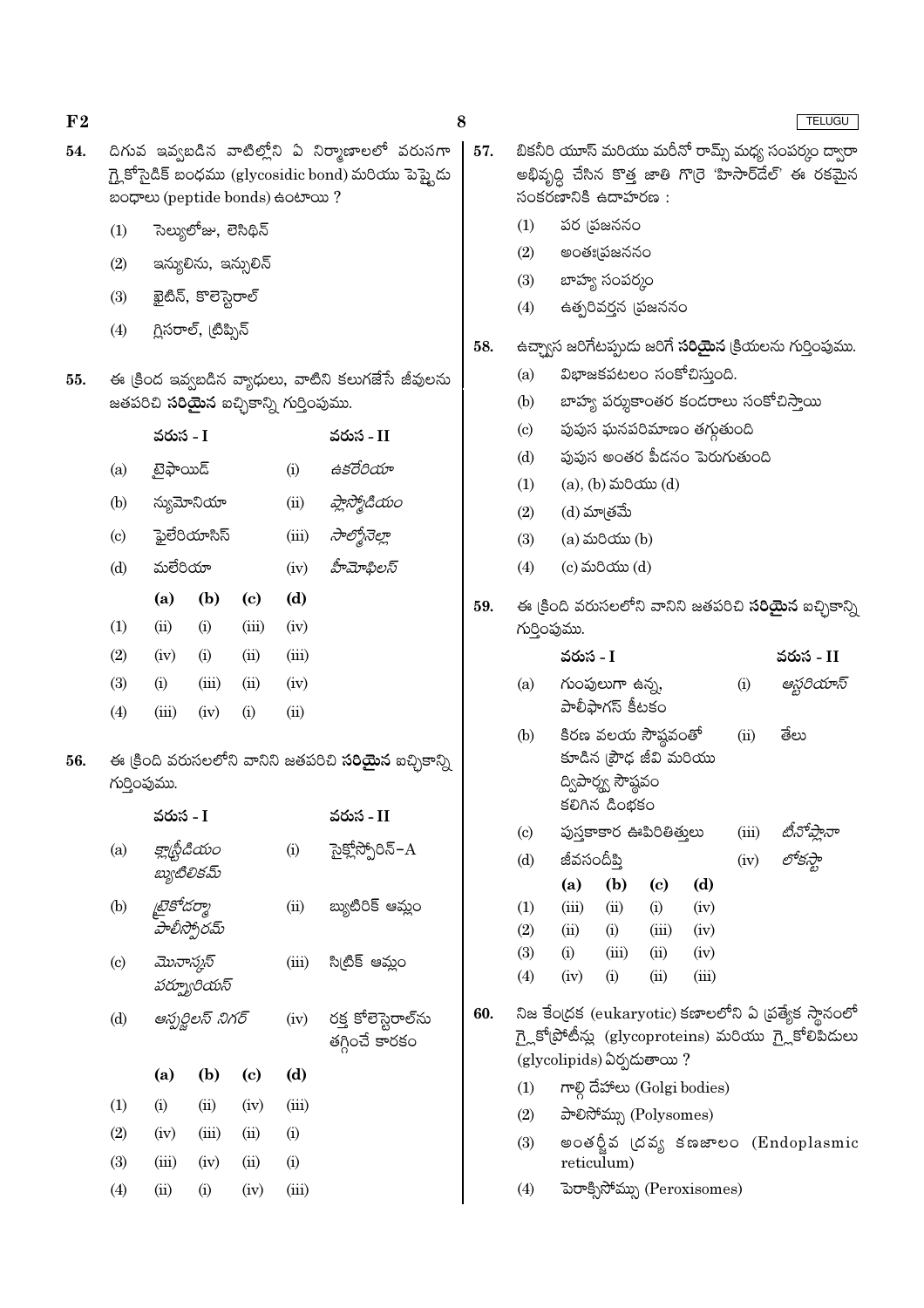| <b>TELUGU</b> |                                                                                                               |                             |                                       |                    |      |            |                                                         | 9   |                            |                               |                   |                             |       | $F_{2}$                                                      |
|---------------|---------------------------------------------------------------------------------------------------------------|-----------------------------|---------------------------------------|--------------------|------|------------|---------------------------------------------------------|-----|----------------------------|-------------------------------|-------------------|-----------------------------|-------|--------------------------------------------------------------|
| 61.           |                                                                                                               | వరుసక్రమం:                  |                                       |                    |      |            | $EcoRI$ చే గుర్తించబడే ఒక (పత్యేక పాలిం(డోమిక్          | 65. | గుర్తింపుము.               |                               |                   |                             |       | ఈ క్రింది వరుసలలోని వానిని జతపరిచి <b>సరియైన</b> ఐచ్చికాన్ని |
|               | (1)                                                                                                           | $5'$ - $CTTAAG$ - $3'$      |                                       |                    |      |            |                                                         |     |                            | వరుస - I                      |                   |                             |       | వరుస - II                                                    |
|               |                                                                                                               |                             | $3'$ - $\text{GAATTC}$ - $5'$         |                    |      |            |                                                         |     | (a)                        | $Bt \leq g$                   |                   |                             | (i)   | జన్యు చికిత్స                                                |
|               | (2)                                                                                                           |                             | $5'$ - $\operatorname{GGATCC}$ - $3'$ |                    |      |            |                                                         |     | (b)                        | ఎడినోసిన్                     |                   |                             | (ii)  | కణస్థాయిలో రక్షణ                                             |
|               |                                                                                                               |                             | $3'$ - $\mathrm{CCTAGG}$ - $5'$       |                    |      |            |                                                         |     |                            |                               | డీఅమైనేజ్ లోపం    |                             |       |                                                              |
|               | (3)                                                                                                           |                             | $5'$ - $\emph{GAATTC}$ - $3'$         |                    |      |            |                                                         |     | $\left( \mathrm{c}\right)$ | RNAi                          |                   |                             | (iii) | ${\rm HIV}$ వ్యాధి నిర్దారణ                                  |
|               |                                                                                                               |                             | $3'$ - CTTAAG - $5'$                  |                    |      |            |                                                         |     | (d)                        | ${\mbox{PCR}}$                |                   |                             | (iv)  | బాసిల్లస్                                                    |
|               | (4)                                                                                                           |                             | 5' - GGAACC - 3'                      |                    |      |            |                                                         |     |                            |                               |                   |                             |       | థూరింజియెన్సిస్                                              |
|               |                                                                                                               |                             |                                       | 3' - CCTTGG - 5'   |      |            |                                                         |     |                            | (a)                           | (b)               | $\left( \mathbf{c} \right)$ | (d)   |                                                              |
| 62.           |                                                                                                               |                             |                                       |                    |      |            | సినాప్ట్లోనీమల్ సంక్లిష్టం కణవిభజనలోని ఈ దశలో           |     | (1)                        | (ii)                          | (iii)             | (iv)                        | (i)   |                                                              |
|               |                                                                                                               | కరిగిపోతుంది:               |                                       |                    |      |            |                                                         |     | (2)                        | (i)                           | (ii)              | (iii)                       | (iv)  |                                                              |
|               | (1)                                                                                                           | డిప్లోటీన్                  |                                       |                    |      |            |                                                         |     | (3)                        | (iv)                          | (i)               | (ii)                        | (iii) |                                                              |
|               | (2)                                                                                                           | లెప్టోటీన్                  |                                       |                    |      |            |                                                         |     | (4)                        | (iii)                         | (ii)              | (i)                         | (iv)  |                                                              |
|               | (3)                                                                                                           | పాచీటీన్<br>జైగోటీన్        |                                       |                    |      |            |                                                         |     |                            |                               |                   |                             |       |                                                              |
|               | (4)                                                                                                           |                             |                                       |                    |      |            |                                                         |     | గుర్తింపుము.               |                               |                   |                             |       | ఈ క్రింది వరుసలలోని వానిని జతపరిచి <b>సరియైన</b> ఐచ్చికాన్ని |
| 63.           |                                                                                                               | సరియైన ఉదాహరణలతో జతపరుచుము. |                                       |                    |      |            | $\wedge$ డ్డి మైదానాలలోని (పజాతుల సంబంధిత పోషక స్థాయి - |     |                            | వరుస - I                      |                   |                             |       | వరుస - II                                                    |
|               | (a)                                                                                                           |                             |                                       | నాలుగవ పోషక స్థాయి |      | (i)        | కాకి                                                    |     | (a)                        | $6 - 15$ జతల మొప్ప<br>చీలికలు |                   |                             | (i)   | డైగాన్                                                       |
|               | (b)                                                                                                           |                             |                                       | రెండవ పోషక స్థాయి  |      | (ii)       | వల్చర్                                                  |     | (b)                        | హెటెరోసర్కల్                  |                   |                             | (ii)  | సైక్లోస్టోములు                                               |
|               | (c)                                                                                                           |                             |                                       | ప్రథమ పోషక స్థాయి  |      | (iii)      | కుందేలు                                                 |     |                            |                               | పుచ్ఛవాజము        |                             |       |                                                              |
|               | (d)                                                                                                           | మూడవ పోషక స్థాయి            |                                       |                    |      | $(iv)$ රදී |                                                         |     | $\left( \circ \right)$     |                               | వాయు కోశము        |                             | (iii) | కాండ్రిక్టిస్                                                |
|               |                                                                                                               | సరియైన సమాధానము తెలుపుము:   |                                       |                    |      |            |                                                         |     | (d)                        |                               | విషపు ముల్లు      |                             | (iv)  | ఆస్టిక్దిస్                                                  |
|               |                                                                                                               | (a)                         | (b)                                   | (c)                | (d)  |            |                                                         |     |                            | (a)                           | (b)               | $\left( \mathbf{c} \right)$ | (d)   |                                                              |
|               | (1)                                                                                                           | (iv)                        | (iii)                                 | (ii)               | (i)  |            |                                                         |     | (1)                        | (iv)                          | (ii)              | (iii)                       | (i)   |                                                              |
|               | (2)                                                                                                           | (i)                         | (ii)                                  | (iii)              | (iv) |            |                                                         |     | (2)                        | (i)                           | (iv)              | (iii)                       | (ii)  |                                                              |
|               | (3)                                                                                                           | (ii)                        | (iii)                                 | (iv)               | (i)  |            |                                                         |     | (3)                        | (ii)                          | (iii)             | (iv)                        | (i)   |                                                              |
|               | (4)                                                                                                           | (iii)                       | (ii)                                  | (i)                | (iv) |            |                                                         |     | (4)                        | (iii)                         | (iv)              | (i)                         | (ii)  |                                                              |
| 64.           | మెండెల్ తన మొక్కల (పజననములో ఎన్ని బఠాని మొక్కలను,<br>ఎన్ని జత లక్షణాలను ఎన్నుకున్నాడు.  వీటిలో అన్ని లక్షణాలు |                             |                                       |                    |      |            |                                                         | 67. |                            |                               | ఉంటుంది అది ఏది ? |                             |       | దిగువ ఇవ్వబడిన ఒకదానిలో వృద్ధి చెందే (ప(కియ అధికంగా          |
|               |                                                                                                               |                             |                                       |                    |      |            | ఒకేలాగా ఉన్నాయి. కాని ఒకటి మాత్రము విభేదించాయి.         |     | (1)                        |                               |                   | జీర్ణత (Senescence)         |       |                                                              |
|               | (1)                                                                                                           | 14                          |                                       |                    |      |            |                                                         |     | (2)                        |                               |                   | సుప్తావస్థ (Dormancy)       |       |                                                              |
|               | (2)<br>(3)                                                                                                    | 8<br>4                      |                                       |                    |      |            |                                                         |     | (3)                        |                               |                   | లాగ్ – ఫేజు (Log phase)     |       |                                                              |
|               | (4)                                                                                                           | $\boldsymbol{2}$            |                                       |                    |      |            |                                                         |     | (4)                        |                               |                   | లేగ్ – ఫేజు $(Lag phase)$   |       |                                                              |
|               |                                                                                                               |                             |                                       |                    |      |            |                                                         |     |                            |                               |                   |                             |       |                                                              |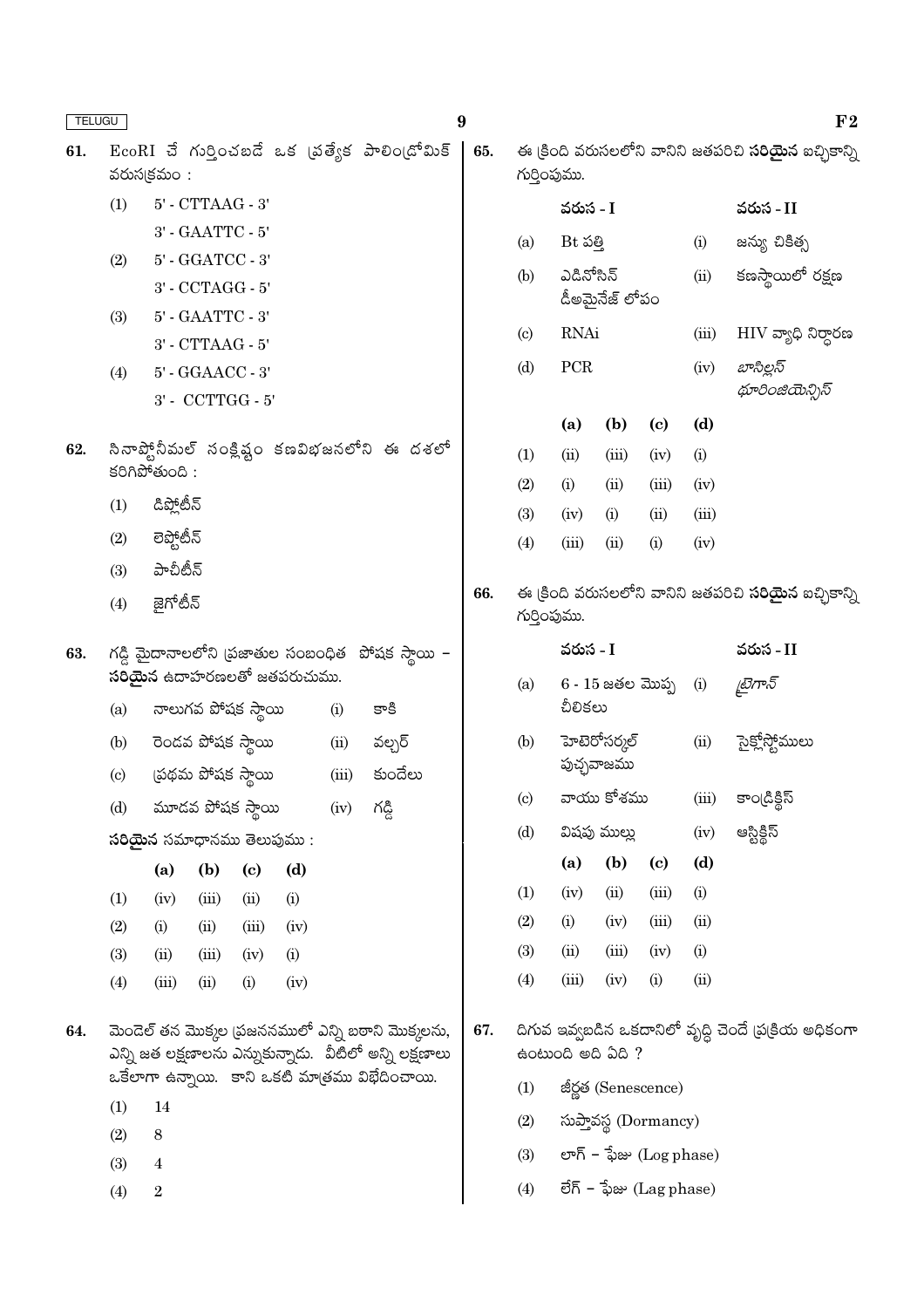| గుర్తింపుము. |                                 |                     |                                                                                             |                                                                                  | రోగనిరోధకతకు సంబంధించిన <b>సరిగాలేని</b> వ్యాఖ్యను    | 71.                                                                                                                                                                                                                                                                                                                                                                                                                                                                                                                                                                                                                             |                                                                      | డయాబిటిస్ మెల్లిటస్ నిర్ధారణకు మూత్రంలో వీటివల్ల                                   |  |  |  |  |  |
|--------------|---------------------------------|---------------------|---------------------------------------------------------------------------------------------|----------------------------------------------------------------------------------|-------------------------------------------------------|---------------------------------------------------------------------------------------------------------------------------------------------------------------------------------------------------------------------------------------------------------------------------------------------------------------------------------------------------------------------------------------------------------------------------------------------------------------------------------------------------------------------------------------------------------------------------------------------------------------------------------|----------------------------------------------------------------------|------------------------------------------------------------------------------------|--|--|--|--|--|
|              |                                 |                     |                                                                                             |                                                                                  |                                                       |                                                                                                                                                                                                                                                                                                                                                                                                                                                                                                                                                                                                                                 |                                                                      | అవుతుంది :                                                                         |  |  |  |  |  |
| (1)          |                                 |                     |                                                                                             |                                                                                  | క్రియాశీల రోగనిరోధకత వేగంగా ఉండి పూర్తి               |                                                                                                                                                                                                                                                                                                                                                                                                                                                                                                                                                                                                                                 | (1)                                                                  | కీటోన్యూరియా మరియు గ్లై కోస్యూరియా                                                 |  |  |  |  |  |
|              |                                 |                     |                                                                                             |                                                                                  |                                                       |                                                                                                                                                                                                                                                                                                                                                                                                                                                                                                                                                                                                                                 | (2)                                                                  | వృక్క కాల్క్యులై మరియు హైపర్గ్లైకేమియా                                             |  |  |  |  |  |
| (2)          |                                 |                     |                                                                                             |                                                                                  |                                                       |                                                                                                                                                                                                                                                                                                                                                                                                                                                                                                                                                                                                                                 | (3)                                                                  | యురీమియా మరియు కీటోన్యూరియా                                                        |  |  |  |  |  |
|              |                                 |                     |                                                                                             |                                                                                  |                                                       |                                                                                                                                                                                                                                                                                                                                                                                                                                                                                                                                                                                                                                 | (4)                                                                  | యురీమియా మరియు వృక్క కాల్క్యులై                                                    |  |  |  |  |  |
|              |                                 |                     |                                                                                             |                                                                                  |                                                       | 72.                                                                                                                                                                                                                                                                                                                                                                                                                                                                                                                                                                                                                             | ద్విపార్శ్వ సౌష్ఠవం కలిగి అశరీర కుహర జంతువులకు<br>ఉదాహరణ :           |                                                                                    |  |  |  |  |  |
| (4)          |                                 |                     |                                                                                             |                                                                                  |                                                       |                                                                                                                                                                                                                                                                                                                                                                                                                                                                                                                                                                                                                                 | (1)                                                                  | ఆస్కెల్మింథెస్                                                                     |  |  |  |  |  |
|              |                                 |                     |                                                                                             |                                                                                  |                                                       |                                                                                                                                                                                                                                                                                                                                                                                                                                                                                                                                                                                                                                 | (2)                                                                  | ಅನೆಲಿದ್                                                                            |  |  |  |  |  |
|              |                                 |                     |                                                                                             |                                                                                  |                                                       |                                                                                                                                                                                                                                                                                                                                                                                                                                                                                                                                                                                                                                 | (3)                                                                  | టీనోఫోరా                                                                           |  |  |  |  |  |
|              |                                 |                     |                                                                                             |                                                                                  |                                                       |                                                                                                                                                                                                                                                                                                                                                                                                                                                                                                                                                                                                                                 | (4)                                                                  | ప్లాటీహెల్మింథెస్                                                                  |  |  |  |  |  |
|              |                                 |                     |                                                                                             |                                                                                  | వరుస - II                                             |                                                                                                                                                                                                                                                                                                                                                                                                                                                                                                                                                                                                                                 |                                                                      | రేఖ లఘు కిరణ పుష్పములు (Ray florets) దీనిని కలిగి                                  |  |  |  |  |  |
| (a)          |                                 |                     |                                                                                             | (i)                                                                              | రెండవ మరియు ఏడవ                                       |                                                                                                                                                                                                                                                                                                                                                                                                                                                                                                                                                                                                                                 |                                                                      | ఉందును ?                                                                           |  |  |  |  |  |
|              |                                 |                     |                                                                                             |                                                                                  | పర్శుకల మధ్య                                          |                                                                                                                                                                                                                                                                                                                                                                                                                                                                                                                                                                                                                                 | (1)                                                                  | అందకోశాధిస్థిత అందాశయం                                                             |  |  |  |  |  |
|              |                                 |                     |                                                                                             |                                                                                  | భుజాస్థి శీర్వము<br>జ@తుక                             |                                                                                                                                                                                                                                                                                                                                                                                                                                                                                                                                                                                                                                 | (2)                                                                  | అర్ధ నిమ్న అందాశయం                                                                 |  |  |  |  |  |
|              |                                 |                     |                                                                                             |                                                                                  |                                                       |                                                                                                                                                                                                                                                                                                                                                                                                                                                                                                                                                                                                                                 | (3)                                                                  | నిమ్న అందాశయం                                                                      |  |  |  |  |  |
|              |                                 |                     |                                                                                             |                                                                                  |                                                       |                                                                                                                                                                                                                                                                                                                                                                                                                                                                                                                                                                                                                                 | (4)                                                                  | ఊర్ద్వ అందాశయం                                                                     |  |  |  |  |  |
|              |                                 |                     |                                                                                             |                                                                                  | సంధించబడి ఉండవు                                       | 74.                                                                                                                                                                                                                                                                                                                                                                                                                                                                                                                                                                                                                             | <i>ప్లాస్మోడియం</i> యొక్క మానవ దేహంలోకి (ప్రవేశించే సాం(కమిక<br>దశ : |                                                                                    |  |  |  |  |  |
| (1)          | (iii)                           | (ii)                | (iv)                                                                                        | (i)                                                                              |                                                       |                                                                                                                                                                                                                                                                                                                                                                                                                                                                                                                                                                                                                                 |                                                                      | <sub> </sub> స్తీ సంయోగ బీజమాతృకలు                                                 |  |  |  |  |  |
| (2)          | (iv)                            | (iii)               | (i)                                                                                         | (ii)                                                                             |                                                       |                                                                                                                                                                                                                                                                                                                                                                                                                                                                                                                                                                                                                                 | (2)                                                                  | పురుష సంయోగ బీజమాతృకలు                                                             |  |  |  |  |  |
| (3)          | (ii)                            | (iv)                | (i)                                                                                         | (iii)                                                                            |                                                       |                                                                                                                                                                                                                                                                                                                                                                                                                                                                                                                                                                                                                                 | (3)                                                                  | (టోఫోజాయిట <u>్ల</u> ు                                                             |  |  |  |  |  |
| (4)          | (i)                             | (iii)               | (ii)                                                                                        | (iv)                                                                             |                                                       |                                                                                                                                                                                                                                                                                                                                                                                                                                                                                                                                                                                                                                 | (4)                                                                  | స్పోరోజాయిట్లు                                                                     |  |  |  |  |  |
|              |                                 |                     |                                                                                             |                                                                                  |                                                       | 75.                                                                                                                                                                                                                                                                                                                                                                                                                                                                                                                                                                                                                             |                                                                      | ఈ క్రింది వ్యాఖ్యలలో సరిగాలేని వ్యాఖ్యను గుర్తింపుము.                              |  |  |  |  |  |
|              |                                 |                     |                                                                                             |                                                                                  |                                                       |                                                                                                                                                                                                                                                                                                                                                                                                                                                                                                                                                                                                                                 | (1)                                                                  | (కియాశీల ఇన్సులిన్ A మరియు B శృంఖలాలు కలిగి<br>$\rm H^+$ బంధాలతో సహలగ్నమయి ఉంటాయి. |  |  |  |  |  |
|              |                                 |                     |                                                                                             |                                                                                  |                                                       |                                                                                                                                                                                                                                                                                                                                                                                                                                                                                                                                                                                                                                 | (2)                                                                  | జన్యు ఇంజనీరింగ్ ద్వారా లభించే ఇన్సులిన్ $\emph{E-Coll}$<br>లో ఉత్పత్తి అవుతుంది.  |  |  |  |  |  |
| (2)          |                                 |                     |                                                                                             |                                                                                  |                                                       |                                                                                                                                                                                                                                                                                                                                                                                                                                                                                                                                                                                                                                 | (3)                                                                  | వూనవునిలో<br>ఇన్సులిన్ (పోఇన్సులిన్గా<br>సంశ్లేషించబడుతుంది.                       |  |  |  |  |  |
| (3)          |                                 |                     |                                                                                             |                                                                                  |                                                       |                                                                                                                                                                                                                                                                                                                                                                                                                                                                                                                                                                                                                                 | (4)                                                                  | (పోఇన్సులిన్ C−పెప్తైడ్ అనే అదనపు పెప్తైడ్ కలిగి                                   |  |  |  |  |  |
| (4)          | $2.5$ మీటర్లు                   |                     |                                                                                             |                                                                                  |                                                       |                                                                                                                                                                                                                                                                                                                                                                                                                                                                                                                                                                                                                                 |                                                                      | ఉంటుంది.                                                                           |  |  |  |  |  |
|              | (3)<br>(b)<br>(c)<br>(d)<br>(1) | గుర్తింపుము.<br>(a) | వరుస - I<br>ఏక్రోమియన్<br>అంసఫలకం<br>(b)<br>$2.2$ మీటర్లు<br>$2.7$ మీటర్లు<br>$2.0$ మీటర్లు | (పతిచర్యను ఇస్తుంది.<br>ప్లవక పర్శుకలు<br>అంసకుహరం<br>$\left( \mathrm{c}\right)$ | (ii)<br>(iii)<br>(iv)<br>(d)<br>సుమారుగా ఇంత ఉంటుంది: | తల్లినుండి పిండం కొన్ని ప్రతిదేహాలను పొందుతుంది.<br>ఇది ''స్తబ్ద రోగనిరోధకత" కు ఒక ఉదాహరణ.<br>సజీవ లేక నిర్ణీవ (పతిజనకానికి గురి చేసినప్పుడు<br>ప్రతిదేహాలు అతిథేయి దేహంలో ఉత్పత్తి అవుతాయి.<br>దీనిని "క్రియాశీల రోగనిరోధకత" అంటారు.<br>(పత్యక్షంగా ఇవ్వబడిన తయారైన (పతిదేహాలను<br>ఇచ్చినప్పుడు "స్తబ్ద రోగనిరోధకత" అంటారు.<br>క్రింది వరుసలలోని వానిని జతపరిచి <b>సరియైన</b> ఐచ్చికాన్ని<br>සංහාංයි<br>ఉరోస్థితో<br>సాధారణ క్షీరద కణంలో రెండు (పక్కపక్కనగల క్షార జతల<br>వుధ్య దూరం $0.34 \text{ nm}$ అయినవ్పుడు వురియు<br>ద్వికుండలాకార DNA యొక్క మొత్తం క్షార జతల సంఖ్య<br>$6.6\times10^9$ bp అయినప్పుడు ఆ $DNA$ యొక్క పొడవు | 73.                                                                  | (1)                                                                                |  |  |  |  |  |

 $\bf{F2}$ 

## $10$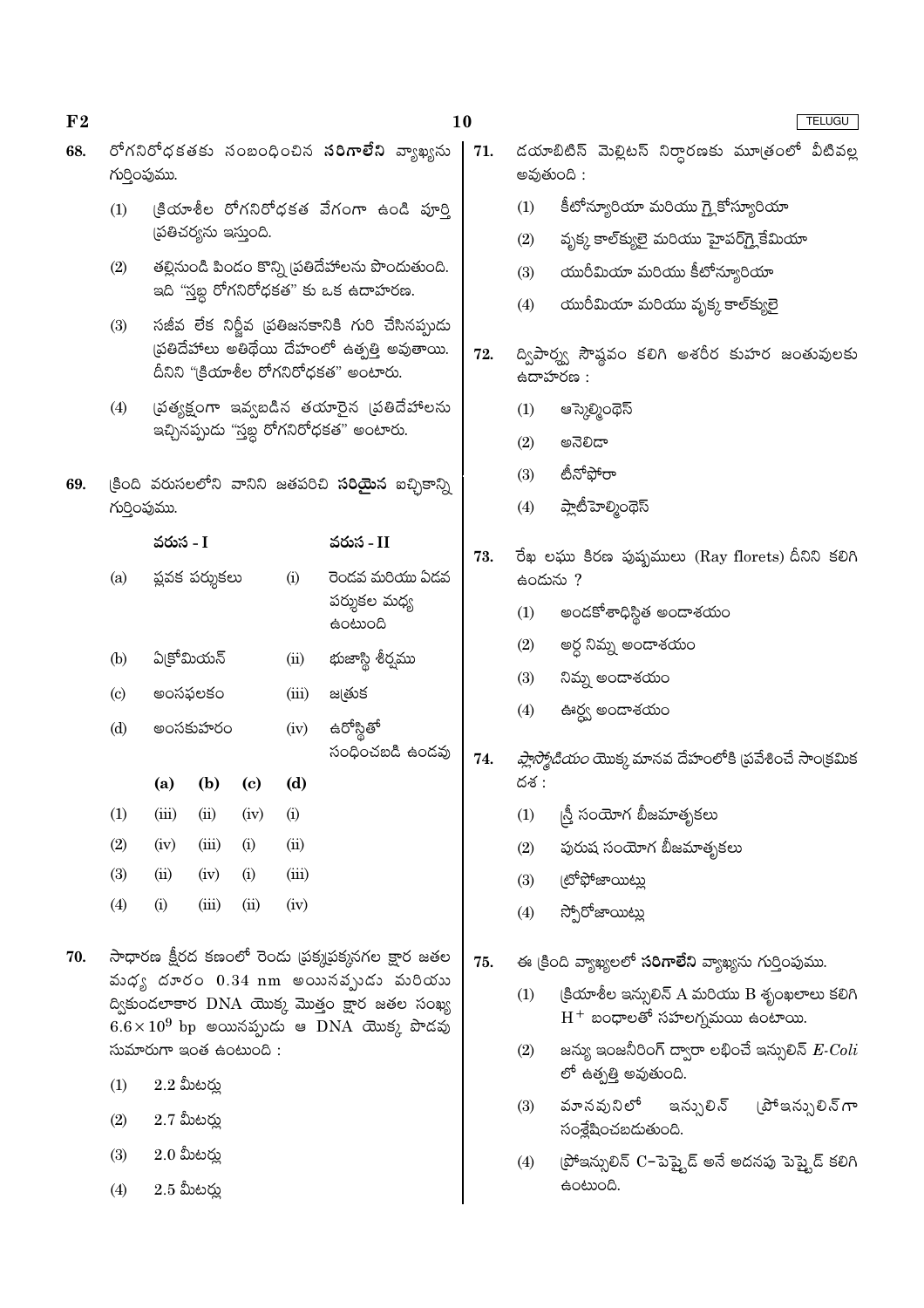| <b>TELUGU</b> |                             |                                       |                    |                             |                               |                                                              | 11  |                                              |                                        |                                                                                                                                    |       | F <sub>2</sub>                                                                          |  |
|---------------|-----------------------------|---------------------------------------|--------------------|-----------------------------|-------------------------------|--------------------------------------------------------------|-----|----------------------------------------------|----------------------------------------|------------------------------------------------------------------------------------------------------------------------------------|-------|-----------------------------------------------------------------------------------------|--|
| 76.           |                             | పరాగ సంపర్మము జరుగును :               |                    |                             |                               | బుడగా తామర మరియు నీటి లిల్లీ మొక్కలలో దీని ద్వారా            | 80. |                                              |                                        |                                                                                                                                    |       | బొద్దింక తలను తీసివేసినప్పటికీ అది కొన్ని రోజుల వరకు<br>జీవించి ఉండగలగడానికి గల కారణం : |  |
|               | (1)                         |                                       | గాలి మరియు నీరు    |                             |                               |                                                              |     | (1)                                          |                                        | తల నాడీ వ్యవస్థలో కొద్ది భాగం కలిగి మిగిలిన<br>భాగమంతా శరీరంలోని ఉదర భాగమంతా ఉంటుంది.<br>తలలో 1/3 వంతు నాడీ వ్యవస్థ ఉండి మిగిలినది |       |                                                                                         |  |
|               | (2)                         |                                       | కీటకాలు మరియు నీరు |                             |                               |                                                              |     |                                              |                                        |                                                                                                                                    |       |                                                                                         |  |
|               | (3)                         |                                       | కీటకాలు లేదా గాలి  |                             |                               |                                                              |     | (2)                                          |                                        |                                                                                                                                    |       | శరీరంలోని పృష్ఠ భాగమంతా ఉంటుంది.                                                        |  |
|               | (4)                         |                                       | నీటి అలలు మాత్రమే  |                             |                               |                                                              |     | (3)                                          |                                        |                                                                                                                                    |       | బొద్దింకలోని అధ్యాహార వాహికా నాడీ సంధులు<br>ఉదరంలోని ఉదరభాగంలో ఉంటాయి.                  |  |
| 77.           |                             | గలవి ఉండు స్థానం :                    |                    |                             |                               | ఘనాకార ఉపకళ సూక్ష్మ చూషకాలు కలిగిన (బష్ ఉపరితలం              |     | (4)                                          |                                        |                                                                                                                                    |       | బొద్దింకలో నాడీవ్యవస్థ ఉండదు.                                                           |  |
|               | (1)                         |                                       |                    |                             | నె(ఫ్రాన్లోని సమీప సంవళితనాళం |                                                              | 81. |                                              | ఉదాహరణ :                               |                                                                                                                                    |       | పెంగ్విన్లు మరియు దాల్ఫిన్ల ఫ్లిప్పర్లు (రెక్కలు) దీనికి                                |  |
|               | (2)                         |                                       | యూస్టేషియన్ నాళం   |                             |                               |                                                              |     | (1)                                          |                                        | పారి(శామిక మెలానిజం                                                                                                                |       |                                                                                         |  |
|               | (3)                         |                                       | పేగు లోపలి తలం     |                             |                               |                                                              |     | (2)                                          |                                        |                                                                                                                                    |       |                                                                                         |  |
|               | (4)<br>లాలాజల (గంథుల నాళాలు |                                       |                    |                             |                               |                                                              |     | (3)                                          | (పకృతి వరణము<br>ఉపయుక్త వికిరణము       |                                                                                                                                    |       |                                                                                         |  |
|               |                             |                                       |                    |                             |                               |                                                              |     | (4)                                          | అభిసార పరిణామం                         |                                                                                                                                    |       |                                                                                         |  |
| 78.           | గుర్తింపుము.                |                                       |                    |                             |                               | ఈ క్రింది వరుసలలోని వానిని జతపరిచి <b>సరియైన</b> ఐచ్చికాన్ని | 82. |                                              |                                        |                                                                                                                                    |       | గడ్డి ప[తాలలో రాత్రి మరియు ఉదయం పూట నీరు (దవ                                            |  |
|               |                             | వరుస - I                              |                    |                             |                               | వరుస - II                                                    |     |                                              |                                        |                                                                                                                                    |       | రూపములో వాటి అ(గభాగాల ద్వారా వెలువడును. ఈ                                               |  |
|               | (a)                         | గ్రేవ్స్ వ్యాధి<br>పీయూష (గంథి<br>(i) |                    |                             |                               |                                                              |     | [ప(కియను ఏమంటారు?<br>నిపానం                  |                                        |                                                                                                                                    |       |                                                                                         |  |
|               | (b)                         |                                       | థైరాయిడ్ (గంథి     |                             | (ii)                          | డయాబిటిస్ మెల్లిటస్                                          |     | (1)                                          |                                        |                                                                                                                                    |       |                                                                                         |  |
|               | $\left( \mathrm{c}\right)$  |                                       | అధివృక్క (గంథి     |                             | (iii)                         | దయాబిటిస్<br>ఇన్సిపిడస్                                      |     | కణ(దవ్యసంకోచము<br>(2)<br>బాష్పోత్సేకం<br>(3) |                                        |                                                                                                                                    |       |                                                                                         |  |
|               | (d)                         | క్లోమము                               |                    |                             | (iv)                          | ఆడిసన్స్ వ్యాధి                                              |     | వేరు ఒత్తిడి<br>(4)                          |                                        |                                                                                                                                    |       |                                                                                         |  |
|               |                             | (a)                                   | (b)                | $\left( \mathbf{c} \right)$ | (d)                           |                                                              | 83. |                                              |                                        |                                                                                                                                    |       | క్షయకరణ విభజనకు సంబంధించి దిగువ వాటిని                                                  |  |
|               | (1)                         | (iii)                                 | (i)                | (iv)                        | (ii)                          |                                                              |     |                                              | జతపరుచుము :                            |                                                                                                                                    |       |                                                                                         |  |
|               | (2)                         | (ii)                                  | (i)                | (iv)                        | (iii)                         |                                                              |     | (a)                                          | జైగోటీన్                               |                                                                                                                                    | (i)   | అంతమొందుట<br>(Terminalization)                                                          |  |
|               | (3)                         | (iv)                                  | (iii)              | (i)                         | (ii)                          |                                                              |     | (b)                                          | పాఖీటీన్                               |                                                                                                                                    | (ii)  | ఖయస్మాట                                                                                 |  |
|               | (4)                         | (iii)                                 | (ii)               | (i)                         | (iv)                          |                                                              |     | (c)                                          | డిప్లోటీన్                             |                                                                                                                                    | (iii) | వినిమయం                                                                                 |  |
| 79.           |                             |                                       |                    |                             |                               | ఈ క్రిందివానిలో ఏది జంతువులలో పుషులంగా ఉండే                  |     | (d)                                          |                                        | డయాఖైనిసిస్                                                                                                                        | (iv)  | సూత్రయుగ్మనం (Synapsis)                                                                 |  |
|               | (పోటీను ?                   |                                       |                    |                             |                               |                                                              |     |                                              | <b>సరియైన</b> ఐచ్చికాన్ని గుర్తించుము. |                                                                                                                                    |       |                                                                                         |  |
|               | (1)                         | లెక్టిన్                              |                    |                             |                               |                                                              |     |                                              | (a)                                    | (b)                                                                                                                                | (c)   | (d)                                                                                     |  |
|               | (2)                         | ఇన్సులిన్                             |                    |                             |                               |                                                              |     | (1)                                          | (i)                                    | (ii)                                                                                                                               | (iv)  | (iii)                                                                                   |  |
|               | (3)                         |                                       |                    |                             |                               |                                                              |     | (2)                                          | (ii)                                   | (iv)                                                                                                                               | (iii) | (i)                                                                                     |  |
|               |                             | హీమోగ్లోబిన్                          |                    |                             |                               |                                                              |     | (3)                                          | (iii)                                  | (iv)                                                                                                                               | (i)   | (ii)                                                                                    |  |
|               | (4)                         | కొల్లాజెన్                            |                    |                             |                               |                                                              |     | (4)                                          | (iv)                                   | (iii)                                                                                                                              | (ii)  | (i)                                                                                     |  |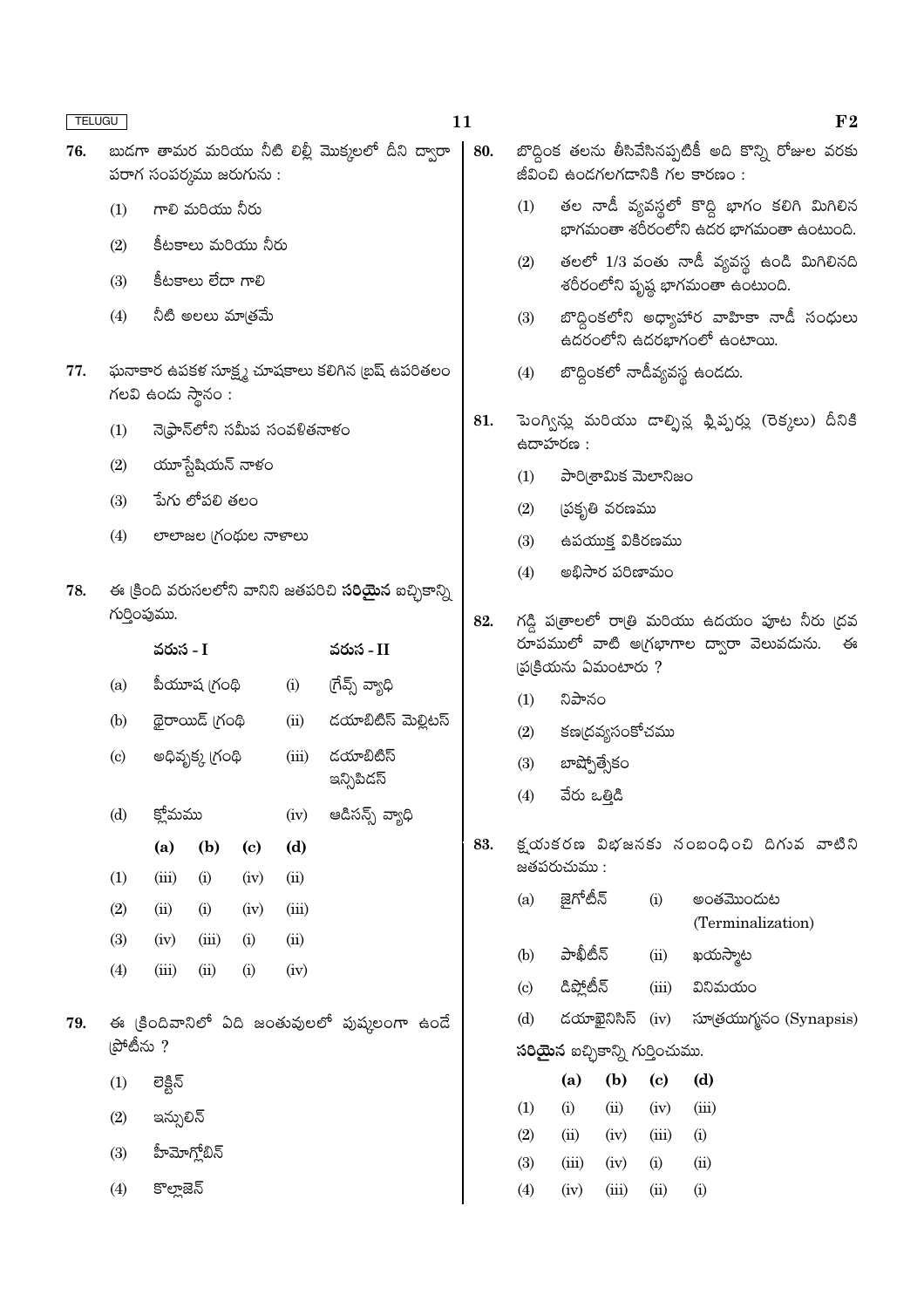| $F_{2}$ |                                                                                            |                                                                                               | 12<br><b>TELUGU</b> |                                                                              |                                        |             |                                   |                                                   |                                   |         |
|---------|--------------------------------------------------------------------------------------------|-----------------------------------------------------------------------------------------------|---------------------|------------------------------------------------------------------------------|----------------------------------------|-------------|-----------------------------------|---------------------------------------------------|-----------------------------------|---------|
| 84.     |                                                                                            | (పమాణ $\:\mathrm{ECG}\:\mathrm{C}^{\mathsf{S}}\:\mathrm{QRS}$ సంక్లిష్టం దీనిని సూచిస్తుంది : | 88.                 | ఈ క్రింది వరుసలలోని వానిని జతపరిచి <b>సరియైన</b> ఐచ్చికాన్ని<br>గుర్తింపుము. |                                        |             |                                   |                                                   |                                   |         |
|         | (1)                                                                                        | జఠరికల విధృవీకరణ                                                                              |                     |                                                                              | వరుస - I                               |             |                                   |                                                   | వరుస - II                         |         |
|         | (2)<br>(3)                                                                                 | జఠరికల పునర్ధృవీకరణ<br>కర్ణికల పునర్ధృవీకరణ                                                   |                     | (a)                                                                          | కోర్టీ అంగము                           |             | (i)                               | చెవి మధ్య భాగాన్ని<br>మరియు (గసనిని<br>కలుపుతుంది |                                   |         |
|         |                                                                                            |                                                                                               |                     |                                                                              |                                        |             |                                   |                                                   |                                   |         |
|         | (4)                                                                                        | కర్ణికల విధృవీకరణ                                                                             |                     | (b)<br>కర్ణావర్తనం                                                           |                                        |             | (ii)                              | భాగం                                              | గహనం యొక్క<br>చుట్టుకొని ఉన్న     |         |
| 85.     |                                                                                            | లైంగిక సంక్రామిక వ్యాధులు ఉన్న సమూహాన్ని గుర్తింపుము.                                         |                     | $\left( \mathrm{c}\right)$                                                   | యూస్టేషియన్ నాళం $(iii)$               |             |                                   |                                                   | అందాకార సుషిరంతో<br>కలిసి ఉంటుంది |         |
|         | (1)                                                                                        | AIDS, మలేరియా, ఫైలేరియా                                                                       |                     | (d)                                                                          | కర్ణాంతరాస్థి                          |             | (iv)                              | బేసిల్లార్ త్వచంపై<br>ఉంటుంది                     |                                   |         |
|         | (2)                                                                                        | క్యాన్సర్, AIDS, సిఫిలిస్                                                                     |                     |                                                                              | (a)                                    | (b)         | $\left( \mathbf{c} \right)$       | (d)                                               |                                   |         |
|         | (3)                                                                                        | గనోరియా, సిఫిలిస్, జననాంగ హెర్సెస్                                                            |                     | (1)                                                                          | (iv)                                   | (ii)        | (i)                               | (iii)                                             |                                   |         |
|         |                                                                                            |                                                                                               |                     | (2)                                                                          | (i)                                    | (ii)        | (iv)                              | (iii)                                             |                                   |         |
|         | (4)                                                                                        | గనోరియా, మలేరియా, జననాంగ హెర్బెస్                                                             |                     | (3)                                                                          | (ii)                                   | (iii)       | (i)                               | (iv)                                              |                                   |         |
|         |                                                                                            |                                                                                               |                     | (4)                                                                          | (iii)                                  | (i)         | (iv)                              | (ii)                                              |                                   |         |
| 86.     | ABO రక్త వర్గాన్ని నియం[తించు జన్యువు 'I' కు సంబంధించి<br>సరిగాలేని వ్యాఖ్యను గుర్తింపుము. |                                                                                               |                     | అర్ధ నిమ్న (half inferior) అందాశయం దీనిలో ఉంటుంది ?                          |                                        |             |                                   |                                                   |                                   |         |
|         | (1)                                                                                        | $I^A$ మరియు $I^B$ రెండూ కలిసి ఉన్నప్పుడు, అవి ఒకే                                             |                     | (1)                                                                          | సన్ఫ్లవర్                              |             |                                   |                                                   |                                   |         |
|         |                                                                                            | రకమైన చక్కెరను వ్యక్తపరుస్తాయి.                                                               |                     | (2)                                                                          | ෂಲාසාපර (Plum)                         |             |                                   |                                                   |                                   |         |
|         | (2)                                                                                        | యుగ్మవికల్పం 'i' విటువంటి చక్కెరను ఉత్పత్తి చేయదు.                                            |                     | (3)                                                                          | వంకాయ                                  |             |                                   |                                                   |                                   |         |
|         |                                                                                            |                                                                                               |                     | (4)                                                                          | ఆవాలు                                  |             |                                   |                                                   |                                   |         |
|         | (3)                                                                                        | జన్యువు (I) మూడు యుగ్మవికల్పాలు కలిగి ఉంటుంది.                                                | 90.                 | దిగువ వాటిని సరిగా జతపరుచుము:                                                |                                        |             |                                   |                                                   |                                   |         |
|         | (4)                                                                                        | ఒక వ్యక్తి మూడింటిలో రెండు యుగ్మవికల్పాలు<br>మాత్రమే కలిగి ఉంటాడు.                            |                     | (a)                                                                          | ఉత్పేరక చర్య నిరోధకము<br>రిసిన్<br>(i) |             |                                   |                                                   |                                   |         |
|         |                                                                                            |                                                                                               |                     | (b)                                                                          |                                        |             | పెప్త్టెడు బంధాలు కల్గినవి        |                                                   | (ii)                              | మెలనేట్ |
| 87.     |                                                                                            | విత్తన సుప్తావస్థను నిర్దేశించే చుక్రియను ని <b>రోధించనిది</b>                                |                     | $\left( \mathrm{c}\right)$                                                   |                                        |             | శిలీంద్ర కణకవచ పదార్థం            |                                                   | (iii)                             | ఖైటిన్  |
|         | ఏది ?                                                                                      |                                                                                               |                     | ద్వితీయ జీవ(కియోత్పన్నము<br>(d)                                              |                                        |             | (iv)                              | కొల్లాజిను                                        |                                   |         |
|         | (1)                                                                                        | ఫినాలిక్ ఆమ్లం                                                                                |                     | <b>సరియైన</b> ఐచ్ఛికాన్ని ఎంపిక చేయుము :                                     |                                        |             |                                   |                                                   |                                   |         |
|         | (2)                                                                                        | పారా–ఆస్కార్బిక్ ఆమ్లం                                                                        |                     | (1)                                                                          | (a)<br>(iii)                           | (b)<br>(iv) | $\left( \mathrm{c}\right)$<br>(i) | (d)<br>(ii)                                       |                                   |         |
|         | (3)                                                                                        | జిబ్బరిల్లిక్ ఆమ్లం                                                                           |                     | (2)                                                                          | (ii)                                   | (iii)       | (i)                               | (iv)                                              |                                   |         |
|         |                                                                                            |                                                                                               |                     | (3)                                                                          | (ii)                                   | (iv)        | (iii)                             | (i)                                               |                                   |         |
|         | (4)                                                                                        | అబ్సిసిక్ ఆమ్లం                                                                               |                     | (4)                                                                          | (iii)                                  | (i)         | (iv)                              | (ii)                                              |                                   |         |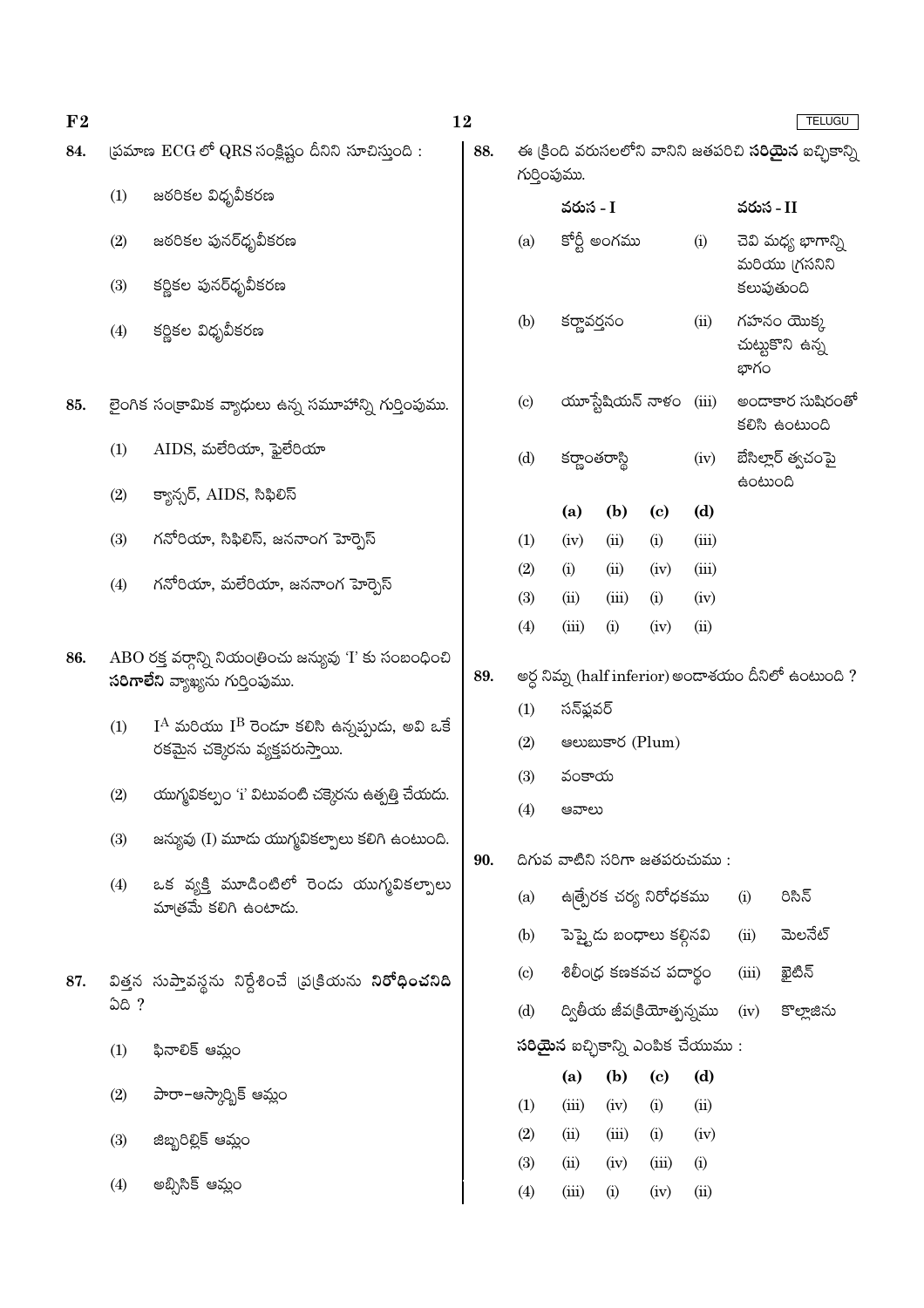| <b>TELUGU</b> |                                                                                                                                                                                                                                         |                                                                                                      |       |                                                           | 13 |                                                 | F <sub>2</sub>                                                                     |
|---------------|-----------------------------------------------------------------------------------------------------------------------------------------------------------------------------------------------------------------------------------------|------------------------------------------------------------------------------------------------------|-------|-----------------------------------------------------------|----|-------------------------------------------------|------------------------------------------------------------------------------------|
| 91.           |                                                                                                                                                                                                                                         | (కింది సల్పర్ ఆక్సోఆమ్లంలో దేనికి $-0-0-$ బంధనము<br>eocood ?                                         |       |                                                           |    |                                                 | నజల NaOH నమక్షంలో బెంజాల్డిహైడ్ మరియు<br>ఎసిటోఫినోన్ల మధ్య జరిగే చర్య పిలువబడేది : |
|               | (1)                                                                                                                                                                                                                                     | $H_2S_2O_8$ , పెరాక్సోడైసల్బ్యూరిక్ ఆమ్లం                                                            |       |                                                           |    | (1)                                             | మి(శమ కెనిజారో చర్య                                                                |
|               | (2)                                                                                                                                                                                                                                     | $\mathrm{H}_{2}\mathrm{S}_{2}\mathrm{O}_{7}$ , పైరోసల్బ్యూరిక్ ఆమ్లం<br>$H_2SO_3$ , సల్ఫ్యూరస్ ఆమ్లం |       |                                                           |    | (2)                                             | మి(శమ ఆల్తాల్ సంఘననం                                                               |
|               | (3)                                                                                                                                                                                                                                     |                                                                                                      |       |                                                           |    | (3)                                             | ఆల్తాల్ సంఘననం                                                                     |
|               | (4)                                                                                                                                                                                                                                     | $H_2SO_4$ , సల్బ్యూరిక్ ఆమ్లం                                                                        |       |                                                           |    | (4)                                             | కెనిజారో చర్య                                                                      |
| 92.           |                                                                                                                                                                                                                                         | ఒక చర్యలో (కియాజనకాల గాఢతలను పెంచడం దేనిలో<br>మార్చుకు దారి తీస్తుంది ?                              |       |                                                           |    |                                                 | క్రింది వాటిలో దేనిలో అత్యధిక పరమాణువుల సంఖ్య<br>eomon ?                           |
|               | (1)                                                                                                                                                                                                                                     | පරංಭ శక్తి (threshold energy)                                                                        |       |                                                           |    | (1)                                             | $1 g O2(x)$ లో [O పరమాణు (దవ్యరాశి = 16]                                           |
|               | (2)                                                                                                                                                                                                                                     | తాడన పౌన:పున్యం                                                                                      |       |                                                           |    | (2)                                             | 1 g Li $(\tilde{\omega})$ లో [Li పరమాణు (దవ్యరాశి = 7]                             |
|               | (3)                                                                                                                                                                                                                                     | සමිූසීඡ శక్తి                                                                                        |       |                                                           |    | (3)                                             | 1 g Ag(ఘ) లో [Ag పరమాణు (దవ్యరాశి = 108]                                           |
|               | (4)                                                                                                                                                                                                                                     | చర్యోష్ణము                                                                                           |       |                                                           |    | (4)                                             | 1 g $Mg(x)$ ) లో [Mg పరమాణు (దవ్యరాశి = 24]                                        |
| 93.           | సరిగా జత కానిదానిని గుర్తించండి.                                                                                                                                                                                                        |                                                                                                      |       | 97.                                                       |    | ఎనిసోల్ను HI తో విదళనము (cleavage) గావించినపుడు |                                                                                    |
|               |                                                                                                                                                                                                                                         | పేరు                                                                                                 |       | IUPAC పేరు                                                |    |                                                 | ఏర్పడునది :                                                                        |
|               | (a)                                                                                                                                                                                                                                     | Unnilunium                                                                                           | (i)   | మెండలీవియం<br>(Mendelevium)                               |    |                                                 | OН                                                                                 |
|               | (b)                                                                                                                                                                                                                                     | Unniltrium                                                                                           | (ii)  | లారెన్సియం<br>(Lawrencium)                                |    | (1)                                             | $+ C_2H_5I$                                                                        |
|               | $\left( \mathrm{c}\right)$                                                                                                                                                                                                              | Unnilhexium                                                                                          | (iii) | సీబొర్గియం<br>(Seaborgium)                                |    |                                                 |                                                                                    |
|               | (d)                                                                                                                                                                                                                                     | Unununnium                                                                                           | (iv)  | డర్మ్స్టేడ్టియం<br>(Darmstadtium)                         |    |                                                 | Ι                                                                                  |
|               | (1)                                                                                                                                                                                                                                     | $(c)$ , $(iii)$                                                                                      |       |                                                           |    |                                                 |                                                                                    |
|               | (2)                                                                                                                                                                                                                                     | $(d)$ , $(iv)$                                                                                       |       |                                                           |    | (2)                                             | $+ C2H5OH$                                                                         |
|               | (3)                                                                                                                                                                                                                                     | (a), (i)                                                                                             |       |                                                           |    |                                                 |                                                                                    |
|               | (4)                                                                                                                                                                                                                                     | $(b)$ , $(ii)$                                                                                       |       |                                                           |    |                                                 |                                                                                    |
| 94.           | ఒక స్థూపంలోని $\mathrm{N}_2$ మరియు $\mathrm{Ar}$ వాయువుల మి(శమములో<br>$7 \text{ g } \text{N}_2$ మరియు $8 \text{ g } \text{Ar}$ ఉన్నవి. స్థూపంలోని వాయువుల<br>మి(శమము మొత్తం పీడనం $27$ $\rm{bar}$ అయిన $\rm{N}_{2}$ పాక్షిక<br>పీదనము : |                                                                                                      |       |                                                           |    | (3)                                             | <b>OH</b><br>$+CH3I$                                                               |
|               |                                                                                                                                                                                                                                         | $Ar = 40$ ఉపయోగించండి ]                                                                              |       | [ పరమాణు (దవ్యరాసులు (g mol <sup>-1</sup> లలో) : $N=14$ , |    |                                                 |                                                                                    |
|               | (1)                                                                                                                                                                                                                                     | 15 <sub>bar</sub>                                                                                    |       |                                                           |    |                                                 |                                                                                    |
|               | (2)                                                                                                                                                                                                                                     | 18 bar                                                                                               |       |                                                           |    | (4)                                             | $+CH3OH$                                                                           |
|               | (3)                                                                                                                                                                                                                                     | 9 bar                                                                                                |       |                                                           |    |                                                 |                                                                                    |

- $(3)$  $9<sub>bar</sub>$
- $(4)$  $12\,\mathrm{bar}$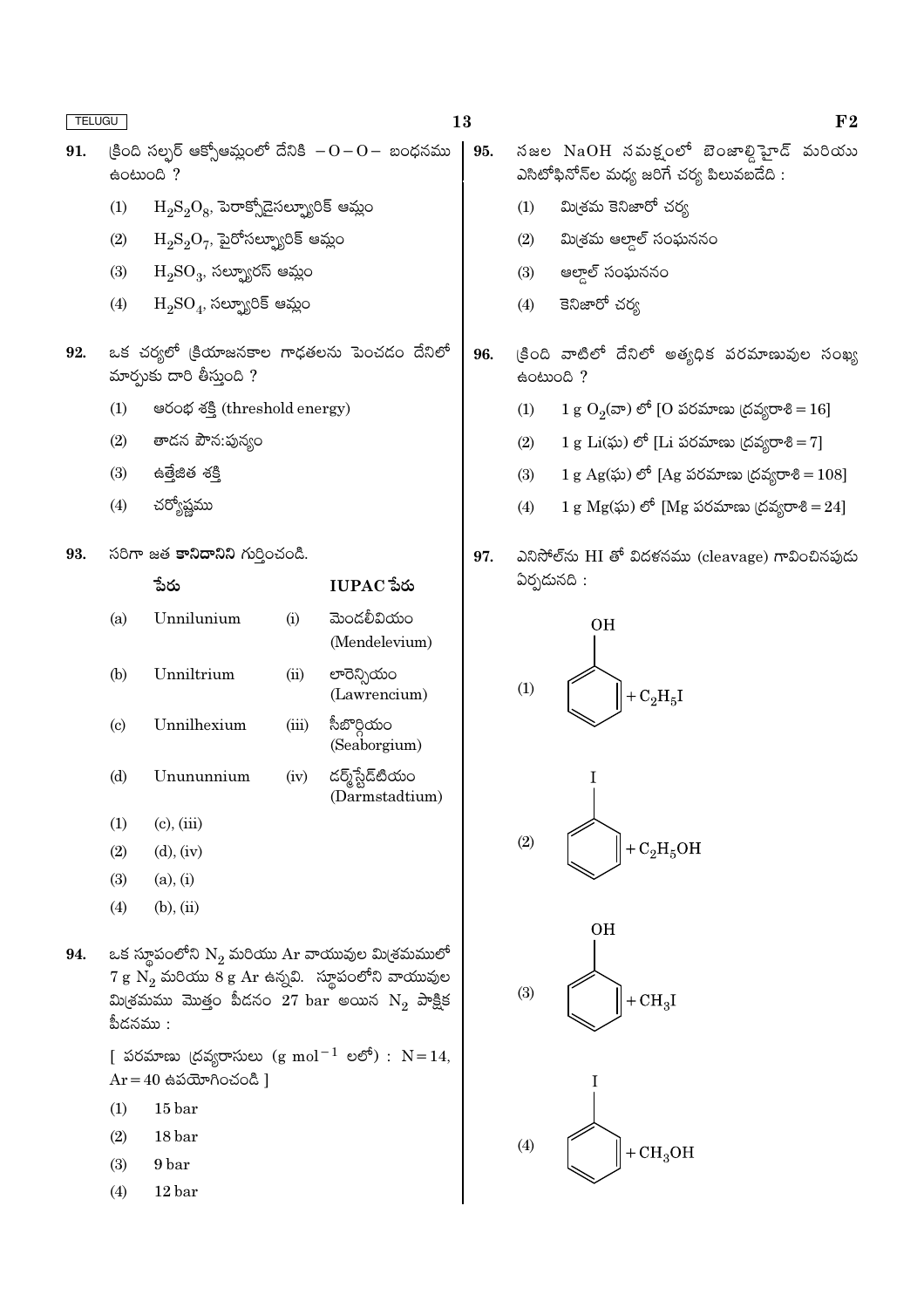









- 99. సరి అయిన వివరణ కానిదానిని గుర్తించండి.
	- $H, C$  లేదా  $N$  లాంటి చిన్న పరమాణువులు, లోహాల  $(1)$ స్పటిక జాలకంలో చిక్కుకు పోయినప్పుడు ఏర్పడే సమ్మేకనాలను అల్పాంతరాక సమ్మేకనాలు అంటారు.
	- $\mathrm{CrO}_4^{2-}$  మరియు  $\mathrm{Cr}_2\mathrm{O}_7^{2-}$ లలో (కోమియుం  $(2)$ ఆక్సీకరణ స్థితులు ఒకటి కావు.
	- నీటిలో  $Cr^{2+}(d^4)$ ,  $Fe^{2+}(d^6)$  కంటే బలమైన  $(3)$ క్షయకరణ కారకము.
	- బహు ఆక్సీకరణ స్థితులు మరియు సంశ్లిష్టాలను  $(4)$ ఏర్పరచటాన్ని అనుసరించే సామర్థ్యం ఉన్నవి కనుక పరివర్తన మూలకాలు మరియు వాటి సమ్మేళనాలు ఉత్పేరక క్రియాశీలత కలిగి ఉన్నాయి.
- $100.$   $|8$ oది వాటిలో క్లార ఎమినో ఆమ్లము ఏది ?
	- ్టైరోసిన్  $(1)$
	- లెసీన్  $(2)$
	- $(3)$ స్తెన్
	- $(4)$ ఎలనైన్

- 101. (కిందివాటిలో సహజ పాలిమర్ ఏది ? పాలిబ్యుటాదయాన్  $(1)$ 
	- పాలి (బ్యుటాడయాన్-ఎక్రైలోన్నైటైల్)  $(2)$
	- $\partial\bar{z}\bar{5}$ -1,4-పాలిఐసో $|\r$ పీన్  $(3)$
	- పాలి (బ్యుటాడయాన్-స్టైరీన్)  $(4)$

#### క్రింది వాటిని జతచేసి **సరైన** ఐచ్చికాన్ని గుర్తించండి. 102.

- (i)  $Mg(HCO_3)_2 + Ca(HCO_3)_2$ (a)  $CO(\overline{\omega}) + H_2(\overline{\omega})$
- (b) నీటి తాత్కాలిక  $(ii)$  ఎల్కక్టాన్ కొరత హైద్దెడ్ కాఠిన్యత (c)  $B_2H_6$ (iii) సింథెసిస్ గ్యాస్ (d)  $H_2O_2$  $(iv)$  సమతలం కాని నిర్మాణం
- $(a)$  $(b)$  $\left( \mathrm{e}\right)$  $(d)$  $(1)$  $(iii)$  $(iv)$  $(ii)$  $(i)$  $(2)$  $(i)$  $(iii)$  $(ii)$  $(iv)$  $(3)$  $(iii)$  $(i)$  $(ii)$  $(iv)$  $(4)$  $(iii)$  $(ii)$  $(i)$  $(iv)$
- 103. ఒక ఆల్మీన్ ఒజోనీకరణం ద్వారా మిథనాల్ని ఒక ఉత్పన్నంగా యిస్తుంది. దాని నిర్మాణము:

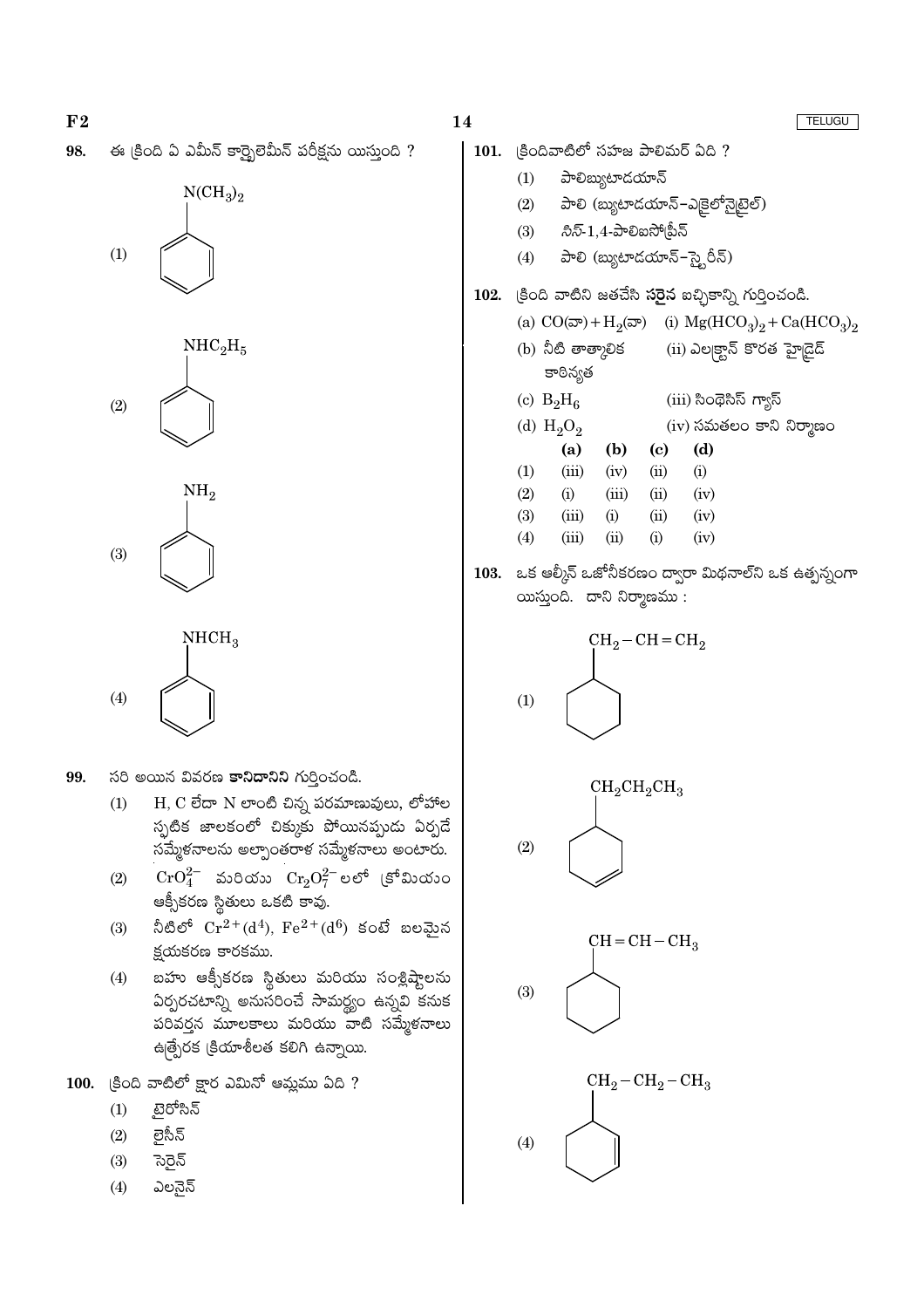- 104. ఒక ప్రథమ క్రమాంకచర్య రేటు స్థిరాంకం  $4.606 \times 10^{-3}$  s<sup>-1</sup>.  $2.0$  g క్రియాజనకాన్ని  $0.2$  g లకు తగ్గించటానికి అవసరమైన కాలము :
	- $500 s$  $(1)$
	- $(2)$  $1000 s$
	- $(3)$  $100 s$
	- $(4)$  $200 s$
- 105. ప్లాటినం (Pt) ఎల్కక్టోడ్లను ఉపయోగించి సజల సల్బ్యూరిక్ ఆమ్లమును విద్యుద్విక్లేషణ చేయగా, ఆనోడ్ వద్ద లభించే ఉత్పన్నము :
	- $(1)$  $H_2S$  వాయువు
	- $SO_2$  వాయువు  $(2)$
	- హై(దోజన్ వాయువు  $(3)$
	- ఆక్సిజన్ వాయువు  $(4)$
- 106. యూనిట్ సెల్ అంచు పొడవు  $288$  pm తో ఒక మూలకము అంత:కేంద్రిత ఘన (bcc) నిర్మాణం కలిగి ఉన్నది. ఆ మూలకపు పరమాణువు వ్యాసార్థము:

(1) 
$$
\frac{4}{\sqrt{3}} \times 288 \text{ pm}
$$
  
(2) 
$$
\frac{4}{\sqrt{2}} \times 288 \text{ pm}
$$
  
(3) 
$$
\frac{\sqrt{3}}{4} \times 288 \text{ pm}
$$
  
(4) 
$$
\frac{\sqrt{2}}{4} \times 288 \text{ pm}
$$

- $107.$  సుక్రోజ్ జలవిశ్లేషణలో ఏర్పడేవి:
	- $\alpha$ -D-గ్లూకోజ్ + β-D-(ఫక్హోజ్  $(1)$
	- $\alpha$ - $D$ -(ఫక్హోజ్ +  $\beta$ - $D$ -(ఫక్హోజ్  $(2)$
	- $\beta$ - $D$ -గూ్లకోజ్ $+\alpha$ - $D$ -(ఫకోజ్  $(3)$
	- $\alpha$ -D-గ్లూకోజ్ + β-D-గ్లూకోజ్  $(4)$
- 108. కార్బన్ మొనాక్పైడ్ గురించి క్రిందివాటిలో సరి అయినది కానిది **ఏది** ?
	- కార్బాక్సిహీమోగ్లోబిన్ (హీమోగ్లోబిన్  $CO$  తో బంధం  $(1)$ ఏర్పడింది) ఆక్సిహీమోగ్లోబిన్ కంటే అస్థిరమైనది.
	- దహన చర్య పూర్తి కాకపోవడం వలన ఇది ఏర్పడినది.  $(2)$
	- ఇది కార్బాక్సిహీమోగ్లోబిన్ని ఏర్పరుస్తుంది.  $(3)$
	- ఇది రక్తం ఆక్సిజన్ని రవాణాచేసే సామర్థ్యాన్ని క్షీణింప  $(4)$ చేస్తుంది.
- $109.$  రౌల్ట్ నియమము నుండి ధనాత్మక విచలనాన్ని (పదర్శించే మి(శమము :
	- ఎసిటోన్ + కోరోఫారమ్  $(1)$
	- క్హోరోఈథేన్ + బ్రోమోఈథేన్  $(2)$
	- ఇథనోల్ + ఎసిటోన్  $(3)$
	- బెంజీన్ + టోలీన్  $(4)$
- 110. క్రింది చర్యల పరంపరలలో సమ్మేళనం X ను గుర్తించండి:



- 111. బెంజీన్ భునీభవన స్థాన నివ్నుత స్థిరాంకం  $(K_f)$  $5.12 \text{ K} \text{ kg} \text{ mol}^{-1}$ . బెంజీన్లో అవిద్యుద్విశ్లేష్య ద్రావితం ఉన్న ద్రావణం మోలాలిటి  $0.078$  m యొక్క ఘనీభవన స్థాన నిమ్నత. (రెండు దెసిమల్ స్థానాలకు కుదించబడింది) :
	- $(1)$  $0.40K$
	- $(2)$  $0.60K$
	- $0.20K$  $(3)$
	- $0.80K$  $(4)$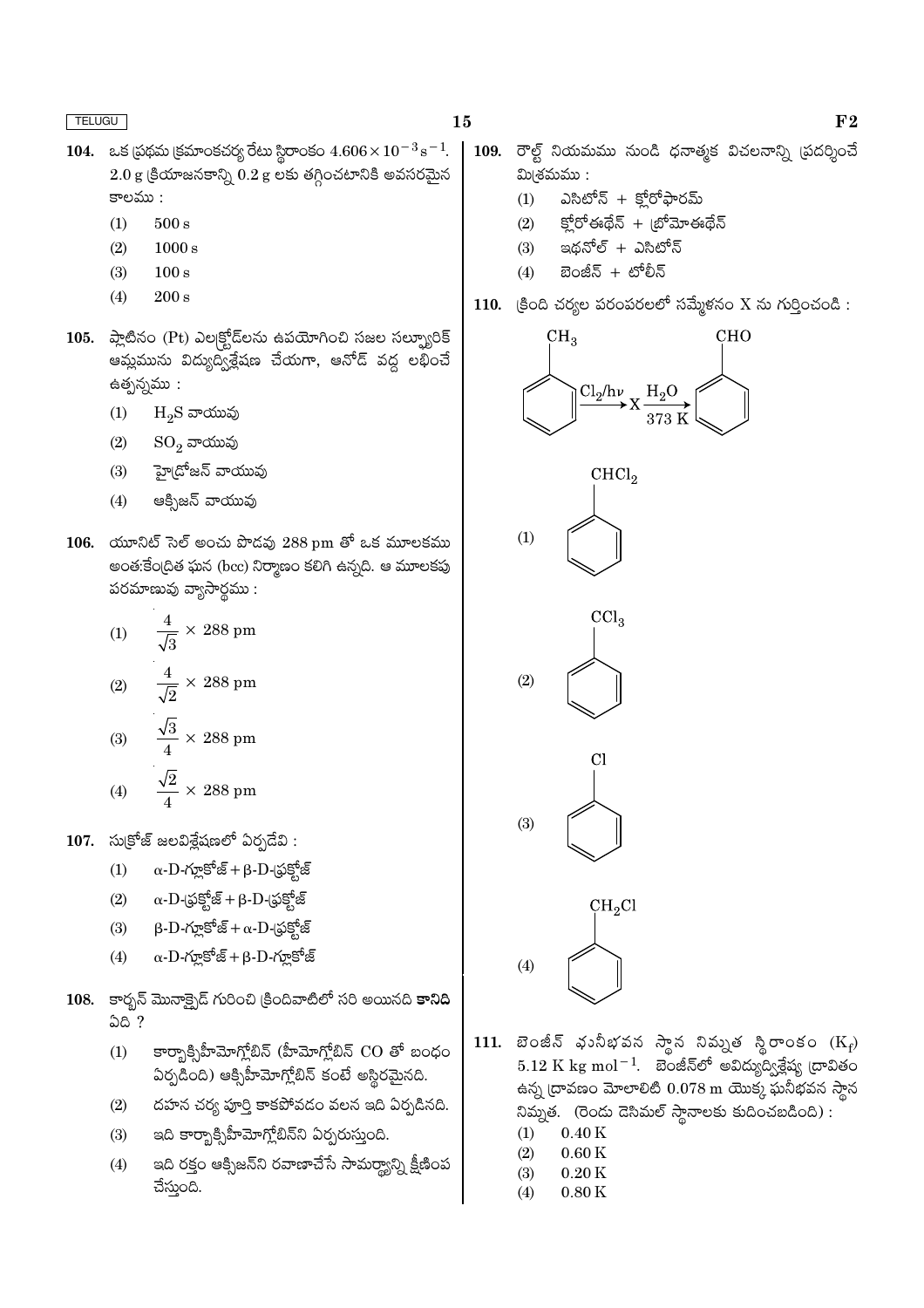- $112.$  கூலகெல்லீ சீல்ஸ்லித் ஃல்ஜ்லல் மெ.?
	- $(1)$ సిటైల్[టెమిథైల్ అమోనియం (బోమైడ్
	- సోడియం డోడెకైల్ఐెంజీన్ సల్ఫోనేట్  $(2)$
	- సోడియం లారిల్ సల్చేట్  $(3)$
	- సోడియం స్టియరేట్  $(4)$
- $113.$  పేపర్ (కోమటో(గాఫీకి ఉదాహరణ:
	- పలుచని పొర (కోమటో(గాఫీ  $(1)$
	- కాలమ్ (కోమటో(గాఫీ  $(2)$
	- అధిశోషణ (కోమటో(గాఫీ  $(3)$
	- వితరణ ।కోమటో।గాఫీ  $(4)$

114. (కింది వాటిలో సరి అయిన వివరణను గుర్తించండి.

- వాన్ ఆర్కెల్ పద్ధతితో బాష్నట్రావస్థ శోధనం నికెల్కు  $(1)$ జరుపబడుతుంది.
- దుక్క ఇనుమును రకరకాల ఆకారాలలోకి పోతపోయ  $(2)$ వచ్చును.
- చేత ఇనుము 4% కార్భన్ గల మలిన ఇనుము.  $(3)$
- బ్లిస్టర్ (బొబ్బర్లు) కాపర్కు పగుళ్ళ (బొబ్బర్ల) రూపం  $(4)$  $CO<sub>2</sub>$  వెలువడటం వల్ల వస్తుంది.
- 115. క్రింది చర్యలో కార్బన్ ఆక్సీకరణ సంఖ్యలో మార్చు ఎంత ?  $CH_{4}(\mathcal{F}) + 4Cl_{2}(\mathcal{F}) \rightarrow CCl_{4}(\mathcal{F}) + 4HCl(\mathcal{F})$ 
	- $(1)$  $-4$  to  $+4$
	- $(2)$  $0 \text{ to } -4$
	- $(3)$  $+4$  to  $+4$
	- $(4)$  $0$  to  $+4$
- 116. 2-బ్రోమో-పెంటేన్ నుండి పెంట్-2-ఈన్ ఏర్పడే బహిష్కరణ చర్య :
	- β-బహిషురణ చర్య  $(a)$
	- జైట్ సెవ్ నియమాన్ని పాటిస్తుంది  $(b)$
	- డిహై(దోహాలొజనీకరణ చర్య  $(c)$
	- నిర్టలీకరణ చర్య  $(d)$
	- $(b), (c), (d)$  $(1)$
	- $(2)$  $(a), (b), (d)$
	- $(3)$  $(a), (b), (c)$
	- $(4)$  $(a), (c), (d)$
- 117. సుక్రోజ్ జలవిశ్లేషణ క్రింది చర్య ద్వారా ఇవ్వడమైనది :

సుక్రోజ్ + $H_2O \rightleftharpoons$ గ్లూకోజ్ + (ఫక్హోజ్  $300 \text{ K}$  వద్ద సమతాస్థితి స్థిరాంకం  $(\text{K}_c) \ 2 \times 10^{13}$  అయిన అదే ఉష్ణో(గత వద్ద  $\Delta_r\mathbf{G}^\ominus$  విలువ :

- $8.314 \text{ J} \text{ mol}^{-1} \text{K}^{-1} \times 300 \text{ K} \times \ln(3 \times 10^{13})$  $(1)$
- $(2)$  $-8.314 \,\mathrm{J}$  mol<sup>-1</sup>K<sup>-1</sup>×300 K×ln(4×10<sup>13</sup>)
- $-8.314 J \text{ mol}^{-1} \text{K}^{-1} \times 300 \text{ K} \times \ln(2 \times 10^{13})$  $(3)$
- 8.314 J mol<sup>-1</sup>K<sup>-1</sup> × 300 K × ln(2 × 10<sup>13</sup>)  $(4)$

 $118.$   $|300 \text{ m} \text{m}\$ ನಿ జతచేయండి:

- ఆక్సైడ్ స్వభావం  $CO$  $(a)$ క్లార  $(i)$  $(b)$ **BaO**  $(ii)$ తటస్ ఆమ్త  $\left( \mathrm{c}\right)$  $\text{Al}_9\text{O}_9$  $(iii)$  $(d)$  $Cl<sub>2</sub>O<sub>7</sub>$ ద్వి స్వభావిక  $(iv)$ (కిందివాటిలో **సరి అయిన** ఐచ్చికము ఏది ?  $(a)$  $(b)$  $(c)$  $(d)$  $(1)$  $(iii)$  $(iv)$  $(i)$  $(ii)$  $(2)$  $(iv)$  $(iii)$  $(ii)$  $(i)$  $(3)$  $(i)$  $(ii)$  $(iii)$  $(iv)$  $(4)$  $(iii)$  $(ii)$  $(i)$  $(iv)$ 119. ఉనికి లేని అణువును గుర్తించు.
	- $(1)$  $C<sub>2</sub>$
	- $(2)$  $O<sub>2</sub>$
	- $(3)$  $He<sub>2</sub>$
	- $(4)$  $Li<sub>2</sub>$

### 120. గలన  $CaCl<sub>2</sub>$  నుంచి 20 g కాల్సియం ఉత్పాదనకు అవసరమైన  $\frac{1}{2}$ లేద (F) ల సంఖ్య (Ca పరమాణువు (దవ్యరాశి =  $40 \text{ g mol}^{-1}$ :

- $(1)$ 3
- $(2)$  $\overline{4}$  $(3)$  $\mathbf{1}$
- $(4)$  $\overline{2}$
- 121. యూరియా నీటితో చర్య జరిగి A ఏర్పడుతుంది, అది వియోగము చెంది B ని యిస్తుంది.  $\rm Cu^{2+}$  (జల) ద్వారా B ని పంపినపృుడు ముదురు నీలి రంగు (దావణం  $\mathbf C$ ఏర్పడుతుంది. (కింది వాటిలో  $C$  ఫార్ములా ఏది ?
	- $Cu(OH)<sub>2</sub>$  $(1)$
	- $(2)$  $CuCO<sub>3</sub>·Cu(OH)<sub>2</sub>$
	- $(3)$  $CuSO<sub>4</sub>$
	- $[Cu(NH<sub>2</sub>)<sub>4</sub>]<sup>2+</sup>$  $(4)$
- ఎసిటోన్ మరియు మిథైల్మెగ్నిషియం క్లోరైడ్ మధ్య చర్య 122. తరువాత జలవిశ్లేషణ ద్వారా వచ్చేది :
	- టెర్వియరీ బ్యూటెల్ ఆలుహాల్  $(1)$
	- ఐసోబ్యూటెల్ ఆల్కహాల్  $(2)$
	- ఐసోట్రాపైల్ ఆల్మహాల్  $(3)$
	- సెకండరీ బ్యూటెల్ ఆలుహాల్  $(4)$
- $^{175}_{71} \rm{Lu}$  లో (పోటాన్లు, న్యూటాన్లు మరియు ఎల|క్టాన్ల 123. సంఖ్యలు వరుసగా :
	- $71, 71$  మరియు  $104$  $(1)$
	- $175, 104$  మరియు  $71$  $(2)$
	- $(3)$  $71, 104$  మరియు  $71$
	- $(4)$  $104, 71$  మరియు  $71$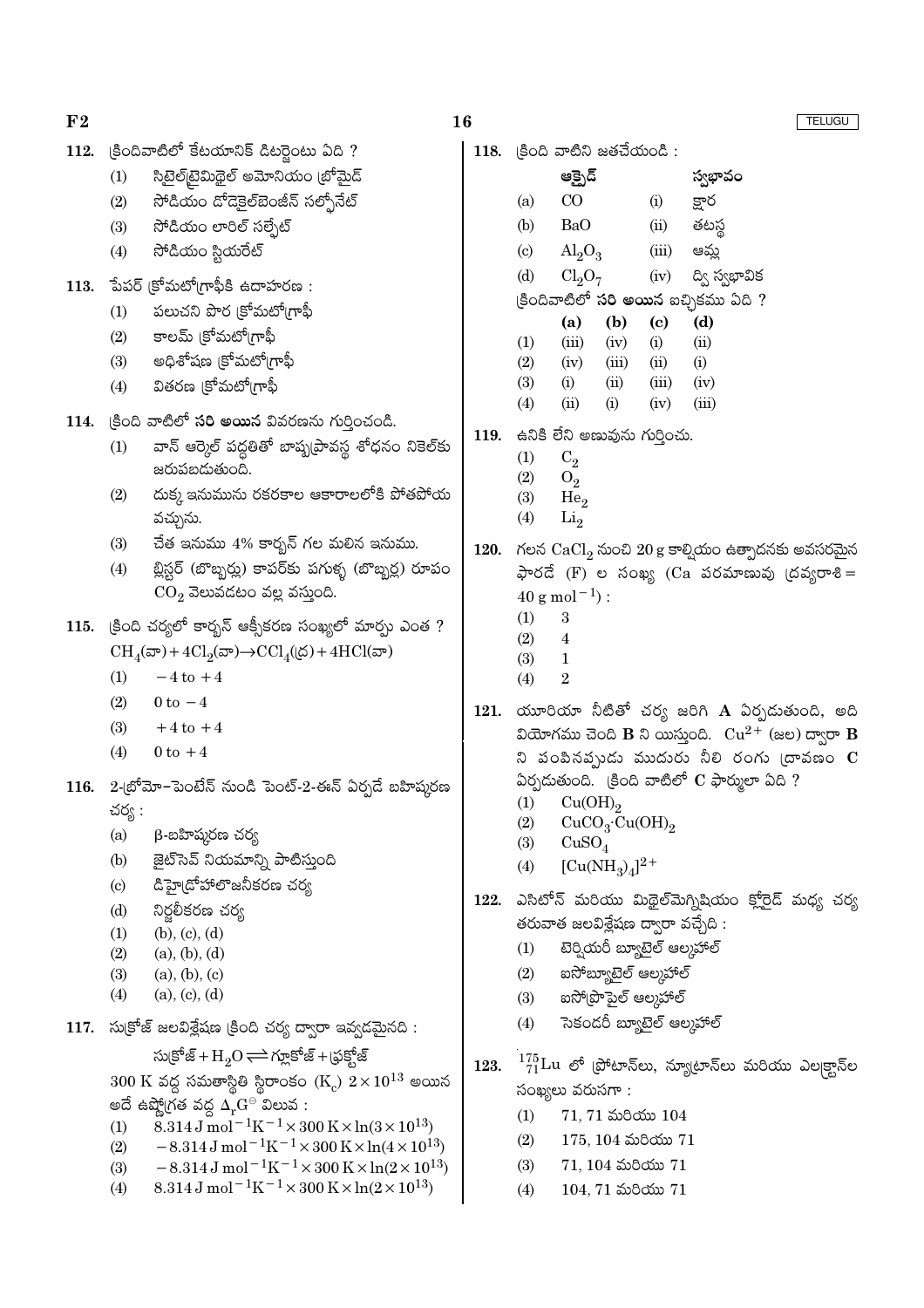- 124. ఉర్**ట్ట్ చర్య ద్వారా ఈ క్రింది** ఏ ఆల్మేన్**ను అధిక దిగుబ**డిలో పొందలేము ?
	- $(1)$ n-హెప్టేన్
	- n-బ్యూటేన్  $(2)$
	- n-హెక్సేన్  $(3)$
	- $2,3$ -డైమిథైల్ బ్యూటేన్  $(4)$
- 125. CaCl<sub>2</sub>, MgCl<sub>2</sub> మరియు NaCl ద్రావణం ద్వారా HCl పంపబడింది. క్రింది ఏ సమ్మేళనము(లు) స్పటికీకరణం చెందును?
	- $(1)$  $MgCl<sub>2</sub>$  మాత్రమే
	- $NaCl, MgCl<sub>2</sub>$  మరియు  $CaCl<sub>2</sub>$  $(2)$
	- $MgCl<sub>2</sub>$  మరియు  $CaCl<sub>2</sub>$  రెండు  $(3)$
	- $NaCl$  మా $\check{\mathfrak{so}}$  $(4)$
- 126. కొల్లాయిడ్ (దావణం ఏ ధర్మాన్ని కనుగొనటానికి జీటా పొటెన్షియల్ కొలత ఉపయోగపడుతుంది ?
	- కొల్లాయిడ్ కణాల స్థిరత్వం  $(1)$
	- కొల్తాయిడ్ కణాల పరిమాణం  $(2)$
	- $(3)$ స్నిగ్గత
	- ౹దావణీయత  $(4)$
- 127. 0.1 M NaOH లో  $\mathrm{Ni(OH)}_2$  ద్రావణీయతను కనుగొనండి.  $Ni(OH)_{2}$  అయానిక్ లబ్ధము  $2 \times 10^{-15}$  గా యివ్వనేది.
	- $1 \times 10^{-13}$  M  $(1)$
	- $1\times10^8$  M  $(2)$
	- $2 \times 10^{-13}$  M  $(3)$
	- $(4)$  $2\times10^{-8}$  M
- 128.  $2Cl(g) \rightarrow Cl_2(g)$  ఈ చర్యకు సరైన ఐచ్చికము:
	- $\Delta_r H < 0$  మరియు  $\Delta_r S > 0$  $(1)$
	- $\Delta_r H \leq 0$  మరియు  $\Delta_r S \leq 0$  $(2)$
	- $\Delta_r H > 0$  మరియు  $\Delta_r S > 0$  $(3)$
	- $\Delta_r H > 0$  మరియు  $\Delta_r S < 0$  $(4)$
- 129.  $\mathrm{Cr^{2+}}$  అయాన్కు లెక్మించిన (భమణ-ఆధారిత (భామకము  $(spin only)$ :
	- $(1)$ 5.92 BM
	- 2.84 BM  $(2)$
	- 3.87 BM  $(3)$
	- 4.90 BM  $(4)$
- 130. (కింది వివరణలలో సరైనవి గుర్తించండి.
	- $CO<sub>2</sub>(a)$ ను ఐస్–క్రీమ్ మరియు అతిశీతలమైన  $(a)$ ఆహారములకు వుశీతకంగా ఉపయోగిస్తారు.
	- $C_{60}$  నిర్మాణం పన్నెందు ఆరు కార్బన్ల వలయాలు  $(b)$ మరియు ఇరవై ఐదు కారృన్ల వలయాలు కలిగి ఉంటుంది.
	- ఒక రకమైన జియొలైట్, ZSM-5ను ఆల్కహాల్లను  $(c)$ గాసోలీన్గా మార్చడానికి ఉపయోగిస్తారు.
	- $CO$  రంగు లేని మరియు వాసన లేని వాయువు.  $(d)$
	- (b) మరియు $(c)$  మా $(e)$  $(1)$
	- $(2)$  $(c)$  మరియు  $(d)$  మా $(d)$
	- $(a)$ ,  $(b)$  మరియు  $(c)$  మాత్రమే  $(3)$
	- $(a)$  మరియు $(c)$  మాత్రమే  $(4)$
- 131. క్రింది లోహము అయాన్ చాలా ఎంజైములను ఉత్తేజ పరుస్తుంది, గ్లూకోజ్ని ఆక్సీకరణం చేసి ATP ని తయారు చేయడంలో పాల్గొంటుంది మరియు Na తో కలిసి నాడీ సంకేతాలను (పసారం చేయడానికి పని చేస్తుంది :
	- క్యాల్సియం  $(1)$
	- $(2)$ పొటాషియం
	- ఐగన్  $(3)$
	- కాపర్  $(4)$
- 132. క్రింది వాటిలో ఏ అణువుల సమితికి ద్విధువ *ట్రామ*కము సున్న ఉంటుంది?
	- నైటోజన్ బైఫ్లోరైడ్, బెరిలియం డైఫ్లోరైడ్, నీరు,  $(1)$  $1,3$ - $\overline{a}$ క్తోరోబెంజీన్
	- బోరాన్ టైఫ్లోరైడ్, బెరిలియం డైఫ్లోరైడ్, కార్బన్ డైఆక్సైడ్,  $(2)$  $1,4$ -යූපූ්රේඞංෂ් $5$
	- అవె్మూనియా, బెరిలియం డైఫ్ల్లారైడ్, నీరు,  $(3)$  $1.4$ - $\overline{a}$ కోరోబెంజీన్
	- బోరాన్ బైఫ్లోరైడ్, హైడ్రోజన్ ఫ్లోరైడ్, కార్బన్ డైఆక్సైడ్,  $(4)$  $1,3$ -යූ පූර්භී බංෂ් $5$
- 133. స్థిరోష్ణక పరిస్థితులలో ఆదర్శ వాయువు స్వేచ్ఛా వ్యాకోచంనకు సరైన ఐచ్చికము :
	- $q < 0$ ,  $\Delta T = 0$  మరియు  $w = 0$  $(1)$
	- $q > 0$ ,  $\Delta T > 0$  మరియు  $w > 0$  $(2)$
	- $(3)$  $q = 0$ ,  $\Delta T = 0$  మరియు  $w = 0$
	- $(4)$  $q = 0$ ,  $\Delta T < 0$  మరియు  $w > 0$
- 134. క్రింది వాటిలో సమన్వయ సమ్మేళనాలు ఏర్పాటులో లైగాండ్ క్షేత బలము పెరిగే **సరి అయిన** (కమము ఏది ?
	- $F^-$  < SCN<sup>-</sup> < C<sub>2</sub>O<sub>4</sub><sup>2</sup><sup>-</sup>< CN<sup>-</sup>  $(1)$
	- $CN^{-} < C_2O_4^{2-} < SCN^{-} < F^{-}$  $(2)$
	- $SCN^- < F^- < C_2O_4^{2-} < CN^ (3)$
	- $SCN^- < F^- < CN^- < C_2O_4^{2-}$  $(4)$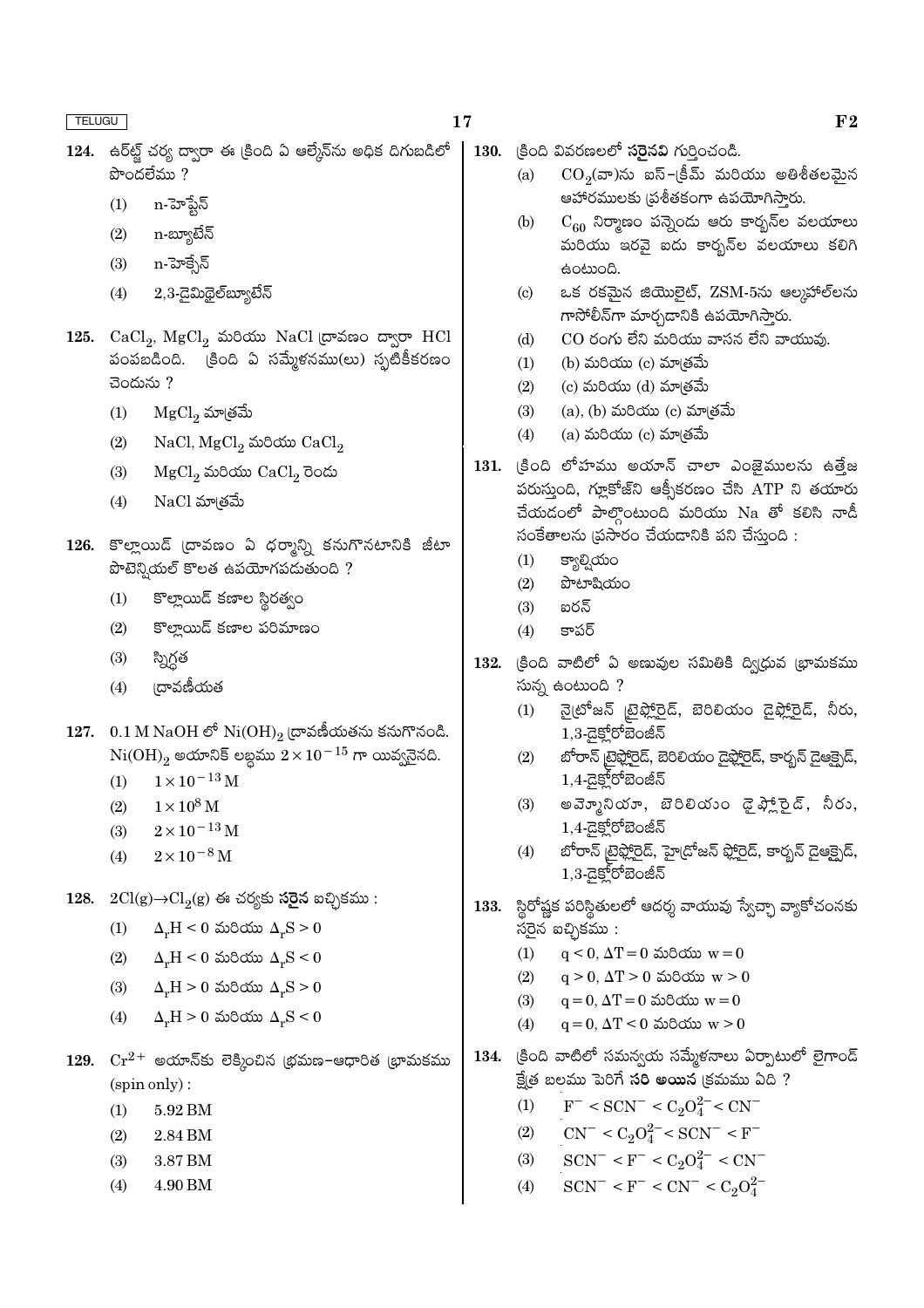- 135. ఈ క్రింది దానిలో దేనివల్ల ఒక టెర్వియరి బ్యూటైల్ కార్బొకాటయాన్ ఒక సెకండరీ బ్యూటెల్ కార్బొకాటయాన్ కంటే అధిక స్థిరత్వం కలిగి ఉంటుంది ?
	- $-CH_3$  (గూపుల $-R$  (పభావం వల్ల  $(1)$
	- $(2)$ అతిసంయుగ్మము
	- $-CH_3$  (గూపుల $-I$  (పభావం వల్ల  $(3)$
	- $-CH_3$  (గూపుల + $R$  (పభావం వల్ల  $(4)$
- 136. ఒక గితార్లో ఒకే పదార్థముతో చేయబడిన A మరియు B రెండు తీగలు మధ్య స్వల్ప శృతి భేదము వలన 6 Hz  $\vec{a}$ సి:పున్యము గల విస్సందనాలు ఉత్పత్తి అవుచున్నవి. B తీగలో స్వల్పంగా తన్యత తగ్గించడము వలన విస్పందనాల పౌన:పున్యము 7 Hz కు పెరిగినది. A తీగ యొక్క పౌన:పున్యం  $530$   $Hz$  అయినచో  $B$  తీగ యొక్క మొదటి పౌన:పున్యం:
	- 536 Hz  $(1)$
	- $(2)$ 537 Hz
	- $(3)$ 523 Hz
	- 524 Hz  $(4)$
- 137. p-n జంక్షన్ డైయోడ్లో లేమి ప్రాంతం (depletion region)  $\overline{c}$ యొక్క వెడల్పు పెరుగుటకు గల కారణము:
	- $(1)$ పురోగమ మరియు తిరోగమ శక్మములు రెండూ
	- $(2)$ పురోగమ శక్మ విద్యుత్ (పవాహాన్ని పెంచటం వలన
	- $(3)$ ఫురోగమ శక్మము
	- తిరోగమ శక్మము  $(4)$
- 138.  $r_1$  మరియు  $r_2$  వ్యాసార్థములను  $(r_1 = 1.5 r_2)$  కలిగిన రెండు రాగి ఘన గోళముల ఉష్మోగత  $1\,\mathrm{K}$  పెంచుటకు అవసరమైన ఉష్ణశక్తుల నిష్పత్తి :
	- $\boldsymbol{3}$  $(1)$  $\overline{2}$
	- $\frac{5}{3}$
	- $(2)$
	- $\frac{27}{8}$  $(3)$
	- $\frac{9}{4}$
	- $(4)$
- 139. ఒక LCR (శేణి వలయము ac వోల్టేజి జనకమునకు కలుపబడినది. వలయము నుంచి L ను తొలగించినపుడు విద్యుత్ (పవాహము మరియు వోల్టేజిల మధ్య దిశా భేదం దీనికి బదలు C ని తొలగించినపుడు కూడా విద్యుత్ (పవాహం, వోల్టేజిల మధ్య దిశా భేదము $\frac{\pi}{3}$  అయినచో వలయం యొక్క సామర్థ్య కారకము (power factor):
	- $(1)$  $1.0$
	- $(2)$  $-1.0$
	- $(3)$ zero
	- $(4)$  $0.5$
- $20$   $\mu$ /s and  $30$   $\mu$  and  $30$   $\mu$ /s  $30$   $\mu$ /s  $30$ 140. విసరబడినది. ఆ బంతి కొంత సమయం తర్వాత  $80 \text{ m/s}$ వేగంతో భూమిని తాకినచో ఆ శిఖరము యొక $y$  ఎతు :  $(g = 10 \text{ m/s}^2)$ 
	- $(1)$ 320 m
	- $(2)$  $300<sub>m</sub>$
	- $(3)$ 360 m  $(4)$ 340 m
- 141. యంగ్ జంట చీలికల (పయోగంలో రెండు సంబద్ధ కాంతి జనకాల మధ్య వేర్పాటును సగానికి తగ్గించి తెర మరియు సంబద్ధ కాంతి జనకాల మధ్య దూరాన్ని రెండింతలు చేసినపుడు పట్టిక యొక్క వెదల్సు:
	- నాలుగింతలు  $(1)$
	- నాల్గవవంతు  $(2)$
	- $(3)$ రెండింతలు
	- $(4)$ సగం
- ఈ క్రింది గ్రాఫులలో ఏది రాగి యొక్క ఉష్ణోగ్రతలోని (T) 142. మారృునకు అనుగుణంగా నిరోధకత  $(\rho)$  యెుక్క మార్చును సూచిస్తుంది ?



143. 100 చుట్లు కలిగి 50 cm పొడవు గల ఒక పొడవాటి సోలెనాయిడ్లో  $2.5$  A విద్యుత్తు (పవహిస్తుంది. ఆ సోలెనాయిడ్ మధ్యలో ఉండె అయస్కాంత క్షేత్రము :

 $(\mu_0 = 4\pi \times 10^{-7} \text{ T m A}^{-1})$ 

- $6.28 \times 10^{-5}$  T  $(1)$
- $3.14 \times 10^{-5}$  T  $(2)$
- $6.28 \times 10^{-4}$  T  $(3)$
- $3.14 \times 10^{-4}$  T  $(4)$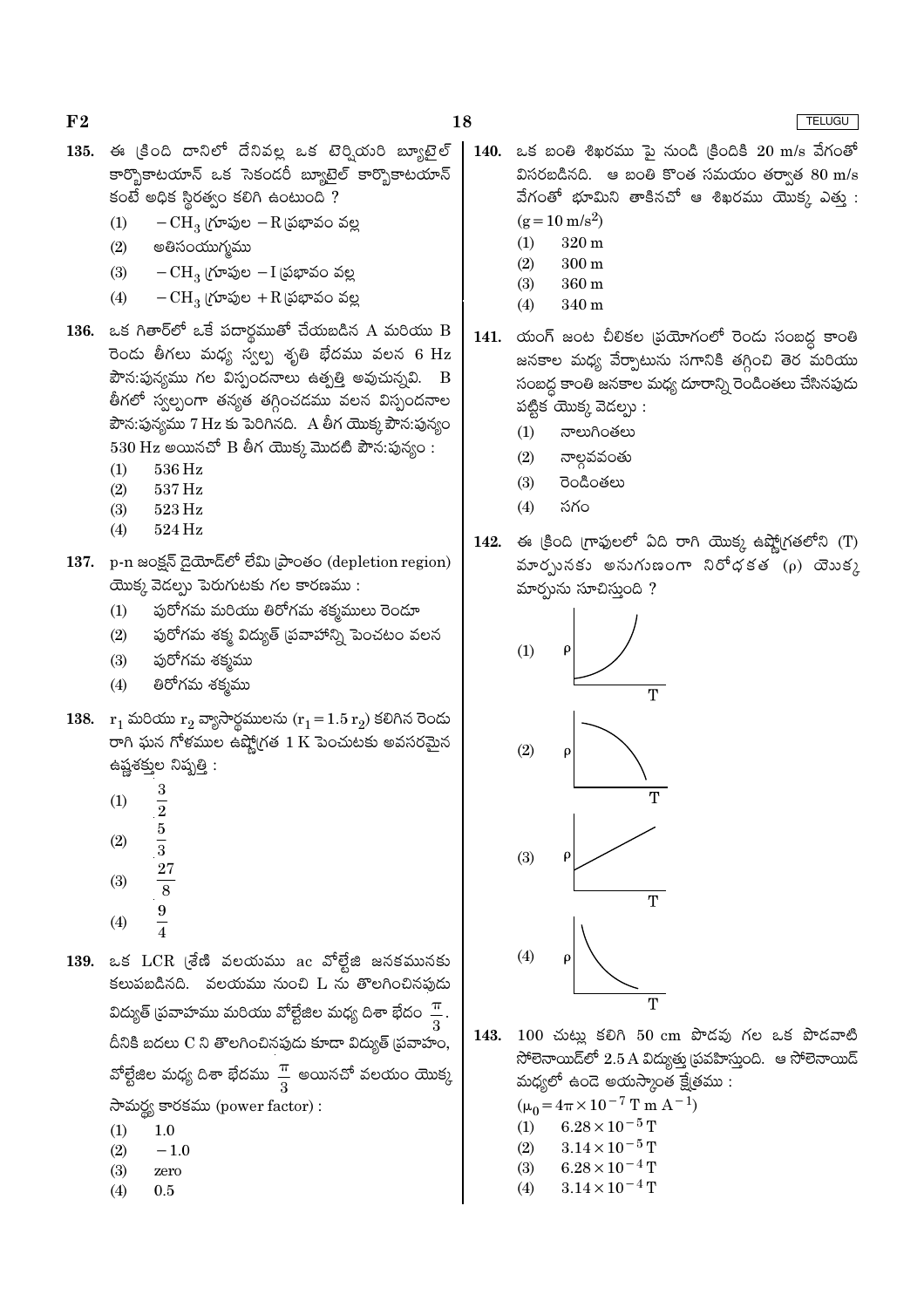- 144. ఫోటో సూక్ష్మగ్రాహక పదార్థముపై 1.5 రెట్లు ఆరంభ పౌన:పున్యము గల కాంతి పతనమైనది. పౌన:పున్యాన్ని సగానికి తగ్గించి కాంతి తీవ్రతను రెండింతలు చేసినపుడు వెలువడె ఫోటో విద్యుత్ (పవాహము  $\_$ <u>\_\_\_\_\_</u> అవుతుంది.
	- నాల్గవవంతు  $(1)$
	- సున్నా  $(2)$
	- $(3)$ రెండింతలు
	- $(4)$ నాలుగింతలు
- 145. ఒక  $\ket{\mathrm{\tilde{\omega}}\mathrm{y}}$  గేజి యొక్క కనీసపు కొలత  $0.01\ \mathrm{mm}$  మరియు దాని వృత్తాకారపు స్కేలుపై 50 విభాజనములున్నచో ఆ $|$ స్కూ  $\vec{a}$ జి యొక్క పిచ్ :
	- $0.5$  mm  $(1)$
	- $(2)$  $1.0 \text{ mm}$
	- $(3)$  $0.01$  mm
	- $(4)$  $0.25$  mm
- 146.  $4 \text{ kg}$  మరియు  $6 \text{ kg}$  (దవ్యరాశులు కలిగిన రెండు వస్తువులు శూన్య (దవ్యరాశి కలిగిన దారంతో బంధించబడినవి. ఆ దారం ఘర్మణ లేని కప్పీ పై పోవుచున్నప్పుడు (పటంలో చూపినట్లు), ఆ వ్యవస్థ యొక్క త్వరణమును గురుత్వ త్వరణాలలో (g) తెలిపినప్పుడు :



- $(1)$  $g/5$
- $(2)$  $g/10$
- $(3)$ g
- $(4)$  $g/2$
- 147. (టాన్సిస్టర్ పని చేయుటకు ఈ క్రింది వివరణలలో ఏది నిజమైనది ?
	- ఎమిటర్ మరియు కలెక్టర్ సంధులు రెండు పురో  $(1)$ శక్మములో ఉండవలెను.
	- బేస్ (పాంతము చాల పలుచగా మరియు తేలికగా డోప్  $(2)$ చేయబడవలెను.
	- బేస్, ఎమిటర్ మరియు కలెక్టర్ (పాంతాలు ఒకే దోపింగ్  $(3)$ సాంద్రత కలిగి ఉండాలి.
	- బేస్, ఎమిటర్ మరియు కలెక్టర్ (పాంతాలు ఒకే  $(4)$ పరిమాణము కలిగి ఉందాలి.
- ఈ కింది వాటిలో దేనికి బోర్ నమోనా **చెల్లదు** ? 148.
	- దూటెరాన్ పరమాణువు  $(1)$
	- ఒకే సారి అయనీకరించిన నియాన్ పరమాణువు  $(2)$  $(Ne^+)$
	- $(3)$ హై(దోజన్ పరమాణువు
	- ఒకే సారి అయనీకరించిన హీలియం పరమాణువు  $(4)$  $(He<sup>+</sup>)$
- 149. r వ్యాసార్ధము గల కేశనాళికను నీటిలో ముంచినపుడు దానిలో నీరు h ఎతుకు ఎగ్నబాకుతుంది. కేశనాళికలోని నీటి యొక్క  $\lfloor \text{0.2cm} \rfloor$ రం 5 g. 2r వ్యాసార్థము కలిగిన మరొక కేశనాళికను నీటిలో ముంచినపుడు దానిలో పైకి ఎగ్(బాకిన నీటి యొక్క (దవ్యరాశి:
	- $(1)$  $10.0<sub>g</sub>$
	- $(2)$  $20.0 g$
	- $2.5\,\mathrm g$  $(3)$  $(4)$  $5.0 g$
- 150. విద్యుత్ మరియు అయస్కాంత క్టే(తములు చేయు అంశదానములకు మరియు విద్యుదయస్కాంత తరంగము యొక్క తీవ్రతకు గల నిష్పత్తి (c = విద్యుదయస్మాంత తరంగము యొక్క వడి) :
	- $(1)$  $1 : c$
	- $(2)$  $1: c^2$
	- $(3)$  $\ensuremath{\mathbf{c}}\xspace:1$
	- $(4)$  $1:1$
- 151. 599 ససెప్టటిలిటి కలిగిన ఒక ఇనుపు కడ్డీని  $1200 \text{ A m}^{-1}$ అయస్కాంత క్షేత్రములో ఉంచినపుడు ఆ కడ్డీ పదార్థము యొక్క  $\S$ చవేశ్యశీలత (పెర్మియబిలిటి):

 $(\mu_0 = 4\pi \times 10^{-7} \text{ T m A}^{-1})$ 

- $2.4\pi \times 10^{-5}$  T m A<sup>-1</sup>  $(1)$
- $2.4\pi \times 10^{-7}$  T m A<sup>-1</sup>  $(2)$
- $2.4\pi \times 10^{-4}$  T m A<sup>-1</sup>  $(3)$
- $(4)$  $8.0 \times 10^{-5}$  T m A<sup>-1</sup>
- $\,$  152. ఉమ్మడి తలమునకు ఉండవలసిన (బివిస్టర్ కోణము  $\,i_{h}\,$ విలువ :
	- $45^{\circ} < i_h < 90^{\circ}$  $(1)$
	- $(2)$  $i_b = 90^{\circ}$
	- $0^{\circ} < i_b < 30^{\circ}$  $(3)$
	- $(4)$  $30^{\circ} < i_b < 45^{\circ}$
- సరళ హరాత్మక చలనములో గల ఒక కణము యొక్క 153. స్థాన(భంశము మరియు త్వరణముల మధ్య దిశా భేదము :
	- $\frac{\pi}{ }$  rad  $(1)$
	- $\mathfrak{D}$  $(2)$ zero
	- $(3)$  $\pi$  rad

$$
(4) \qquad \frac{3\pi}{2} \text{ rad}
$$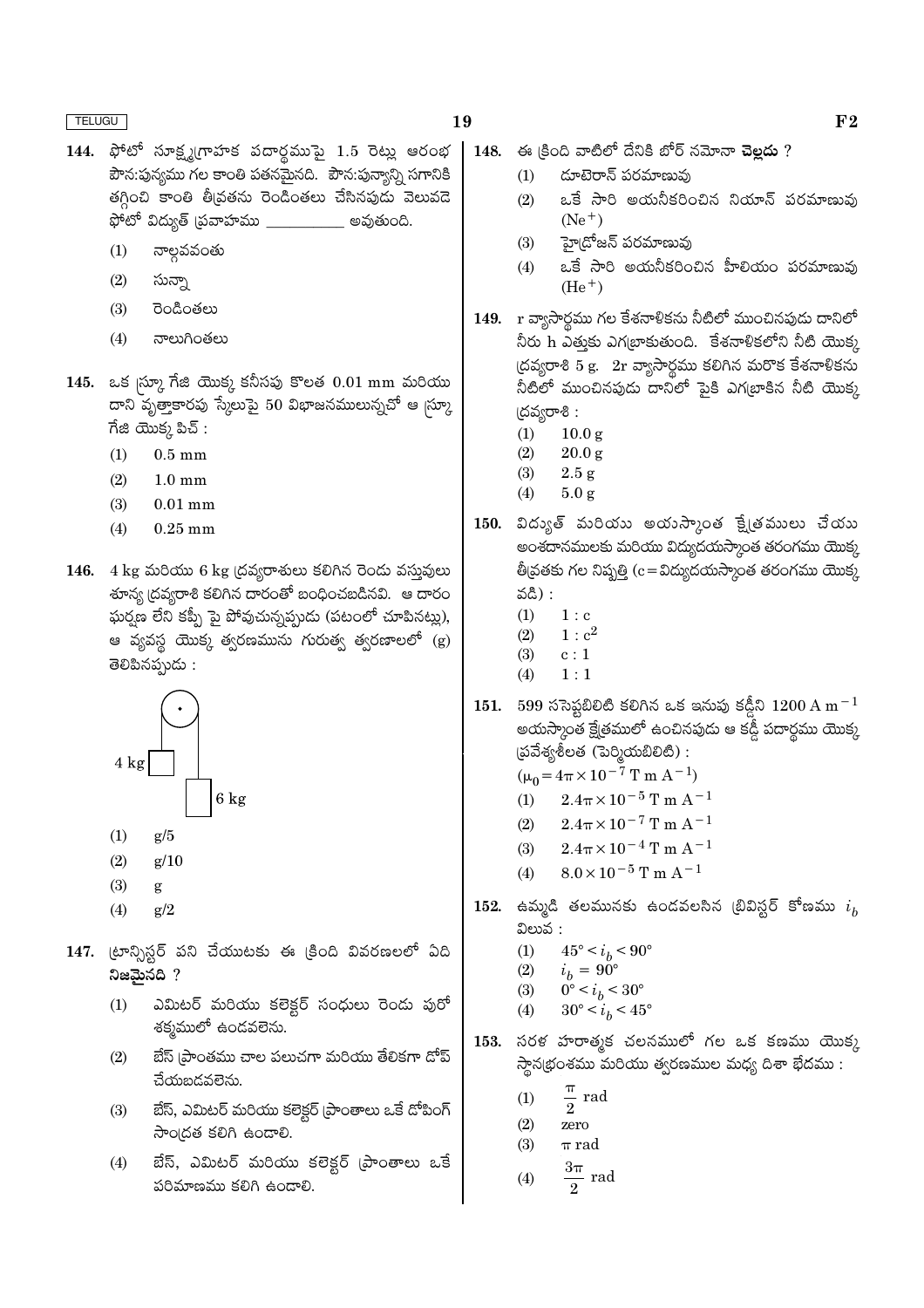20

154. 5 kg మరియు 10 kg (దవ్యరాశులు గల రెండు కణములు 1 m పొడవు మరియు ఉపేక్షణీయ (దవ్యరాశి గల దృఢమైన కడ్డీకి ఇరువైపుల అమర్చబడినవి.

> ఆ వ్యవస్థ యొక్క (దవ్యరాశి కేం(దమునకు 5 kg (దవ్యరాశి గల కణము నుండి గల దూరం సుమారుగా:

67 cm  $(1)$ 

 $F<sub>2</sub>$ 

- $(2)$ 80 cm
- $(3)$ 33 cm
- $(4)$  $50 \text{ cm}$
- 155. 10 cm వ్యాసార్ధము కలిగిన ఒక గోళీయ వాహకముపై  $3.2\times10^{-7}$   $\rm C$  ఆవేశము ఏకరీతిగా వితరణ చెంది ఉన్నది.  $f$ ోళము యొక్క కేంద్రము నుండి 15 cm దూరంలో గల బిందువు వద్ద గల విద్యుత్ క్షేత్రము పరిమాణము :

$$
\left(\frac{1}{4\pi\epsilon_0} = 9 \times 10^9 \text{ N m}^2/\text{C}^2\right)
$$
  
(1) 1.28 × 10<sup>6</sup> N/C  
(2) 1.28 × 10<sup>7</sup> N/C  
(3) 1.28 × 10<sup>4</sup> N/C

- $1.28\times10^5$  N/C  $(4)$
- 156. 600 nm తరంగదైర్ష్యము గల ఒక కాంతి కిరణము ఒక నక్ష్మతము నుంచి వచ్చినదను కొనవలెను. (ఆబ్లెక్టివ్) వస్తు కటకము యొక్క వ్యాసము 2 m అయినచో టెలిస్కాపు యొక్క పృథక్కరణ అవధి:
	- $(1)$  $7.32 \times 10^{-7}$  rad
	- $6.00 \times 10^{-7}$  rad  $(2)$
	- $(3)$  $3.66 \times 10^{-7}$  rad
	- $1.83 \times 10^{-7}$  rad  $(4)$
- 157.  $3 \times 10^{-10}$  Vm  $^{-1}$  విద్యుత్ క్షేత్రములో ఒక ఆవేశిత కణము యొక్క అపసర వేగం  $7.5 \times 10^{-4}$  m s<sup>-1</sup>. ఆ కణము యొక్క చలనశీలత  $m^2 V^{-1} s^{-1}$ లో:
	- $2.5 \times 10^{-6}$  $(1)$
	- $(2)$  $2.25 \times 10^{-15}$
	- $2.25 \times 10^{15}$  $(3)$
	- $2.5\times10^6$  $(4)$
- 158. సార్థక నంఖ్యలను వరిగణనలోకి తీసికొనినవుడు  $9.99 \text{ m} - 0.0099 \text{ m}$  ctos 2 කාර් :
	- $(1)$  $9.980 \text{ m}$
	- $(2)$  $9.9<sub>m</sub>$
	- $(3)$  $9.9801 m$
	- $(4)$  $9.98<sub>m</sub>$
- 159.  $0.5$  g e పదార్థము యొక్క తుల్య శక్తి:
	- $1.5 \times 10^{13}$  J  $(1)$
	- $0.5 \times 10^{13}$  J  $(2)$
	- $4.5 \times 10^{16}$  J  $(3)$
	- $4.5\times10^{13}\,\mathrm{J}$  $(4)$
- యురేనియం ఐసొటోపు  $^{235}_{92}{\rm U}$  ను న్యూట్రాన్చే తాడనం 160. చెందించినపుడు  ${}^{89}_{36}\mathrm{Kr}$ , మూడు న్యూట్రాన్లు మరియు \_\_ లను ఉత్పాదనము చేస్తుంది.
	- $^{101}_{36}$ Kr  $(1)$
	- $^{103}_{\phantom{1}36}\mathrm{Kr}$  $(2)$
	- $^{144}_{56}$ Ba  $(3)$
	- $^{91}_{40}Zr$  $(4)$
- 161. ఒక లఘు విద్యుత్ ద్విధృవము యొక్క ద్విధృవ (భామకము  $16 \times 10^{-9}$  C m. ద్విధృవ అక్షానికి 60° కోణం చేయుచు మరియు ద్విధృవము మధ్య నుంచి 0.6 m దూరంలో ఉన్న ఒక బిందువు వద్ద ఏర్పడే విద్యుత్ పొటెన్వల్ :

$$
\left(\frac{1}{4\pi\epsilon_0} = 9 \times 10^9 \text{ N m}^2/\text{C}^2\right)
$$

- 400 V  $(1)$
- $(2)$ zero
- $(3)$  $50V$
- 200 V  $(4)$
- 162. ఒక సిలిండరు 249 kPa పీడనము మరియు 27°C ఉష్ణోగ్రత వద్ద హై(దోజన్ వాయువును కలిగియున్నచో దాని యొక్క సాంద్రత:  $(R = 8.3 J \text{ mol}^{-1} K^{-1})$ 
	- $0.1 \text{ kg/m}^3$  $(1)$
	- $0.02 \text{ kg/m}^3$  $(2)$
	- $0.5 \text{ kg/m}^3$  $(3)$
	- $(4)$  $0.2 \text{ kg/m}^3$

 $\frac{5}{2}~\mathrm{k_B T}$ 

 $\frac{7}{2}~\mathrm{k_B T}$ 

 $k_BT$ 

 $\frac{3}{2} k_B T$ 

 $(1)$ 

 $(2)$ 

 $(3)$ 

 $(4)$ 

163. ఒక ఏక పరమాణుక వాయువు యొక్క సగటు ఉష్ణశక్తి :  $(k_B = \mathcal{S}^6 \xi)$ ్ణమన్ స్థిరాంకము మరియు  $T = \mathcal{S}$ రమ ఉష్మో(గత)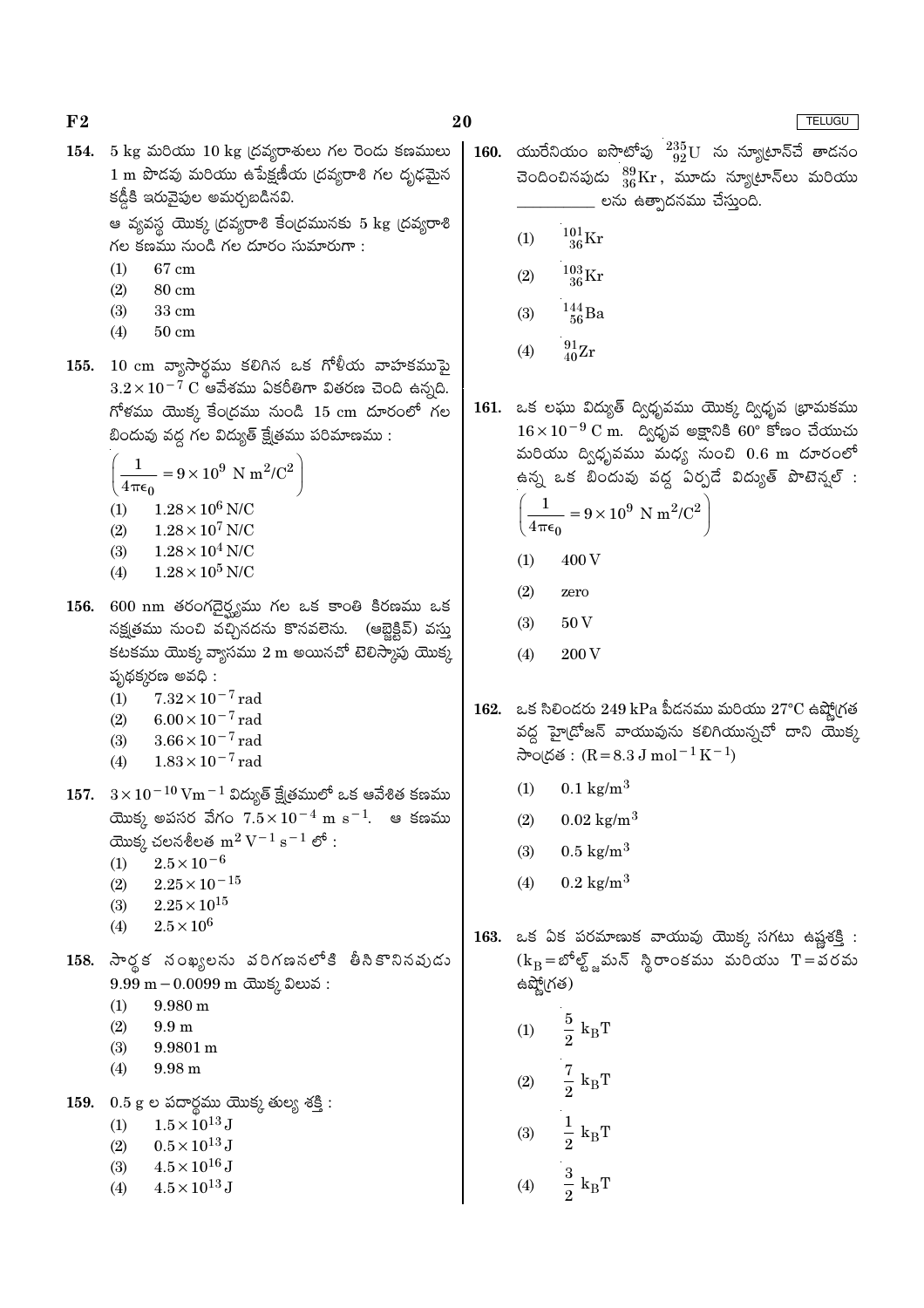



నిరోధము యొక్క విలువ మరియు దానికి అనుమతించిన పరిమితి, వరుసగా:

- $(1)$  $4.7 \text{ k}\Omega, 5\%$
- $(2)$  $470 \Omega, 5\%$
- $(3)$ 470 k $\Omega$ , 5%
- $(4)$  $47 \text{ k}\Omega, 10\%$
- 165. క్రింది ఇవ్వబడిన లాజిక్ వలయానికి సంబంధించిన నిజపట్టిక 58?

| A            |                  |                  | Y                |  |
|--------------|------------------|------------------|------------------|--|
| $\, {\bf B}$ |                  |                  |                  |  |
| (1)          | $\mathbf{A}$     | $\boldsymbol{B}$ | $\mathbf Y$      |  |
|              | $\boldsymbol{0}$ | $\boldsymbol{0}$ | $\mathbf{1}$     |  |
|              | $\boldsymbol{0}$ | $\mathbf{1}$     | $\mathbf{1}$     |  |
|              | $\mathbf{1}$     | $\boldsymbol{0}$ | $\mathbf{1}$     |  |
|              | $\mathbf{1}$     | $\mathbf{1}$     | $\boldsymbol{0}$ |  |
| (2)          | $\bf{A}$         | B                | $\mathbf Y$      |  |
|              | $\boldsymbol{0}$ | $\boldsymbol{0}$ | $\mathbf{1}$     |  |
|              | $\boldsymbol{0}$ | $\mathbf{1}$     | $\boldsymbol{0}$ |  |
|              | $\mathbf{1}$     | $\boldsymbol{0}$ | $\boldsymbol{0}$ |  |
|              | $\mathbf{1}$     | $\mathbf{1}$     | $\boldsymbol{0}$ |  |
| (3)          | $\mathbf{A}$     | $\boldsymbol{B}$ | Y                |  |
|              | $\boldsymbol{0}$ | $\boldsymbol{0}$ | $\boldsymbol{0}$ |  |
|              | $\boldsymbol{0}$ | $\mathbf{1}$     | $\boldsymbol{0}$ |  |
|              | $\mathbf{1}$     | $\boldsymbol{0}$ | $\boldsymbol{0}$ |  |
|              | $\mathbf{1}$     | $\mathbf{1}$     | $\mathbf{1}$     |  |
| (4)          | $\boldsymbol{A}$ | B                | $\mathbf Y$      |  |
|              | $\boldsymbol{0}$ | $\boldsymbol{0}$ | $\boldsymbol{0}$ |  |
|              | $\boldsymbol{0}$ | $\mathbf{1}$     | $\mathbf{1}$     |  |
|              | $\mathbf{1}$     | $\boldsymbol{0}$ | $\mathbf{1}$     |  |
|              | $\mathbf{1}$     | $\mathbf{1}$     | $\mathbf{1}$     |  |

166. ఒక మీటరు (బిడ్ట్ ఎడమ అంతరములో ఒక నిరోధపు తీగను ఉంచి కుడి వైపు అంతరములో  $10\,\Omega$  నిరోధమునుంచినపుడు మీటరు (బిడ్జ్ యొక్క తీగను  $3:2$  నిష్పత్తిలో విభాజించె బిందువు వద్ద తుల్యత చెందుతుంది. ఒక వేళ నిరోధపు తీగ యొక్క పొడవు  $1.5$  m అయినచో  $1 \Omega$  పొడవు గలగిన నిరోధపు తీగ యొక్క పొడవు:

- $1.5 \times 10^{-1}$  m  $(1)$
- $(2)$  $1.5 \times 10^{-2}$  m
- $1.0 \times 10^{-2}$  m  $(3)$
- $1.0 \times 10^{-1}$  m  $(4)$
- 21
	- $167.$   $2 \overline{k}$  m స్తాన సదిశ కలిగిన ఒక కణంపై మూల బిందువు దగ్గర గల<sup>ు $3\hat{j}$  N బలం పని చేసినపుడు ఉత్పన్నమయ్యె</sup> టార్⁄ు :
		- $-6i$  N m  $(1)$
		- $6k$  N m  $(2)$
		- $6i$  N m  $(3)$
		- $6\hat{j}$  N m  $(4)$
	- 168. L పొడవు మరియు A మధ్యచ్చేద వైశాల్యము గల ఒక తీగ స్థిర ఆధారమునకు వేలాడ తీయబడినది. ఆ తీగకు  $\boldsymbol{\mathrm{M}}$ (దవ్యరాశిని వేలాడ తీసినపుడు దాని యొక్క పొడవు  $L_1$  నకు మార్చు చెందినది. దాని యంగ్స్ గుణకమునకు సమాసము:
		- MgL  $(1)$  $AL_1$  $\mathbf{A}$   $\mathbf{A}$

$$
(2) \qquad \frac{MgL}{A(L_1 - L)}
$$

$$
(3) \quad \frac{\text{mgl}_1}{\text{AL}}
$$

$$
(4) \qquad \frac{\text{Mg}(L_1 - L)}{\text{AL}}
$$

- 169.  $40 \mu$ F Κυ a Ξαλδεύδ 200 V ώθο 50 Hz ac సరఫరాకు కలుపబడినది. ఆ వలయంలోని విద్యుత్ (పవాహము యొక్క rms విలువ సుమారుగా:
	- $2.5A$  $(1)$
	- $(2)$  $25.1A$
	- $1.7A$  $(3)$
	- $(4)$  $2.05A$
- 170. భూమి ఉపరితలం ఫైన ఒక వస్తువు యొక్క బరువు 72 N. భూమి వ్యాసార్ధములో సగం ఎత్తులో ఆ వస్తువును ఉంచినపుడు దానిపై పని చేయు గురుత్వ బలం :
	- $(1)$ 30 N
	- 24 N  $(2)$
	- $(3)$ 48 N
	- 32 N  $(4)$
- 171. ఒక ఎలక్టాన్ విరామము నుండి V వోల్ట్ పొటెన్నియల్ భేదముతో త్వరణించబడినది. ఆ ఎలక్ట్రాన్ యొక్క డీ ట్రాగ్లీ తరంగదైర్ఘ్యము  $1.227 \times 10^{-2}$  nm. అయినచో పొటెన్నియల్ భేదము యొక్క విలువ :
	- $10^3$  V  $(1)$
	- $10^4$  V  $(2)$
	- $10V$  $(3)$
	- $10^2$  V  $(4)$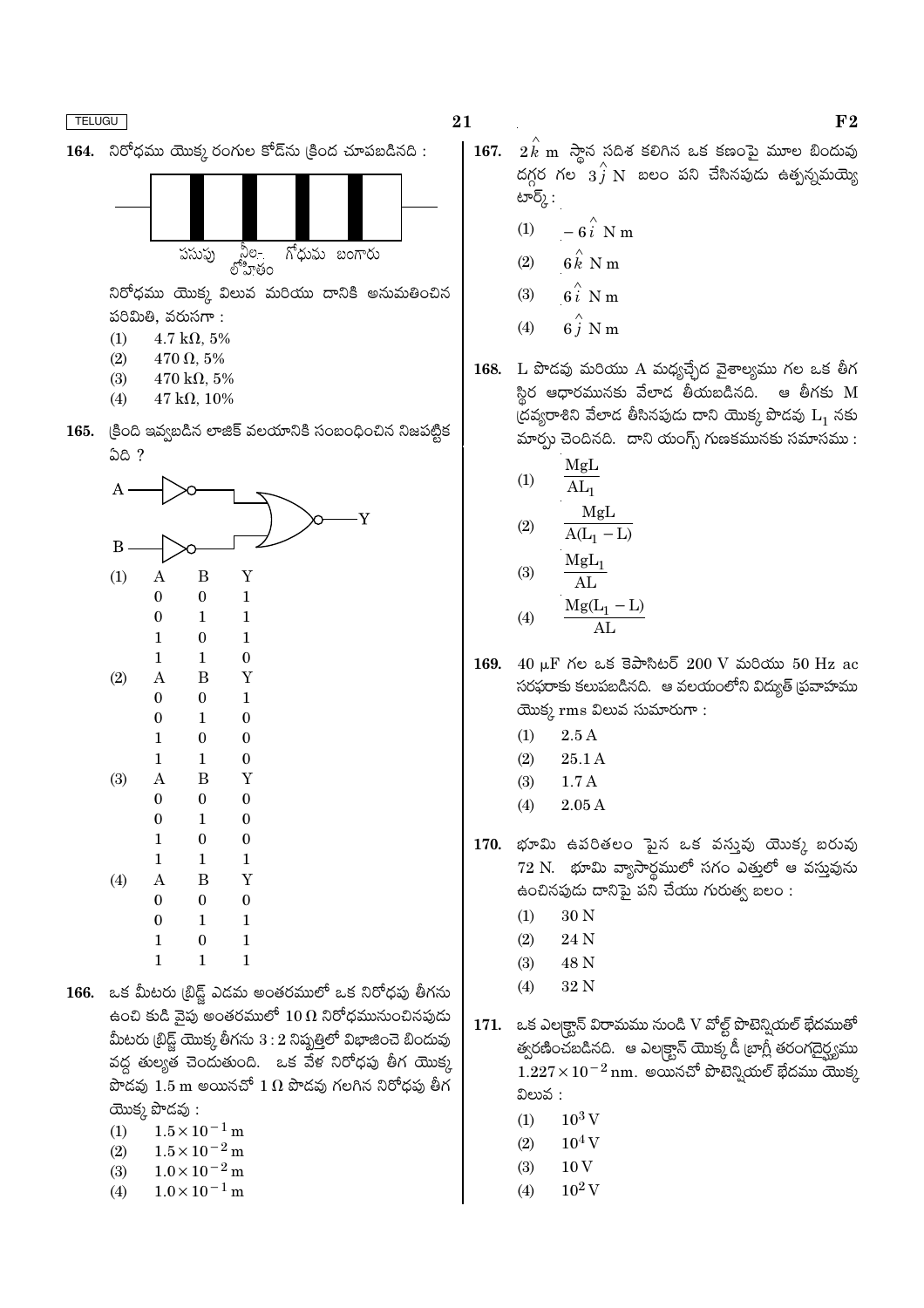- 172. ఒక అల్ప కోణ పట్టకము ((పిజమ్ కోణం A) తలంపై పతన కోణం  $i$  చేస్తూ ఒక కిరణము పతనమైనపుడు సాధారణంగా ఆ కిరణం ఎదురు తలం గుండా బహిర్గతమవుతుంది. ఆ పట్టకము యొక్క వ(కీభవన గుణకము  $\overset{\leftrightarrow}{\mu}$  అయినచో పతన కోణం  $i$  సుమారుగా :
	- $\mu A$  $(1)$
	- $\mu A$  $(2)$  $\overline{2}$

$$
(3) \qquad \frac{A}{2}
$$

- $2\mu$  $2A$
- $(4)$  $\mu$
- 173. ఋణ ఉష్మోగ్రతా నిరోధక గుణకము కలిగిన పదార్థములు :
	- అర్ధవాహకాలు మాత్రమే  $(1)$
	- బంధకాలు మరియు అర్ధవాహకాలు  $(2)$
	- $(3)$ లోహాలు
	- బంధకాలు మాౖతమే  $(4)$
- 174.  $0.2 \text{ m}^3$  ఘనపరిమాణము గల ఒక (పదేశము అంతట  $5 \text{ V}$ విద్యుత్ పొటెన్నియల్ కలిగియున్నది. ఆ (పదేశంలో గల విద్యుత్  $\vec{E}$ త్రము పరిమాణము:
	- $(1)$  $1 N/C$
	- $(2)$  $5 N/C$
	- $(3)$ zero
	- $(4)$  $0.5$  N/C
- 175.  $20 \text{ cm}^2$  ఉపరితల వైశాల్యము కలిగిన ఒక అపరావర్తక తలంపై  $20\ \rm{W/cm^2}$  సగటు అభివాహము (ఫ్లక్స్) గల కాంతి అభిలంబంగా పతనమైనపుడు, ఒక నిమిష కాలం నిడివిలో ఆ తలం పొందిన శకి:
	- $(1)$  $24 \times 10^3$  J
	- $(2)$  $48 \times 10^3$  J
	- $10 \times 10^3$  J  $(3)$
	- $(4)$  $12\times10^3$  J
- 176. గాలి మాధ్యమము కలిగిన సమాంతర ఫలకల కెపాసిటర్ యొక్క కెపాసిటెన్స్ 6  $\mu$ F. రెండు వలకల మధ్య విద్యుత్ రోధకమునుంచినపుడు, కెపాసిటర్ యొక్క కెపాసిటెన్స్  $30 \mu$ F. విద్యుత్ రోధకము యొక్క పెర్మిటీవిటి :  $\epsilon_0 = 8.85 \times 10^{-12} \text{ C}^2 \text{ N}^{-1} \text{ m}^{-2}$ 
	- $0.44 \times 10^{-10}$  C<sup>2</sup> N<sup>-1</sup> m<sup>-2</sup>  $(1)$
	- $5.00 C^2 N^{-1} m^{-2}$  $(2)$
	- $0.44 \times 10^{-13}$  C<sup>2</sup> N<sup>-1</sup> m<sup>-2</sup>  $(3)$
	- $1.77 \times 10^{-12}$  C<sup>2</sup> N<sup>-1</sup> m<sup>-2</sup>  $(4)$
- 177. DNA బంధాన్ని విదగొట్టడానికి కావలసిన శక్తి  $10^{-20}$  J. దీనిని eV లలో వ్యక్తపరిచినపుడు సుమారుగా:
	- 0.06  $(1)$

22

- $(2)$ 0.006
- $(3)$ 6
- $(4)$ 0.6
- (పతిబలము యొక్క మితి ఫార్ములా: 178.
	- $[ML^0T^{-2}]$  $(1)$
	- $[ML^{-1}T^{-2}]$  $(2)$
	- $(3)$  $[MLT^{-2}]$
	- $[ML^2T^{-2}]$  $(4)$
- 179. సమాన సామర్థ్యము గల A మరియు B రెండు సిలిండర్**లు** స్తాప్ కాక్ ద్వారా కలుపబడినవి. (పమాణ ఉష్మోగ్రత మరియు పీడనముల వద్ద A సిలిండరు ఆదర్శ వాయువు కలిగి ఉన్నది.  $\overline{\mathrm{B}}$  సిలిండరు పూర్తిగా ఖాళీగా ఉన్నది. ఈ మొత్తము వ్యవస్థ ఉష్ణీయ బంధకం గావించబడినది. అపుడు అకస్మాత్తుగా స్తాప్ కాక్ తెరచినపుడు జరిగే (ప్రక్రియ :
	- పీదన ఉష్మో(గత రేఖ  $(1)$
	- $(2)$ సమపీదన
	- $(3)$ సమ ఉష్మో(గత
	- స్థిరోష్ణక  $(4)$
- d అణు వ్యాసము మరియు అణుసంఖ్యా సాంద్రత n కలిగిన 180. వాయువు యొక్క స్వేచ్చా పథ మధ్యమమును (కింది విధంగా వ్యక్తీకరించవచ్చును :

$$
(1) \qquad \frac{1}{\sqrt{2} \pi^2 \pi d^2}
$$

(2) 
$$
\frac{1}{\sqrt{2} n^2 \pi^2 d^2}
$$

 $\mathbf{1}$ 

(3) 
$$
\frac{1}{\sqrt{2} \text{ n} \pi d}
$$
  
(4)  $\frac{1}{\sqrt{2} \text{ n} \pi d^2}$ 

 $-$  0  $\Omega$  o -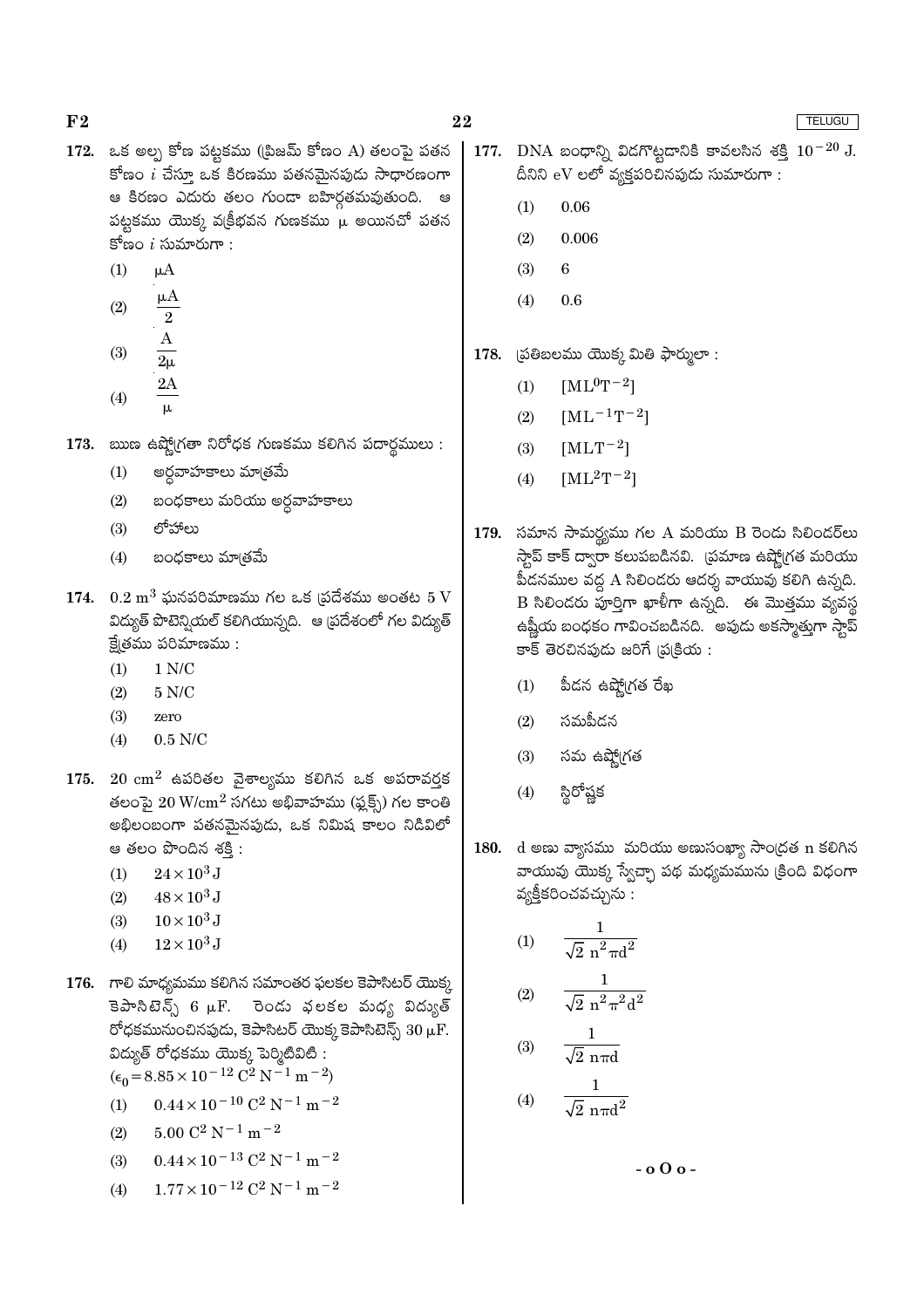Space For Rough Work / చిత్తుపని గురించి కేటాయించిన స్థలం